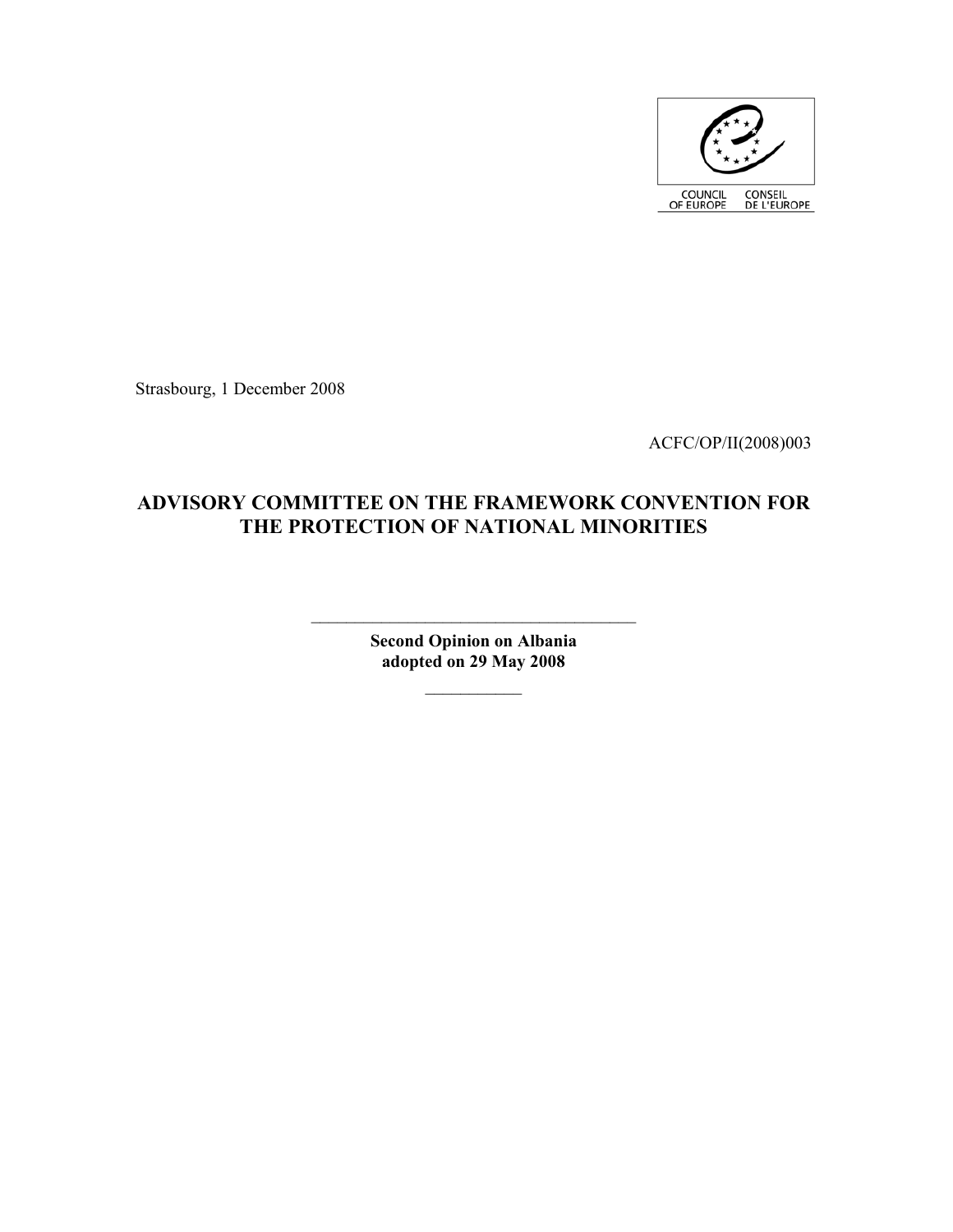#### **EXECUTIVE SUMMARY**

Albania has made efforts in order to enhance the implementation of the Framework Convention since the adoption of the first Opinion of the Advisory Committee. A State Committee on Minorities was established with a view to formulate recommendations on improvements of minority protection and agreements were signed between central and local authorities in order to find solutions regarding place names and topographical indications in minority languages. In the field of non-discrimination, an amendment to the Criminal code was adopted, making racial motivation for criminal offences an aggravating factor. More recently, Albania adopted a law on personal data protection which provides legal guarantees for future ethnic data collection.

More resolute action is however required in order to make substantial progress in the field of minority protection: ethnic data collection remains an issue when discussing minority protection in Albania, since no reliable statistics exist as yet on the ethnic composition of the country or on the socio-economic position of national minorities. At the same time, the practice of the mandatory recording of ethnic belonging still appears to occur in respect of some minorities (Greeks and Macedonians): this raises problematic issues, in particular with regard to the principle of self-identification. Furthermore, territorial restrictions still have some relevance in practice, *de facto* restricting access to minority rights outside "minority zones". This is in particular so with regard to the Greeks and the Macedonians as well as the Serbo-Montenegrins whose requests for minority language education are still pending. Persons belonging to the so-called "ethno-linguistic" minorities, the Roma and the Vlachs/Aromanians, face particular difficulties to maintain their cultural and linguistic identity and as persons belonging to "ethno-linguistic" minorities are subject to different treatment.

Further dialogue is needed between the authorities and the Egyptian and Bosniac communities in order to accommodate their protection needs adequately.

The Albanian legislative framework needs to be completed and made sufficiently clear *inter alia* with regard to minority language use in relations with administrative authorities, place names and topographical indications and broadcasting in minority language.

The implementation of the National Strategy on Roma is regrettably slow and in spite of existing good initiatives, it lacks overall adequate State funding, effective involvement of local authorities, proper coordination and evaluation tools to produce its effects. Lack of civil registration of the Roma is still reported to be widespread in Albania and has negative repercussions for their access to social and other rights and increases the risk for their children to be victims of trafficking.

Participation of persons belonging to national minorities in public administration is still reported to be low. Albeit the authorities appear to have taken steps to recruit minorities in the police, efforts remain to be made to promote greater inclusion of national minorities in the public service. The institutional framework for minority participation in public affairs needs to be revised: a better articulation of minority interests should be supported, promoting minority self-organisation and a governmental sector that consults national minorities on issues affecting them should have decision-making powers.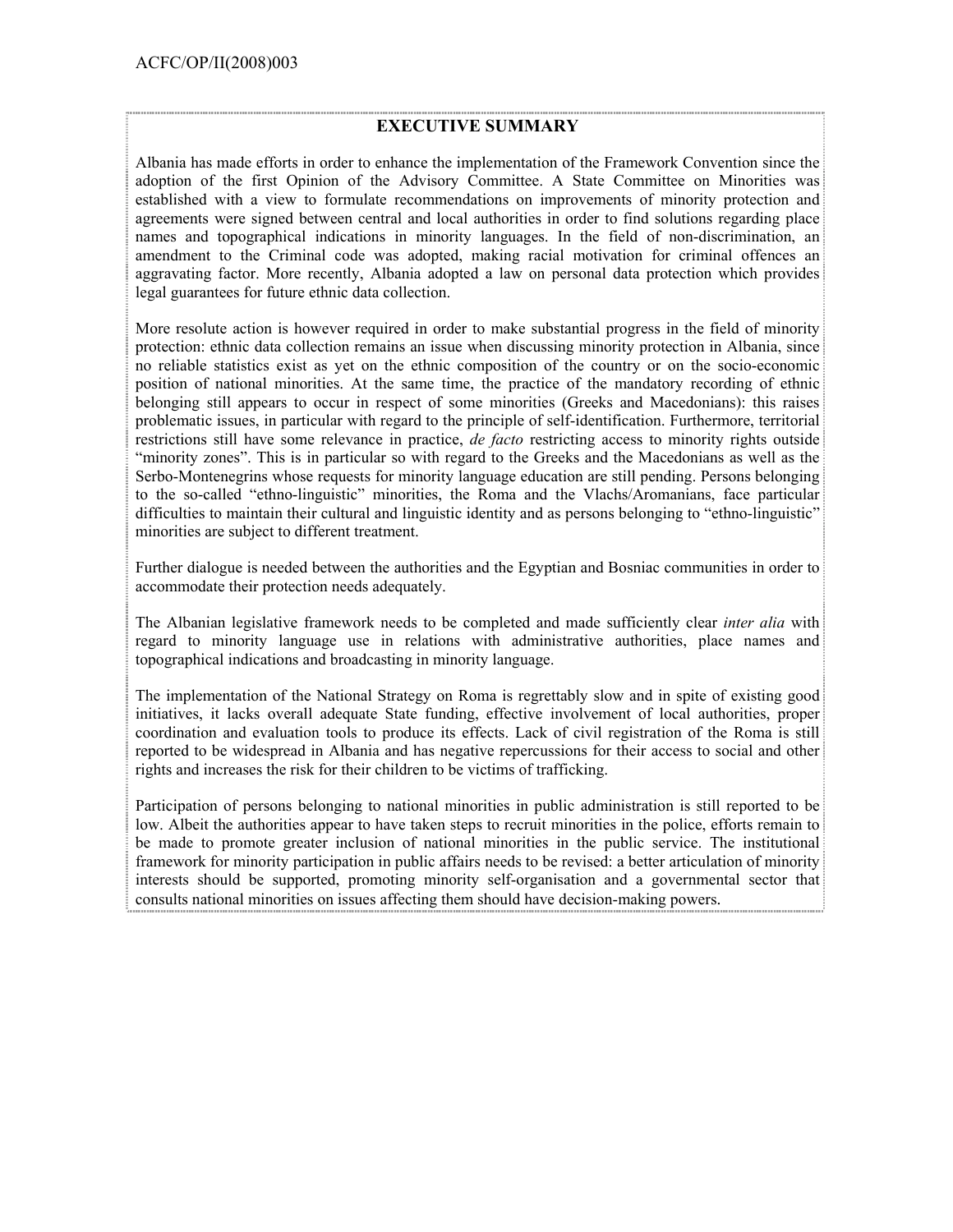# **TABLE OF CONTENTS**

| I.  |  |
|-----|--|
|     |  |
|     |  |
|     |  |
|     |  |
|     |  |
|     |  |
|     |  |
|     |  |
|     |  |
|     |  |
|     |  |
|     |  |
|     |  |
|     |  |
|     |  |
|     |  |
|     |  |
|     |  |
|     |  |
|     |  |
|     |  |
|     |  |
|     |  |
|     |  |
|     |  |
| III |  |
|     |  |
|     |  |
|     |  |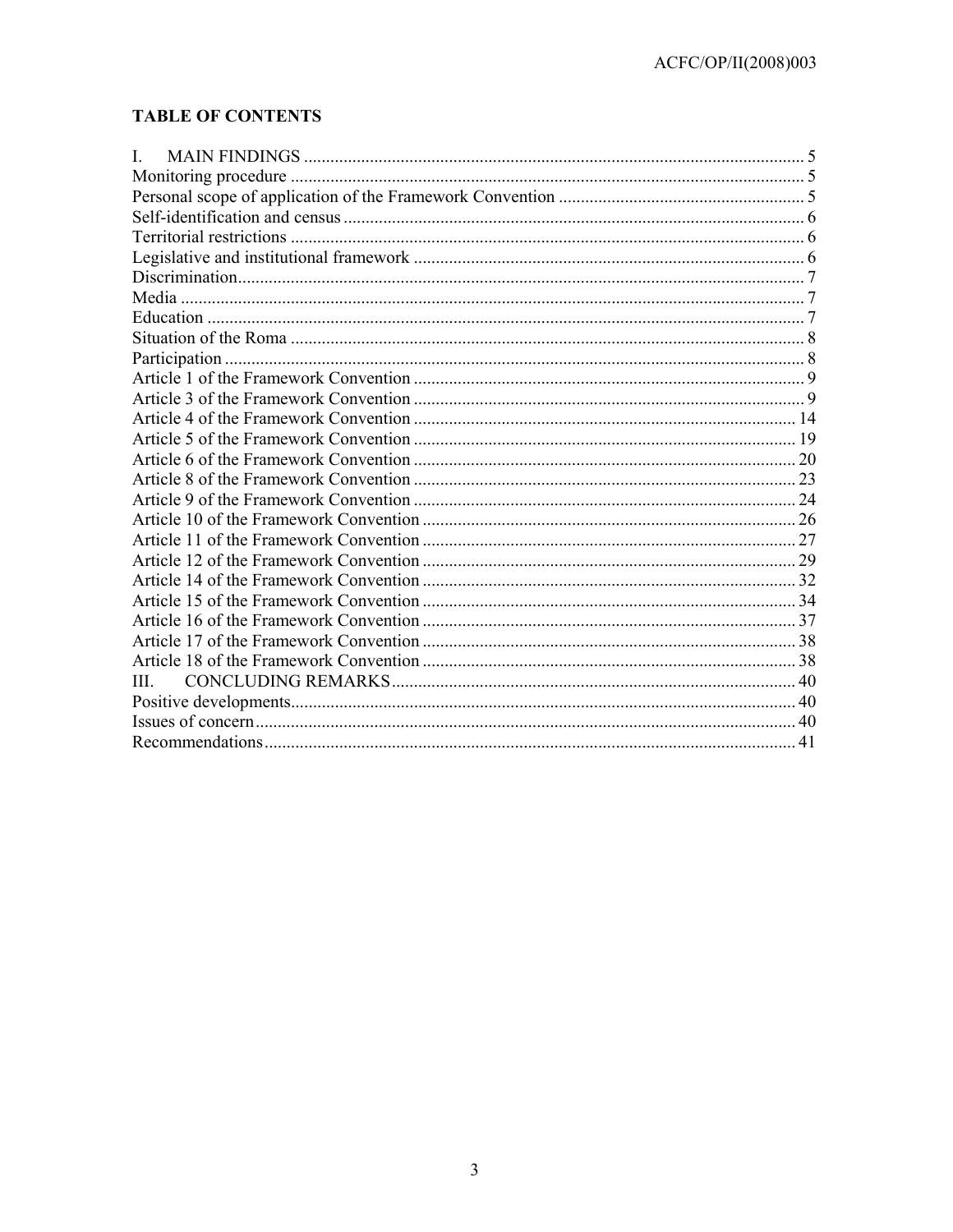### **ADVISORY COMMITTEE ON THE FRAMEWORK CONVENTION FOR THE PROTECTION OF NATIONAL MINORITIES**

#### **SECOND OPINION ON ALBANIA**

1. The Advisory Committee adopted the present Opinion on Albania, in accordance with Article 26 (1) of the Framework Convention and Rule 23 of Resolution (97) 10 of the Committee of Ministers. The findings are based on the information contained in the second State Report (hereinafter: State Report) received on 18 May 2007 and written information from other sources, as well as information obtained by the Advisory Committee from the Government and nongovernmental organisations during its visits to Tirana, Korçë and Elbasan from 3 to 7 March 2008.

2. Section I below contains the Advisory's Committee's main findings on key issues pertaining to the implementation of the Framework Convention in Albania. These findings reflect the more detailed, article-by-article findings contained in Section II, which covers those provisions of the Framework Convention in relation to which the Advisory Committee has substantive issues to raise.

3. Both sections make extensive reference to the follow-up given to the findings of the first monitoring cycle of the Framework Convention, contained in the Advisory Committee's first Opinion on Albania adopted on 12 September 2002 and in the Committee of Ministers corresponding Resolution adopted on 11 May 2005.

4. The concluding remarks contained in Section III could serve as the basis for the Committee of Ministers' forthcoming conclusions and recommendations on Albania.

5. The Advisory Committee looks forward to its continued dialogue with the Albanian authorities, representatives of national minorities and others involved in implementing the Framework Convention. In order to promote an inclusive and transparent process, the Advisory Committee strongly encourages the authorities to make the present Opinion public upon its receipt.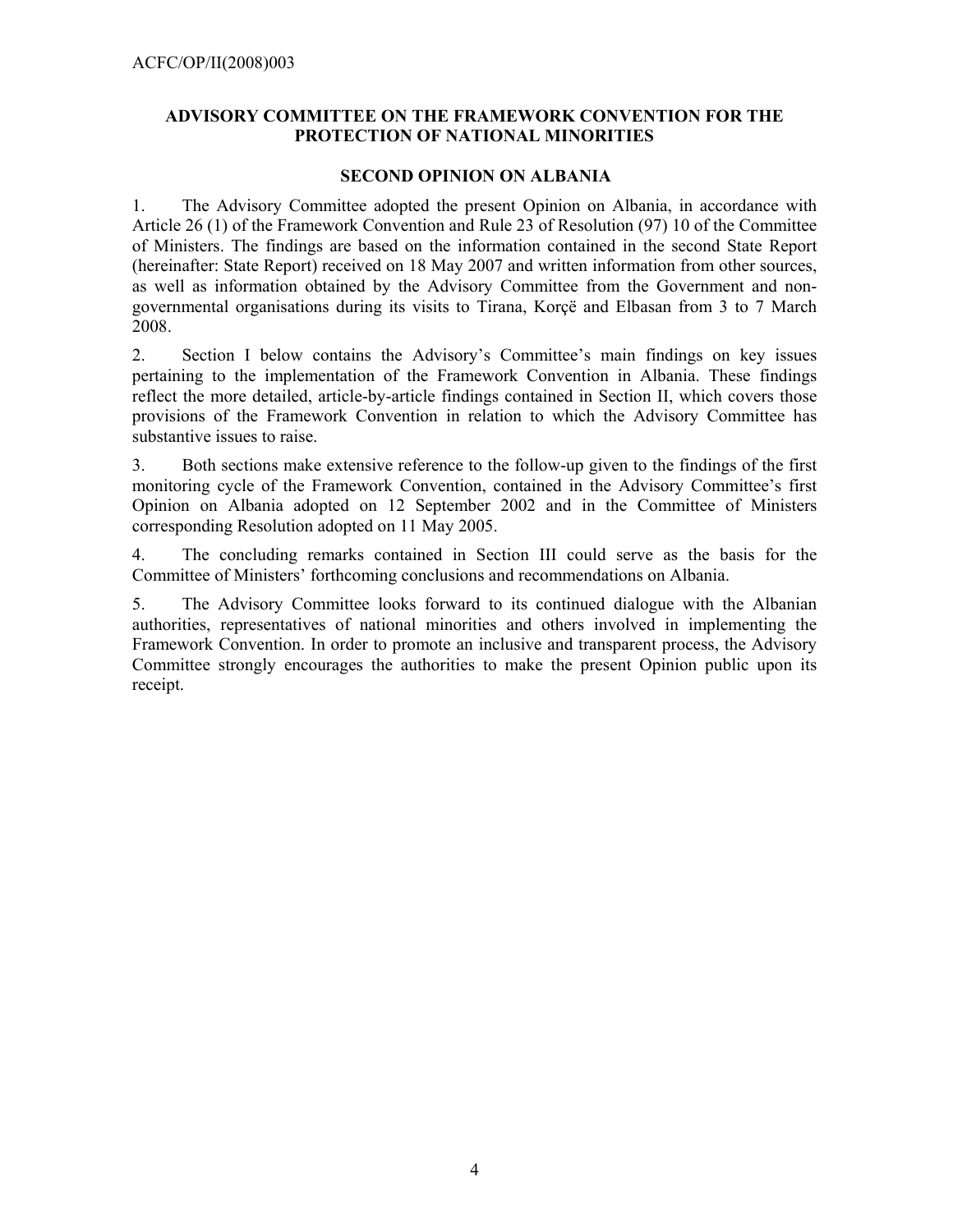### **I. MAIN FINDINGS**

#### **Monitoring procedure**

6. Albania has taken a positive approach to the monitoring procedure of the Framework Convention. The Advisory Committee's first Opinion was published early, and a follow-up seminar attended by representatives of minorities and civil society groups was organised in 2005 to review the action to be taken in order to implement the recommendations of the first monitoring cycle. The Advisory Committee considers it unfortunate, however, that the second State Report was submitted with more than a year of delay.<sup>1</sup> On the other hand, the fact that the authorities made constructive use of the report preparation phase by consulting representatives of minorities and civil society and have appended some of their comments and the information they supplied to the State Report is a positive development.

7. Generally speaking, the Albanian authorities have shown willingness to discuss shortcomings in the protection of national minorities in Albania, reflecting their constructive approach. It is also a positive sign that the government programme submitted to Parliament in September 2005 placed priority on achieving the highest level of protection for national minorities, *inter alia* in accordance with the Framework Convention.<sup>2</sup> Nevertheless, it is disappointing to find that these promising commitments towards protection remain largely declaratory and find it difficult to be put into practice.

8. A complicating factor in assessing Albania's policy on national minorities is the relative confusion as to the respective responsibilities of various agencies at the central and local levels. In addition, there is some reluctance on the part of national minorities to make use of the means available to them – particularly in the judicial sphere – in order to assert their rights. As a result, little action is taken on the demands of persons belonging to minorities. This situation hampers dispassionate and informed dialogue.

### **Personal scope of application of the Framework Convention**

9. Since the adoption of the first Opinion of the Advisory Committee, the position of the Albanian authorities with regard to the personal scope of application remains unchanged. The Framework Convention is applied to the Greeks, Macedonians and Serbo-Montenegrins<sup>3</sup> who are considered as "national minorities" and to the Vlachs/Aromanians and Roma who are considered as "ethno-linguistic" minorities. The Advisory Committee finds, however, that the differentiation between "national minorities" and "ethno-linguistic minorities" is problematic as it has negative implications for those classified as "ethno-linguistic" for their access to certain rights, in particular in the field of education. $4$ 

10. Further dialogue is needed between the authorities and the Egyptian community in order to decide on measures aimed at preserving and developing their identity and culture. In addition, Albania should also consider applying the provisions of the Framework Convention to the

 $\overline{a}$ 

<sup>&</sup>lt;sup>1</sup> Albania's second State Report, due on 1 January 2006, was submitted on 18 May 2007.

<sup>&</sup>lt;sup>2</sup> See State Report, page 9.

<sup>&</sup>lt;sup>3</sup> The terminology used by the Advisory Committee to refer to this minority in the present Opinion corresponds to that used in its discussions on the spot with representatives of the minority in question, who always seem to use the term "Serbo-Montenegrin". In their State Report, the Albanian authorities refer to the Serbo-Montenegrin minority, but explain that this is a convention adopted at the request of representatives of the Montenegrin minority following the creation of the State Union of Serbia and Montenegro (see page 81 of the State Report).

<sup>&</sup>lt;sup>4</sup> In the present Opinion, the Advisory Committee will make use of the expression "persons belonging to minorities" in order to designate both persons belonging to national and "ethno-linguistic" minorities.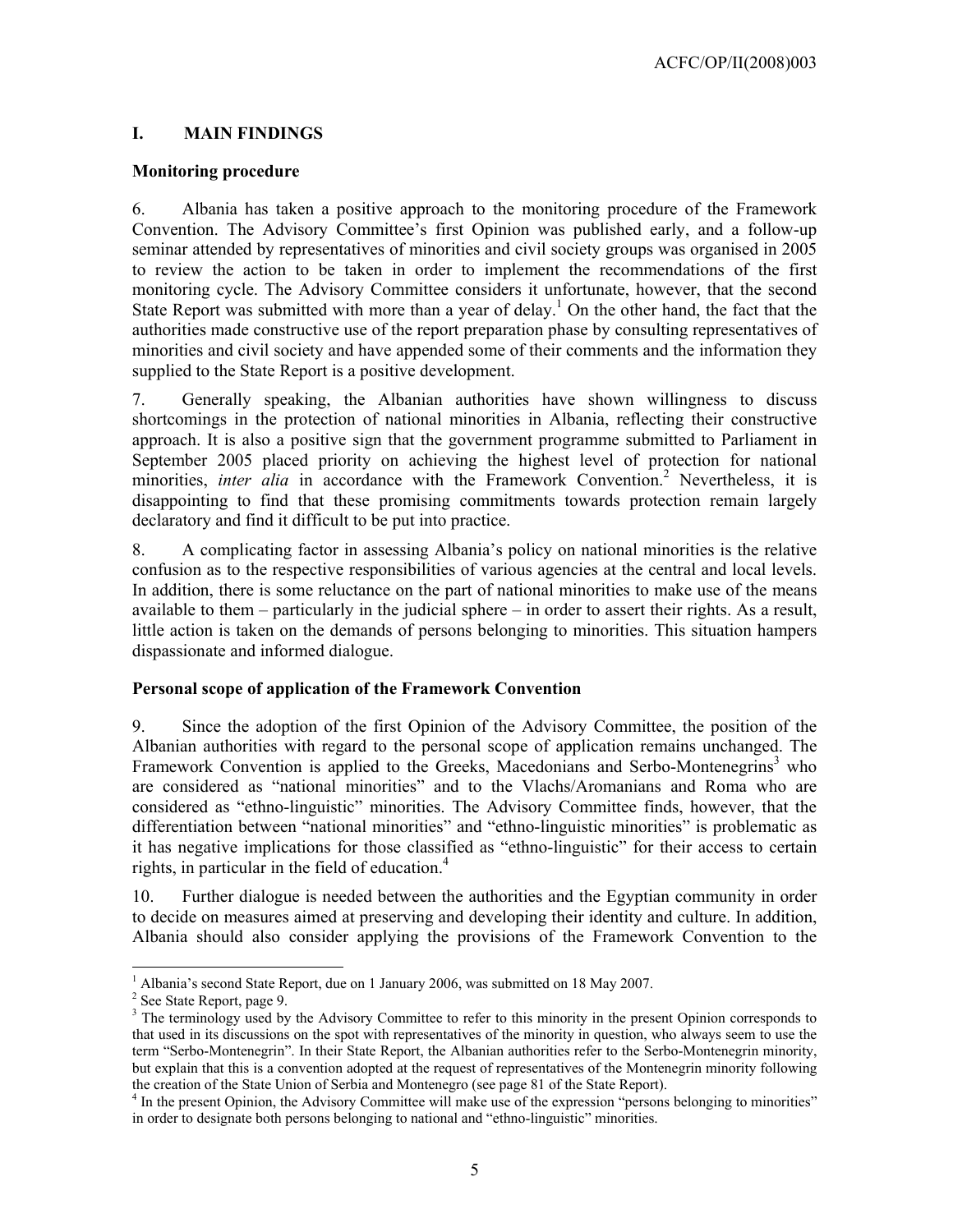Bosniac and other communities, as appropriate, in order to adequately accommodate their protection needs.

### **Self-identification and census**

11. Recording people's ethnicity is carried out in Albania in connection with the delivery of birth certificates. This is, however, a reported *ex-officio* recording which does not necessarily take into account the personal choice of the persons concerned and is therefore not in line with the principle of self-identification contained in Article 3 of the Framework Convention.

12. The Albanian authorities have demonstrated some reluctance to include a question of the ethnic belonging in the next census to be conducted in 2011, the possible manipulation of census results being one of their main concerns. This is however contradictory to the existing aforementioned practice of ethnic recording and does not take into account the wish generally expressed by persons belonging to minorities to assert their ethnic identity through this census. It is important that the authorities include such a question in the next census and that public and public officials are well informed about this, having due regard to international standards in the field of data protection and Article 3 of the Framework Convention.

### **Territorial restrictions**

13. The aforementioned automatic ethnic recording *de facto* impacts on the access of persons belonging to national minorities to certain rights throughout the Albanian territory. Indeed, it appears that this recording of ethnic belonging only produces its effect "in minority zones"<sup>5</sup> which existed before and during the communist regime. As a consequence, persons belonging to national minorities who are no longer living in a minority zone cannot claim the same rights as those living in such zones. This is particularly so with regard to request to open a class in minority language.

### **Legislative and institutional framework**

14. Albania has made some efforts in selected areas in order to improve its legal framework pertaining to national minorities: for example, agreements on co-operation on issues relevant for national minorities between the central government and some local authorities were signed. These include provisions on place names and topographical indications in minority languages. It is promising to note that the Albanian authorities made specific provisions in the National Plan for the implementation of the Stabilisation and Association Agreement between Albania and the European Union<sup>6</sup> to adopt laws of relevance for the protection of national minorities.

15. However, for the time being, legal guarantees pertaining to the use of minority languages in relations with administrative authorities and in connection with place names and topographical indications are still not sufficiently clear. As a result, demands of certain national minorities such as the Greeks and the Macedonians, in these areas are still pending.

16. Albania does not have a framework law on national minorities. Although the adoption of such a law is not in the medium-term plans of the authorities, the Advisory Committee finds that

<sup>&</sup>lt;sup>5</sup> "Minority zones" mean zones that existed both before and during the former communist regime, covering areas where national minorities traditionally lived.

<sup>&</sup>lt;sup>6</sup> The National Plan for the implementation of the Stabilisation and Association Agreement between Albania and the European Union (2007-2012) follows on from the signature of the said Agreement on 12 June 2006. It is "the main instrument for planning, setting priorities, and monitoring the Albanian Integration Process" (see page 9 of the National Plan). The plan lists a series of legislative initiatives, divided into short-, medium- and long-term priorities.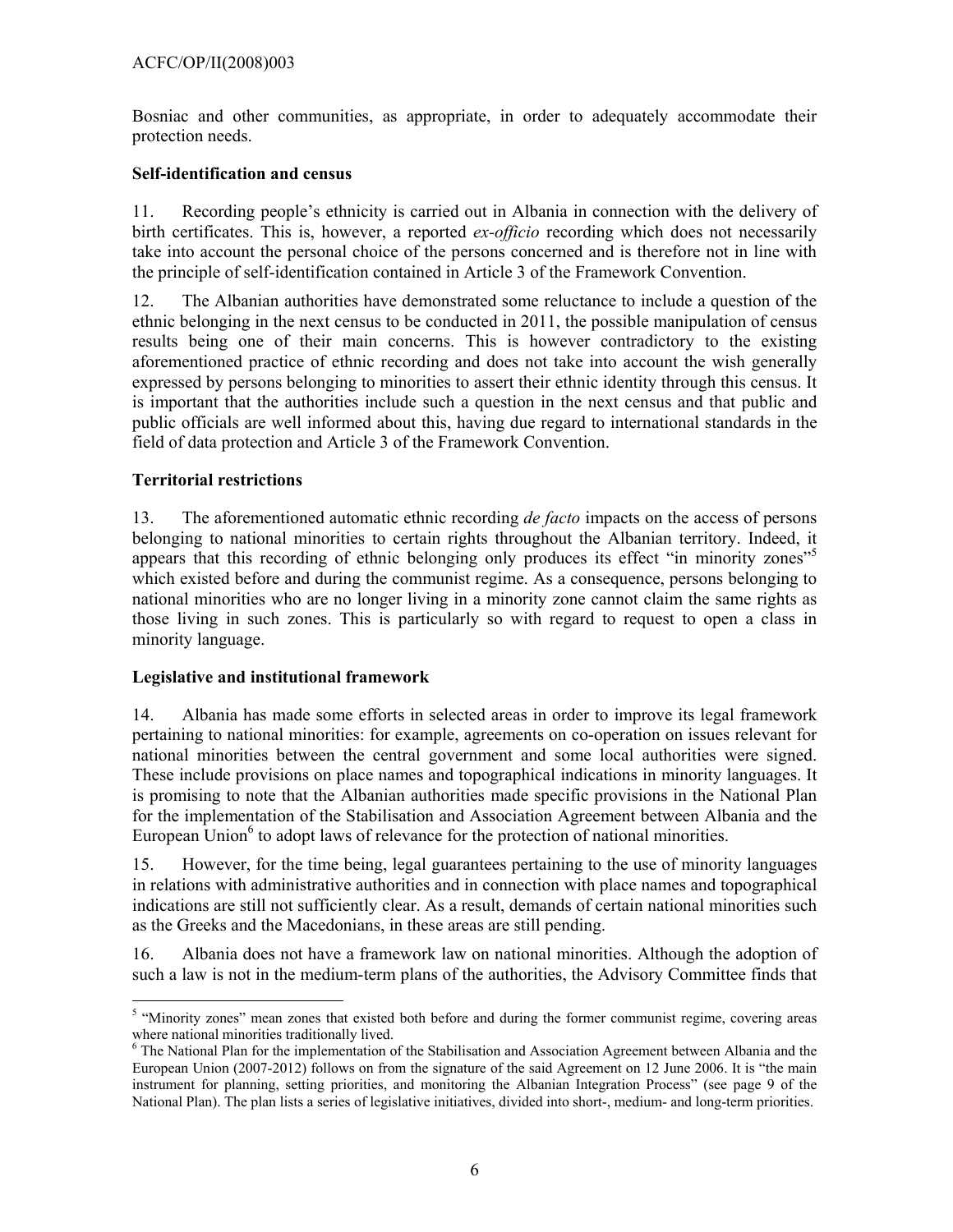in the case of Albania, such a law could help clarify a number of aspects of the State's position *vis-à-vis* its minorities, including the territorial application of the protection provided to minorities in Albania.

### **Discrimination**

17. Albania adopted an amendment to its criminal code making racial motivation of criminal offences an aggravating factor. This is a welcome development. Albanian legislation includes non-discrimination provisions but these seem not to cover all social fields. For example, nondiscrimination provisions in Albanian legislation do not seem to encompass housing, health, access to public services and access to benefits.

18. The judicial and non-judicial remedies to address discrimination cases which are in place in Albania are rarely used by persons belonging to minorities. It appears that the issue of indirect discrimination has not been given sufficient consideration by the judicial and non-judicial institutions, including the People's Advocate. This calls for increased efforts on training on this issue for the staff employed in these institutions.

### **Media**

19. Although there have been positive examples of programmes on certain minorities, Albanian media are still reported to be rather indifferent to minorities culture and concerns. A code of ethics for journalists was recently adopted by the media, including reference to the prohibition of discrimination but regrettably it does not mention specifically the need to avoid recourse to prejudices against persons belonging to minorities. Minorities' participation in media management bodies is reported to be unsatisfactory: minorities' voices are not adequately taken into account when decisions are taken on programming and further involvement is therefore needed.

20. The currently available minority language public broadcasting is limited to minority zones and concerns *de facto* only the Macedonian and the Greek minorities. Serbo-Montenegrins, Roma and Vlach/Aromanians, on their part, are not included in regular programming. In the field of legislation, no specified amount of broadcasted programmes aimed at minorities is provided for in Albanian legislation.

### **Education**

21. School curriculum is currently subject to a review. Accordingly, local institutions should be called upon to take an increased role, notably by adapting the framework curriculum adopted at central level to the local needs. This is a positive development which national minorities should be closely associated with. New textbooks have been published by the Ministry of Education and Science for some classes. Some representatives of national minorities have however complained about the unsuitable character of some textbooks. Efforts to produce textbooks which reflect adequately the culture of all communities in Albania should be pursued, in close consultation with national minorities.

22. Instruction in minority languages is at present subject to unnecessarily complex regulations and this has caused dissatisfaction among those minorities - Greek, Macedonian, Serbo-Montenegrin and Vlach/Aromanian - who have asked for the opening of classes in minority language. In some instances, the opening of classes in minority language has been denied because of the reliance by the authorities on the ethnic affiliation as stated in birth certificates to determine the number of pupils belonging to national minorities.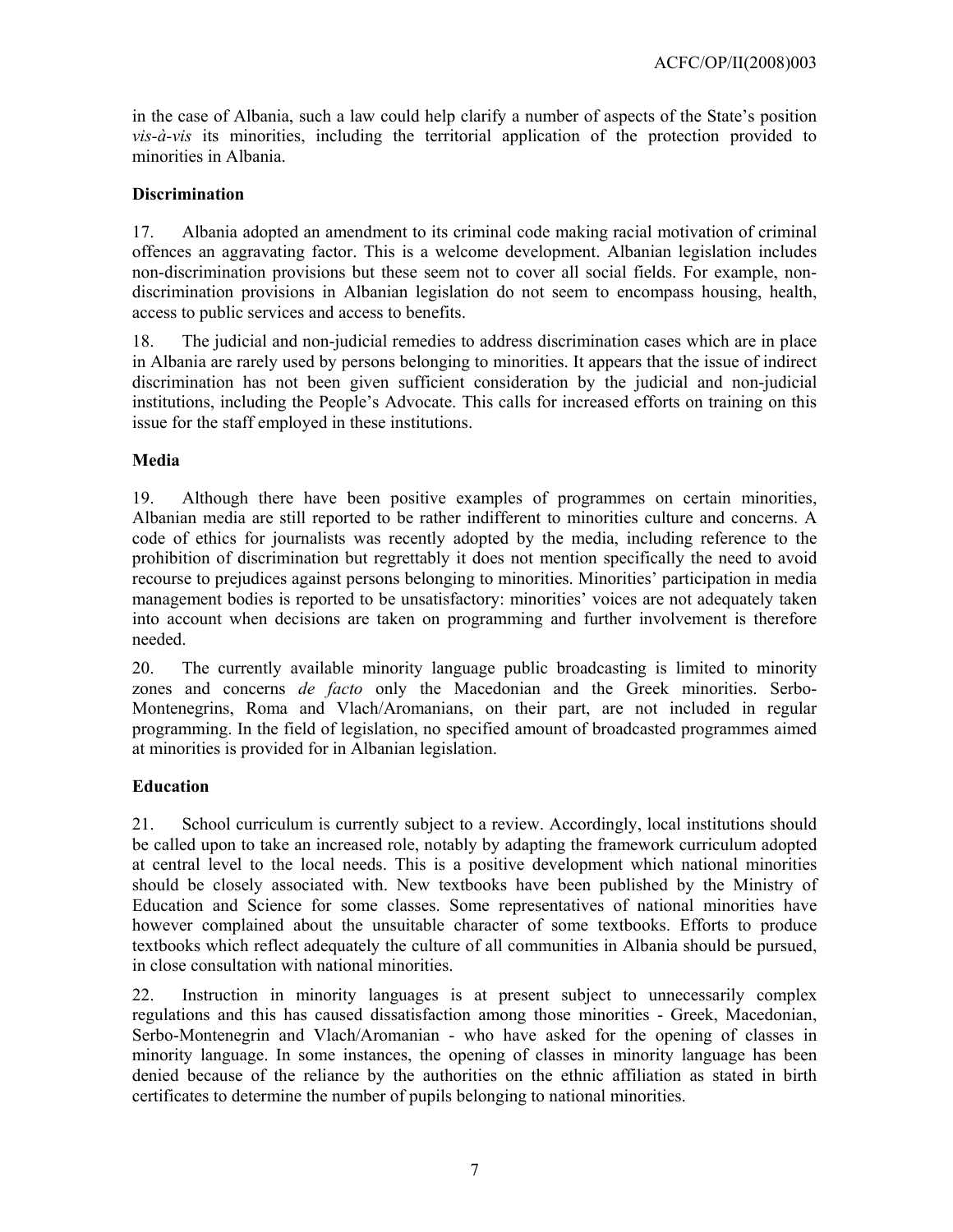23. Training of teachers in minority languages is at present only available for the Greek language. Demands also exist for training of teachers in other languages, in particular Serbian<sup>7</sup> and Macedonian. These are currently catered for thanks to the support of the "kin-states" and would require increased attention by Albanian authorities.

## **Situation of the Roma**

24. There is still a reported large number of persons belonging to the Roma minority whose birth is not registered. Overly strict and inappropriate regulations regarding birth registration together with a lack of awareness on the part of the Roma parents of the importance of such registration have played their part to explain such a situation. Consequently, non-registered Roma may not have access to a number of social and other rights. In addition, lack of registration of their children makes them more vulnerable to trafficking and this calls for immediate action.

25. The Albanian authorities adopted a National Strategy on Roma in September 2003. This was an important and positive step. Yet, the full implementation of this Strategy is still lagging behind as the authorities have not yet secured adequate funding and resources and have not adequately involved the local authorities. As a result, the socio-economic gap between Roma and the rest of the population can still be observed. Action should be taken to assess more precisely the extent of the problem and develop performance indicators to measure the progress achieved by the Strategy.

## **Participation**

26. The Albanian authorities set up the State Committee on Minorities in 2004 with the task to make recommendations to improve the protection of minorities in Albania. This Committee, which is composed of a representative of each minority recognised by Albania<sup>8</sup>, nominated by the Government and without decision-making powers, has faced difficulties to assert itself in the Albanian institutional landscape. Its mixed nature between a committee representing the interests of minorities and a governmental organ has created confusion which has been detrimental to the dialogue between the authorities and minorities.

27. Some initiatives have been taken to facilitate the recruitment of persons belonging to minorities in the police sector but they have not yet yielded tangible results. More generally, the level of participation of minorities in public administration remains low.

 $\overline{a}$  $<sup>7</sup>$  The terminology used here by the Advisory Committee corresponds to that used by the Serbo-Montenegrin</sup> minority in its requests.

<sup>&</sup>lt;sup>8</sup> These are Greeks, Macedonians and Serbo-Montenegrins who are recognized as national minorities and the Roma and Vlachs/Aromanians who are recognized as "ethno-linguistic" minorities (see also paragraph 37 and following).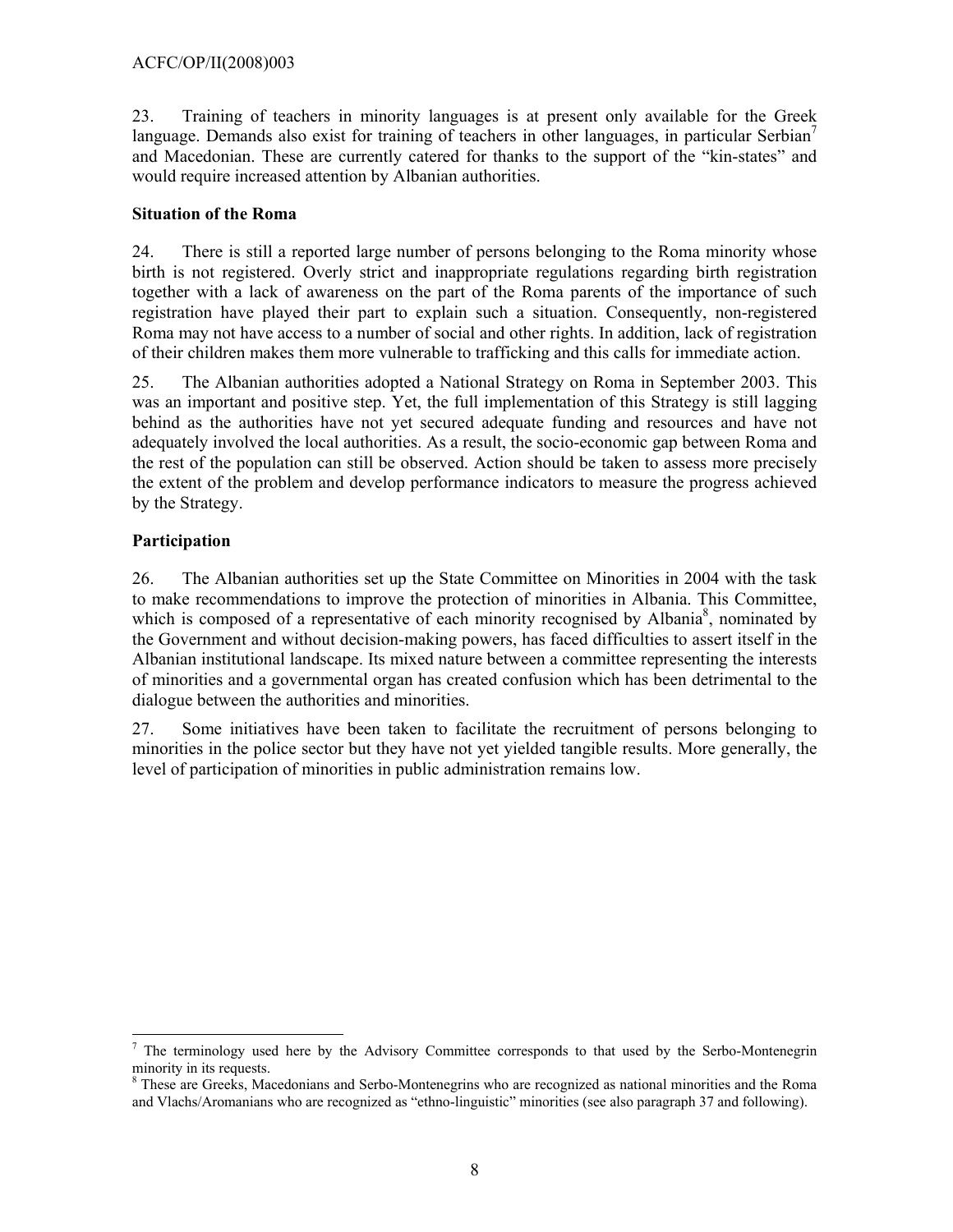### **II. ARTICLE-BY-ARTICLE FINDINGS**

#### **Article 1 of the Framework Convention**

#### **Ratification of the European Charter for Regional or Minority Languages**

#### *Present situation*

28. Ratifying the European Charter for Regional or Minority Languages was one of the commitments entered into by Albania on its accession to the Council of Europe in 1995.<sup>9</sup> To date, Albania has not yet signed the treaty.<sup>10</sup> Action has however been taken recently with a view to raising awareness of its content, which is a first step. Given the relevance of this Council of Europe treaty to the protection of national minorities, the Advisory Committee considers that it is now time to launch a debate on the level of protection Albania should commit to under the Charter with a view to its prompt signature and subsequent ratification.

#### **Article 3 of the Framework Convention**

#### **Census and birth certificates**

#### *Findings of the first cycle*

29. In its first Opinion, the Advisory Committee noted that the last census held in Albania, in 2001, did not contain any questions on ethnic belonging, and considered that a national census might be a good opportunity for persons belonging to national minorities to assert their identity, while respecting their subjective choices regarding their ethnic belonging.

#### *Present situation*

#### a) Positive developments

30. Albania's next general census is scheduled for 2011. The possibility of including a question on ethnic belonging has now been accepted by the authorities and the National Statistics Institute (INSTAT) in particular, as one of the issues which need to be addressed, although no conclusion has been reached as yet. Preparations for the census are to begin in 2009.

31. The Advisory Committee is pleased to note that Albania passed a law on personal data protection in March 2008, which Council of Europe experts assessed as generally complying with international standards in this area, including the 1981 Council of Europe Convention for the Protection of Individuals with regard to Automatic Processing of Personal Data and its Protocols and Directive 95/46/EC of the European Parliament and of the Council of 24 October 1995 on the same subject.

<sup>9</sup> See Opinion No. 189 (1995) of the Parliamentary Assembly of the Council of Europe regarding Albania's commitment "to study, with a view to ratification, [...] the European Charter [...] for Regional or Minority Languages".

<sup>&</sup>lt;sup>10</sup> This is the only treaty listed among the commitments entered into by Albania that has yet not been signed. It should be noted, however, that signature of the European Charter for Regional or Minority Languages is one of the short-term legislative initiatives mentioned in the National Plan for the implementation of the Stabilisation and Association Agreement between Albania and the European Union.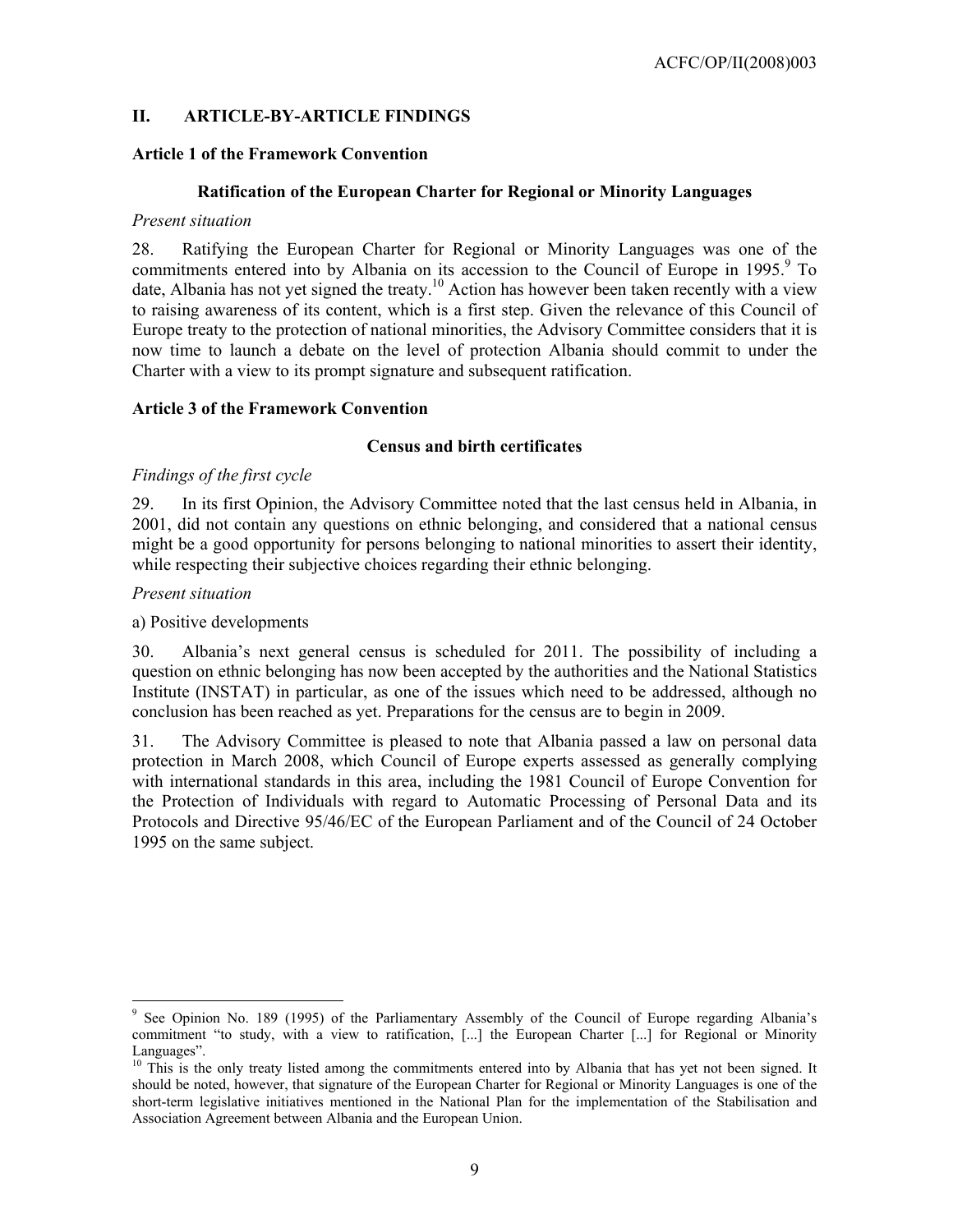#### b) Outstanding issues

32. In its discussions with the authorities, the Advisory Committee noted their reluctance to include a question on ethnic belonging in the census questionnaire. This is because of a presumed risk that some people might fraudulently claim a given ethnicity – in this case Greek – in view of the advantages supposedly deriving from affiliation with that national minority, particularly in terms of cross-border contacts.

33. The Advisory Committee notes that, on the whole, persons belonging to minorities called for the next census to enable them to assert their ethnic identity. In the Advisory Committee's view, this should not be overlooked by the authorities. The Advisory Committee points out that people's answers to questions on ethnic belonging must remain voluntary and that no disadvantage may result from their choices, in accordance with the principles of Article 3 of the Framework Convention. In the light of these concerns, it is important to raise awareness among the public and public officials about the need for the census to be as accurate as possible. In addition, the Advisory Committee considers that the census should not be regarded as the sole means of obtaining data on the country's ethnic composition. While the census results undoubtedly are necessary and play an important role, they could be supplemented by sociological surveys and other studies on minorities, including at local level. Such studies must have due regard both to international standards concerning the protection of personal data and to Article 3 of the Framework Convention.

34. While collecting data on ethnic affiliation through a census seems to raise issues for the Albanian authorities due to concerns related to personal data protection and possible manipulation on the one hand, the Advisory Committee notes, on the other hand, that such data is already gathered *ex-officio* when birth certificates are issued. Therefore, there appears to be a contradiction with regard to the position of the Albanian authorities on ethnic data collection. Indeed, the Advisory Committee was informed that the mandatory section on ethnic origin is filled in only for Greeks and Macedonians and that following the practice which existed from before and during the former communist regime, recording a person's ethnic origin on his or her birth certificate is done on the basis of the parents' birth certificates rather than a free declaration by the person concerned. "Ethno-linguistic" minorities (see paragraph 39) such as the Vlachs/Aromanians and Roma, which were not identified as such at the time, and the Serbo-Montenegrins, who for historical reasons have no longer been listed as such since the 1950s, are apparently not subject to that requirement. This may constitute an unjustified differential treatment among persons belonging to national minorities and this has implications in terms of access to certain rights, for instance in the education field (see below). The Advisory Committee has also been informed that the mandatory registration of Greeks and Macedonians would only produce its effects within "minority zones" (see specific comments below on the issue of territorial restrictions). The Advisory Committee is of the view that recording people's ethnic origin on their identity papers without their specific consent, in this case birth certificates, raises issues of compatibility with the principles of Article 3 of the Framework Convention. The authorities have however highlighted in their dialogue with the Advisory Committee that such a practice is nowadays based on the principle of self-identification. The Advisory Committee is of the opinion that, in order to comply with that article, the authorities should make sure that the reported practice of *ex-officio* ethnic recording is stopped.

### *Recommendations*

35. The Advisory Committee encourages the authorities to include a question on ethnic belonging in the next general census in 2011 and to ensure that the choices are explained to the public and public officials by means of information campaigns. It also invites the authorities to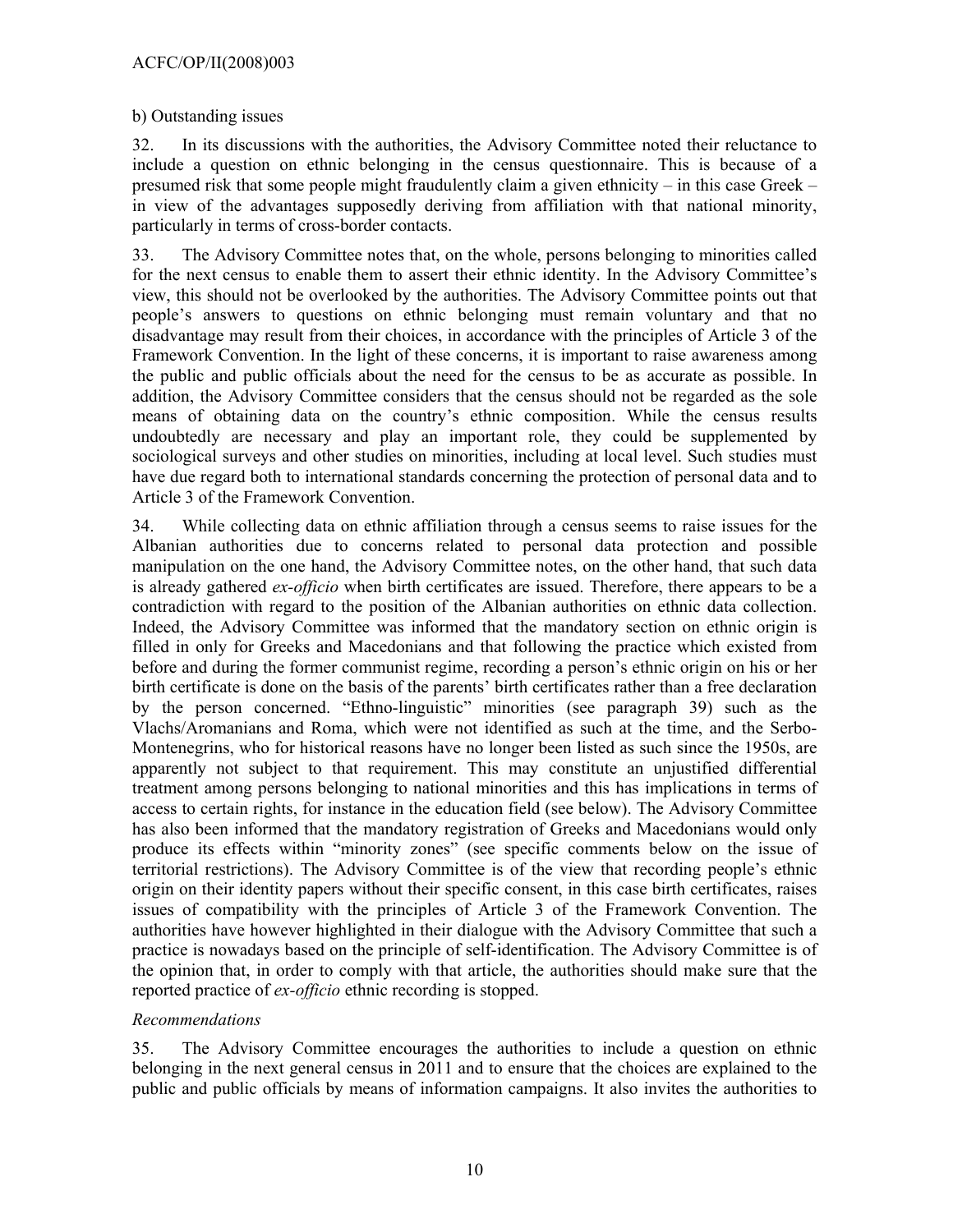forge ahead in this area by supplementing the census results with sociological surveys and other studies on minorities, including at local level.

36. The Advisory Committee urges the authorities to take the necessary action to ensure that the practice of mandatory recording of people's ethnicity on their birth certificates is abolished.

### **Classification of national or "ethno-linguistic" minorities**

#### *Findings of the first cycle*

37. In its first Opinion, the Advisory Committee invited the Albanian authorities to reexamine, in consultation with those concerned, the question of the designation of the Roma and Vlachs/Aromanians as purely linguistic minorities.

#### *Present situation*

a) Positive developments

38. As indicated in the State Report, the authorities have given thought to the action to be taken on the Advisory Committee's aforementioned recommendation, organising a consultation meeting with experts in 2003. This is a positive first step.

#### b) Outstanding issues

39. The Albanian government continues to place Roma and Vlachs/Aromanians in categories other than that of national minorities. Following the aforementioned meeting of experts, the two groups are now defined as "ethno-linguistic" minorities (the term used in the State Report), notwithstanding the demands of those concerned, who have explicitly informed the authorities of their objection to this label – which, in their view, reduces their identity to a primarily linguistic component – and expressed their desire to be recognised as national minorities on the same basis as Greeks, Macedonians and Serbo-Montenegrins. The government, for its part, is keeping to its approach of recognising only minorities with a "kin-state" as national minorities. The Advisory Committee notes that in practice this classification as "ethno-linguistic" leads *de facto* to a differentiated treatment of the persons of the group concerned since these persons are not able to access certain rights such as minority language education, in the same conditions as those persons recognised as national minorities (see below, under Article 14). Such a situation raises problems. Moreover, this classification creates an impression among those concerned that they are not included among the main minority groups.

### *Recommendation*

40. The Advisory Committee is of the view that the authorities should reconsider their distinction between national and "ethno-linguistic" minorities with a view to ensure that there is no differentiated treatment in the enjoyment of certain rights for the Roma and the Vlachs/Aromanians as compared to "national minorities".

### **Egyptians and the Framework Convention**

### *Findings of the first cycle*

41. In its first Opinion, the Advisory Committee considered that the *a priori* exclusion of Egyptians from the personal scope of application of the Framework Convention was not compatible with the latter, and that the government should re-examine the matter in consultation with those concerned.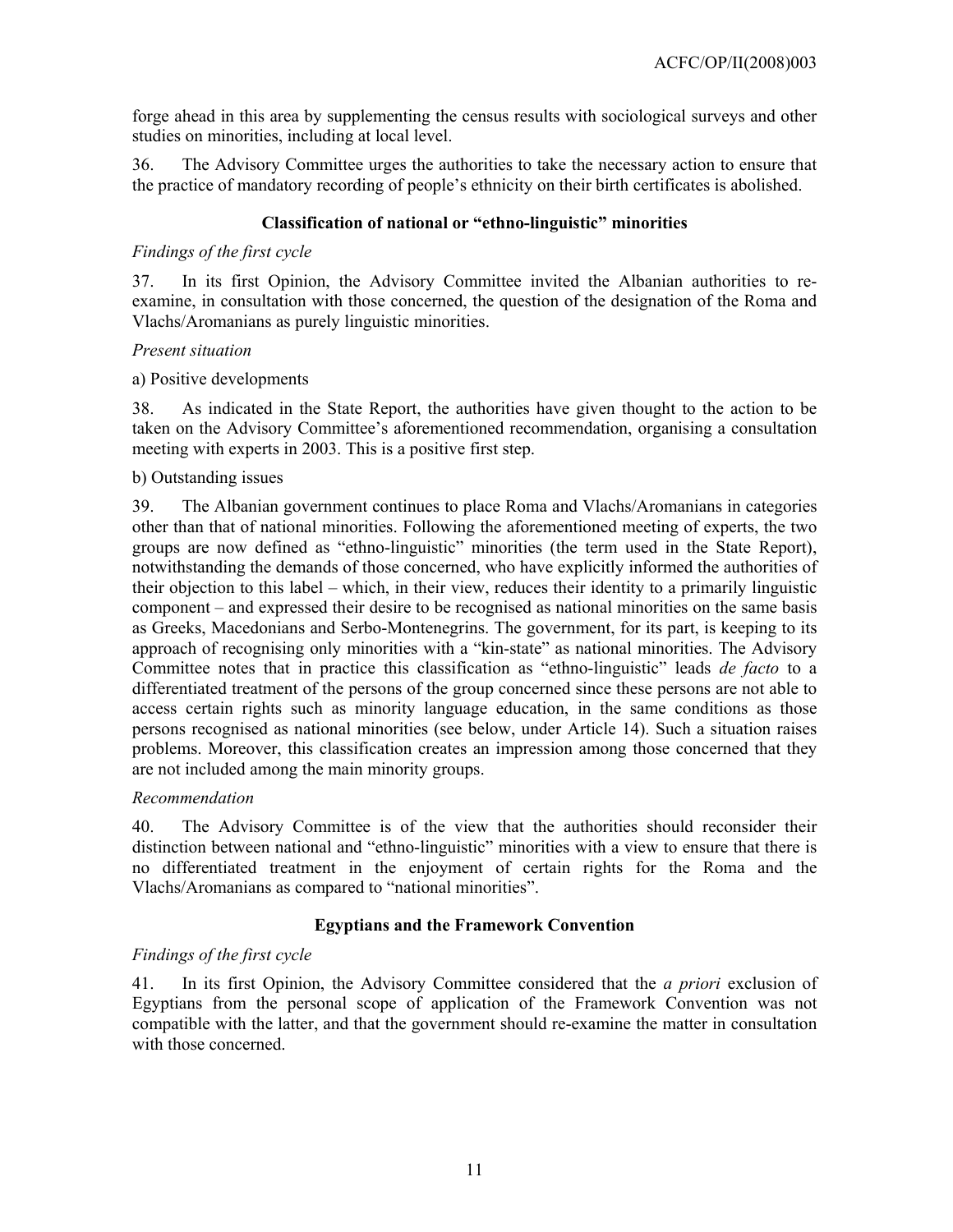### *Present situation*

### Outstanding issues

42. The Albanian government's position remains largely unchanged. According to the authorities, discussions have been held on the subject of the Egyptian community, but they do not consider it necessary to recognise the latter as a national minority with a view to resolving its socio-economic problems.

43. In their discussions with the Advisory Committee, the Egyptians reiterated their desire to be recognised as an ethnic group distinct from Roma, with whom they have often been confused by the public and by the authorities themselves. They also wish to receive State assistance with a view to preserving their culture, which they believe should also be reflected in school textbooks. Furthermore, they consider that the authorities should address the issue of their representation within the public administration and elected bodies.

44. The Albanian government is not ruling out the possibility of specific measures aimed at ensuring better socio-economic integration of persons belonging to the Egyptian community. In the Advisory Committee's view, however, it is important that the specific identity asserted by the Egyptians be respected in accordance with the principles of Article 3 of the Framework Convention. They must not, therefore, be treated as members of the Roma community.

45. The representatives of this community have expressed the wish to benefit from similar measures to those included in the National Strategy on the Roma. The Advisory Committee considers that this Strategy may indeed offer a valid framework, *mutadis mutandis* in order to address the needs of the Egyptians. The Albanian authorities may wish to draw inspiration from it while making the necessary adaptations and respecting the specific identity of the Egyptians, in order to meet adequately the demands of this community.

## *Recommendation*

46. The authorities start an intensive dialogue with the Egyptians to discuss the necessary measures with a view to preserving their specific identity. In addition, their policy towards the Egyptians should be based on the principles of the Framework Convention.

## **Bosniacs and the Framework Convention**

### *Present situation*

47. Bosniac community representatives reported to the Advisory Committee that they were well integrated within Albanian society. They also emphasised the importance of the assistance provided by their "kin-state" for the teaching of the Bosnian language (see also under Article 14). The representatives of this community asked that the Albanian authorities consider them as a national minority, since it is important to them to have their existence as a distinct group acknowledged.

48. The Advisory Committee notes that affording Bosniacs protection as a national minority covered under the Framework Convention would allow their specific needs to be met.

### *Recommendation*

49. The Advisory Committee considers that the authorities should step up their dialogue with representatives of the Bosniac community and, with a view to meeting their needs for protection, apply the provisions of the Framework Convention to them.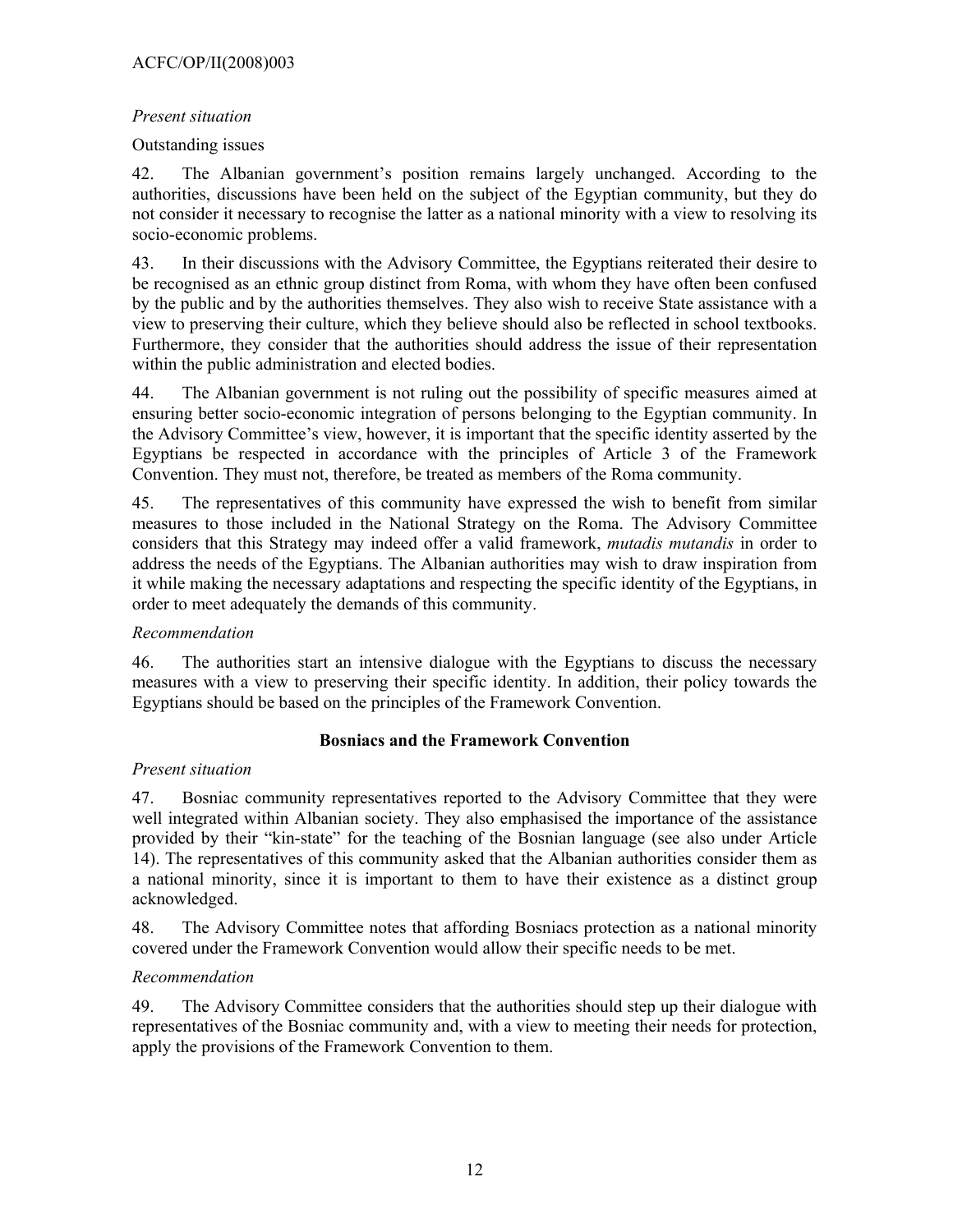## **Territorial restrictions**

### *Findings of the first cycle*

50. In its first Opinion, the Advisory Committee, noting that the application of "minority zones" still enjoyed a certain currency, invited the authorities to ensure that no undue limitations were placed on the rights of persons belonging to national minorities who lived outside these zones and to clarify the situation with those concerned.

### *Present situation*

### Outstanding issues

51. The issue of "minority zones", outside which persons belonging to national minorities are not eligible for certain rights, persists. The government continues to contend that all those belonging to national minorities are recognised as such, irrespective of the geographical areas in which they live. However, the situation is somewhat different in practice. As already noted, the reported automatic recording of a person's ethnic origin – albeit incompatible with Article 3 – only produces its effects in particular zones inhabited by substantial numbers of persons belonging to national minorities. It follows that the ethnic belonging recorded in such zones is used by the authorities to address the demands of persons belonging to minorities, for instance with a view to opening classes in minority language (see also under Article 14), and that persons belonging to national minorities who leave these zones may not claim the same rights. This results in a situation in which the protection of national minorities is subject to overly rigid geographical restrictions.11 The Advisory Committee is of the view that this *de facto* situation raises issues of compatibility with Article 3 of the Framework Convention.

52. Passing a law on national minorities does not appear to be a matter of immediate concern to Albania, even though it is mentioned in the National Plan for the implementation of the Stabilisation and Association Agreement between Albania and the European Union as a medium-term legislative initiative. Although the Advisory Committee acknowledges that other issues require the authorities' urgent attention, it considers that drafting a framework law on the protection of national minorities might help to clarify Albania's policy towards its minorities, particularly in terms of territorial scope.

### *Recommendations*

 $\overline{a}$ 

53. The Advisory Committee considers that the authorities should ensure that persons belonging to national minorities can assert their rights, in line with Article 3, with no undue territorial restrictions.

54. The Advisory Committee invites the authorities to give adequate consideration to drafting a framework law on national minorities, clarifying *inter alia* the territorial application of the protection afforded to national minorities in Albania.

<sup>&</sup>lt;sup>11</sup> For instance, persons belonging to the Greek minority who live outside the districts of Gjirokastër, Sarandë and Delvinë and persons from the Macedonian minority, some of them Muslims, who live outside the districts of Korçë (municipality of Liqenas) and Devolli (municipality of Vernik) cannot assert the same rights as persons from the same minorities living in the aforementioned districts.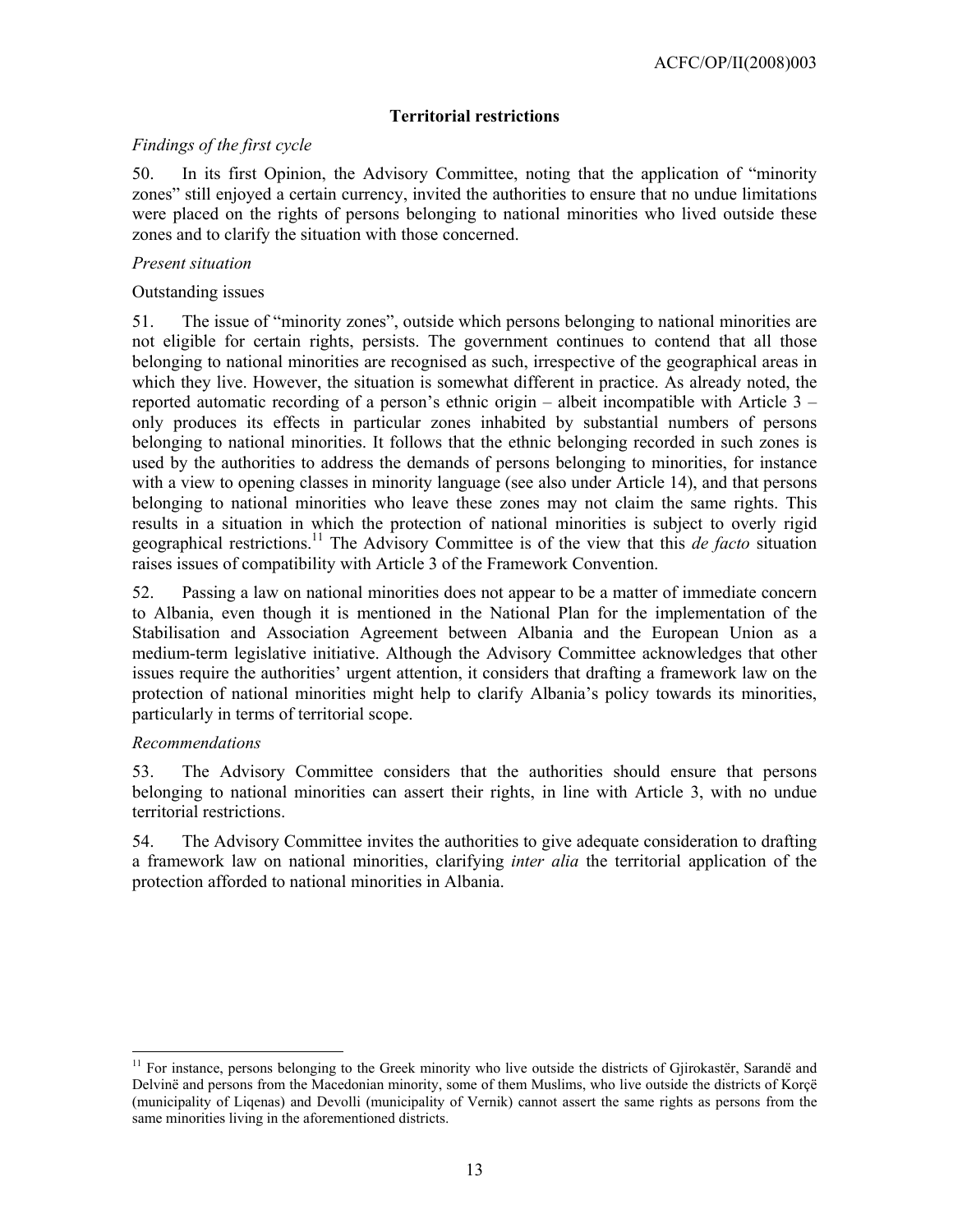### **Article 4 of the Framework Convention**

### **Legislative framework for prohibiting discrimination**

#### *Findings of the first cycle*

55. In its first Opinion, the Advisory Committee noted shortcomings in the legislative framework for the protection of national minorities and invited the authorities to remedy them, particularly with regard to combating discrimination.

#### *Present situation*

a) Positive developments

56. A working group was set up in 2002 to review the legislation on national minorities and make recommendations. The results of its discussions were reflected in the National Plan for the implementation of the Stabilisation and Association Agreement between Albania and the European Union. As far as non-discrimination is concerned, an initial breakthrough should be noted: Albania recently passed an amendment to the Criminal Code, making racial motivations for criminal offences an aggravating factor (Act No. 9686 of 26 February 2007).

57. At the international level, on 26 November 2004, Albania ratified Protocol No. 12 to the European Convention on Human Rights, which extends the scope of the prohibition of discrimination, including that based on affiliation with a national minority, to all rights.

### b) Outstanding issues

58. Passing an anti-discrimination law is not on Parliament's agenda for the time being. Civil society groups have in fact drafted a bill – mentioned in the State Report<sup>12</sup> - on the subject, but it is unclear as yet whether it will be taken up by Parliament. In this connection, the Advisory Committee recalls that, for the purposes of the Framework Convention, it is important that there are no gaps in the legislation prohibiting discrimination; it is important that the various social fields (such as housing, health, access to public services and access to benefits) are covered, which does not yet appear to be the case in Albania.

### *Recommendation*

59. The Advisory Committee encourages the authorities to complete their reform of the legislation prohibiting discrimination, notably against persons belonging to minorities, so as to ensure that all relevant areas are covered.

### **Monitoring discrimination and available remedies**

### *Findings of the first cycle*

60. The Advisory Committee considered that the People's Advocate had an important role to play in identifying and rectifying discriminatory practices, and encouraged the authorities to extend the scope of his activities nationwide.

61. The Advisory Committee noted allegations of discrimination against national minorities in various areas. Considering that minorities are more vulnerable, the authorities should take steps to combat discrimination, *inter alia* by eliminating corruption as a means of resolving the problems.

62. The Advisory Committee considered that Albania should identify the most appropriate ways and means of obtaining reliable statistical information broken down by age, gender and

 $\overline{a}$ <sup>12</sup> See page 30 of the State Report.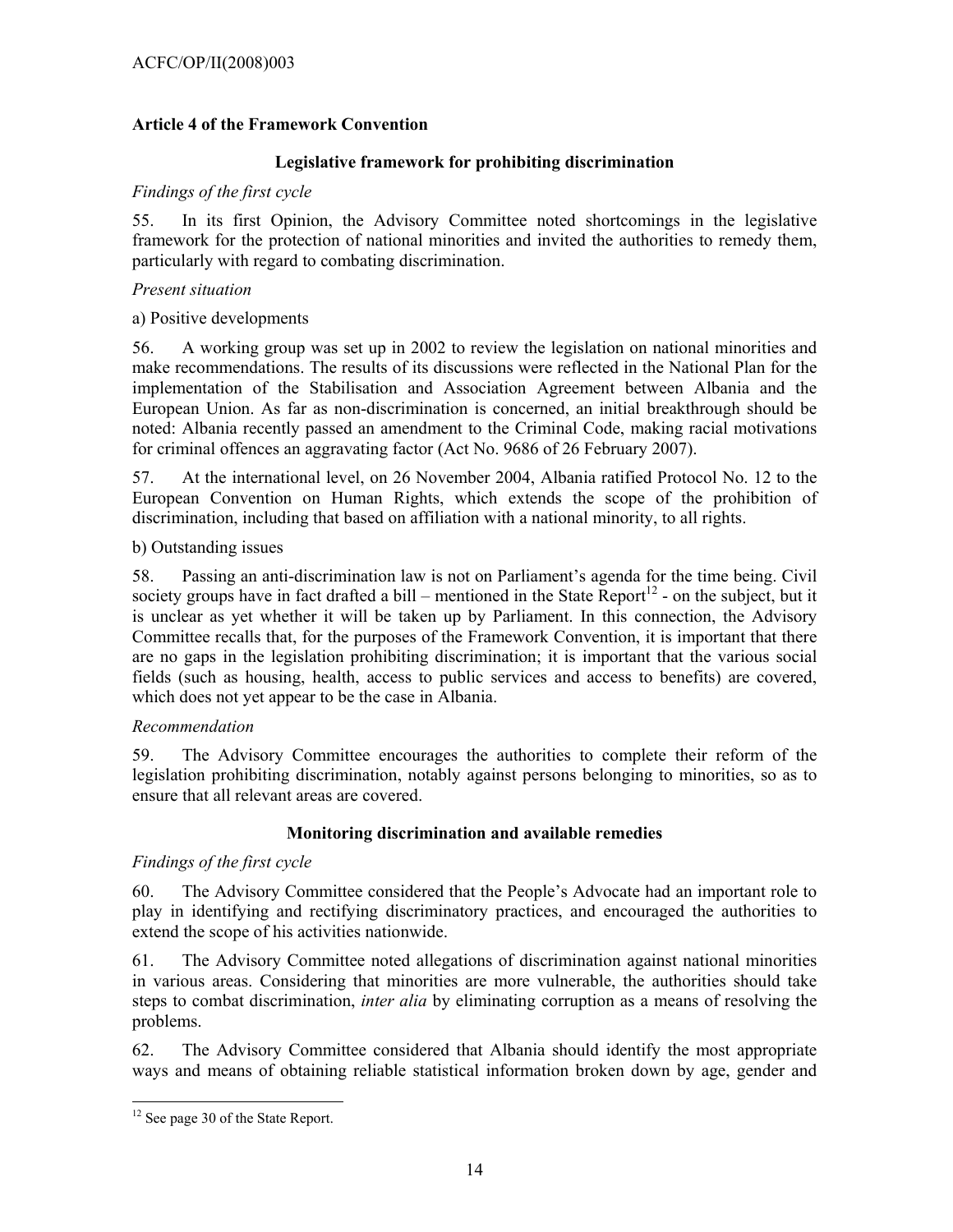geographic location, so as to be able to assess the socio-economic situation of national minorities compared with the rest of the population and develop measures to ensure full and effective equality.

### *Present situation*

### a) Positive developments

63. The People's Advocate has continued his work in the human rights field, taking action on a number of matters connected with the protection of national minorities, including the birth certificate issue (see paragraph 81). The Albanian public appears to have become more familiar with this institution, and the number of complaints received has increased significantly since its inception in 2000.

### b) Outstanding issues

64. The People's Advocate himself is of the view that there is insufficient awareness of his institution within the Roma community in particular. The Advisory Committee notes that in practice few complaints are lodged with the People's Advocate in relation to discrimination based on affiliation with a minority: 14 complaints were recorded between 2001 and 2006, and only one was examined on the merits. The Advisory Committee notes that the complaint in question concerned a case in which two gynaecologists were alleged to have been negligent in their treatment of a Roma woman, resulting in her death and that of her child.13 At the time, the People's Advocate had recommended that the two doctors be prosecuted; in the end, the prosecution culminated in their acquittal by the Fier District Court, which had jurisdiction over the case.

65. The Advisory Committee also notes that, according to the State Report, the courts have had to deal with few prosecutions relating to cases of discrimination based on ethnic origin. Furthermore, in its discussions with a number of national minority representatives, the Advisory Committee noted that the courts are rarely mentioned as a means of obtaining justice in cases of alleged violations of their rights. In the Advisory Committee's view, such a situation does not necessarily mean there are no discrimination problems or racially motivated acts in Albania, as the authorities appear to suggest, but may be explained by the public's lack of information and confidence in the judicial system.

66. Moreover, the issue of indirect discrimination does not appear to have been given sufficient consideration by the judicial and non-judicial authorities, including the People's Advocate.<sup>14</sup> Indeed, the Advisory Committee notes that the problems faced by some persons belonging to minorities in areas such as social services, housing and education are generally considered – by both the authorities and the People's Advocate – to affect the population as a whole rather than just national minorities, and should not therefore be regarded as discriminatory treatment.

67. It is true that Albania is still in a difficult socio-economic situation. Nevertheless, the Advisory Committee is of the view that persons belonging to national minorities may be more affected by such problems, given the more vulnerable economic situation some of them face, the prejudice they may suffer and the fact that some of them – particularly Roma – are not in possession of the required documents in order to be eligible for certain welfare benefits. In this connection, the Advisory Committee notes that Albania still has no statistical data on the socio-

 $\overline{a}$ <sup>13</sup> See page 32 of the State Report.

<sup>&</sup>lt;sup>14</sup> This point about the People's Advocate had already been raised in the ECRI's third report on Albania, adopted on 17 December 2004 (CRI (2005)23).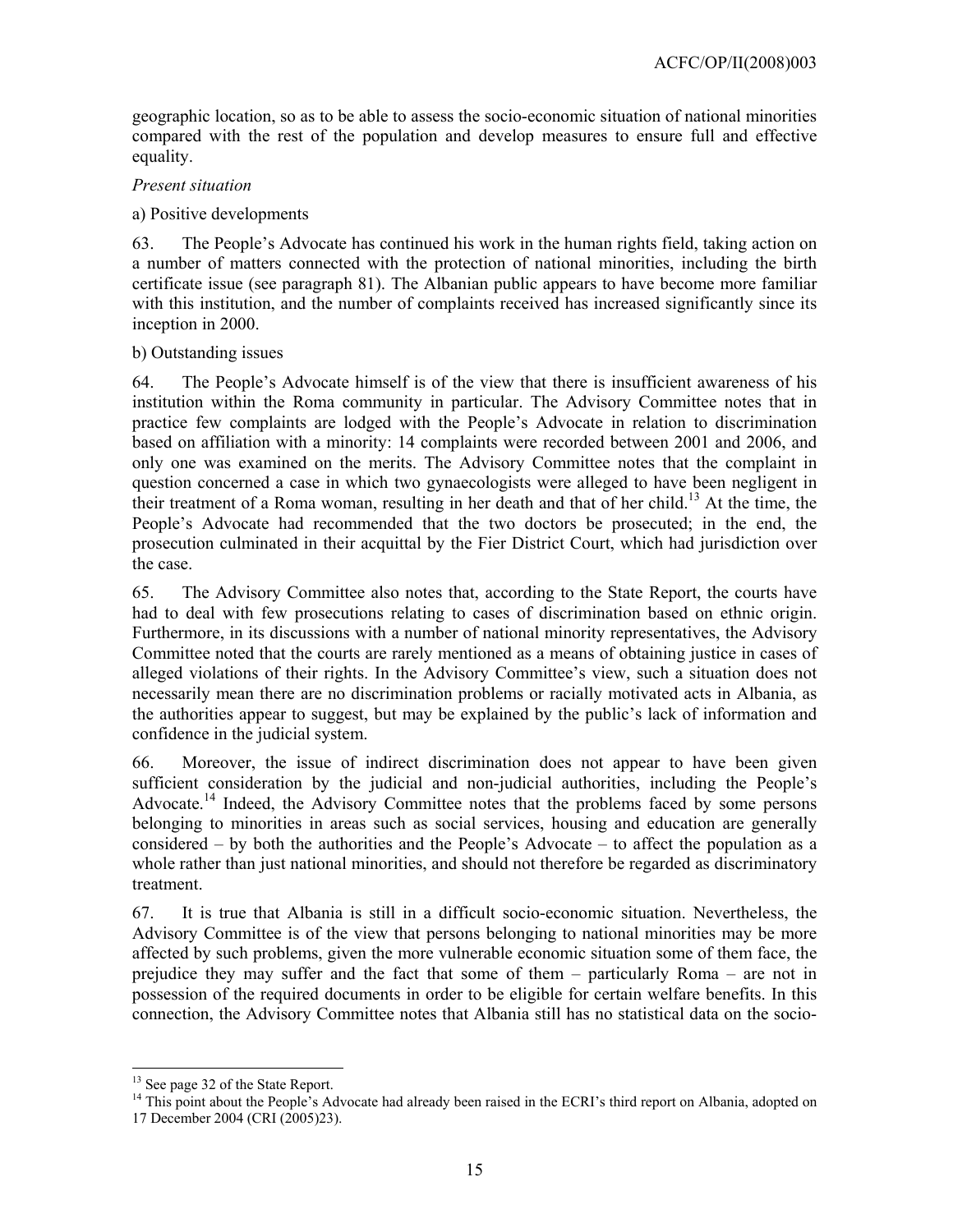economic situation of national minorities. Yet such data are essential in order to design public policies aimed at addressing their problems effectively (see also comments on Article 15).

68. In addition, the Advisory Committee notes that corruption within Albanian public institutions – a problem acknowledged by the authorities – persists, and is still likely to affect some persons belonging to minorities to a greater extent, due to the fact that some are in a more vulnerable economic situation. Indeed, their situation may make them more dependent on government assistance, and thus significantly complicate their access to certain benefits in the event of corruption.

### *Recommendations*

69. The authorities should develop campaigns to make both the general public and national minorities aware of the means of redress available in the event of discrimination. Additional emphasis should be placed on making members of the judiciary and the People's Advocate aware of the issue of indirect discrimination in cases involving persons belonging to minorities.

70. The Advisory Committee considers that the Albanian authorities should initiate statistical studies designed to provide accurate information on the socio-economic situation of minorities, using methods that ensure the protection of personal data in conformity with the principles contained in international norms on this subject.

71. The Advisory Committee considers that, in the context of their efforts to combat corruption, the authorities should take particular account of the fact that some persons belonging to national minorities, being in a weaker social position, are potentially more vulnerable to corruption practices.

### **Socio-economic situation of the Roma**

## *Findings of the first cycle*

72. While noting the efforts made to adopt a National Strategy on the Roma, the Advisory Committee invited the authorities to ensure that a maximum amount of consultation and participation takes place in devising and implementing this strategy and that appropriate funding is allocated to it.

## *Present situation*

a) Positive developments

73. Associations representing the Roma minority were involved in developing the strategy for improving the living conditions of this minority (referred to hereafter as the National Strategy on the Roma), adopted on 18 September 2003. It is an ambitious, comprehensive strategy encompassing the education, economy, employment, social protection, health, justice and public administration sectors.

74. A monitoring unit for the National Strategy on the Roma has been set up within the Ministry of Labour, Social Affairs and Equal Opportunities, and its status within the Albanian administration was recently upgraded. In December 2007, the unit published a progress report on the implementation of the National Strategy on the Roma, with help from UN agencies active in Albania. In the Advisory Committee's view, the publication of this report – to which all the ministries involved in Roma issues contributed – is a positive signal in terms of the importance the authorities place on the strategy's practical impact.

75. Pilot projects have been set up with the help from non-governmental organisations and aid from the international community in some sectors. For example, posts for Roma mediators have been created in the health, education and police sectors with assistance from the United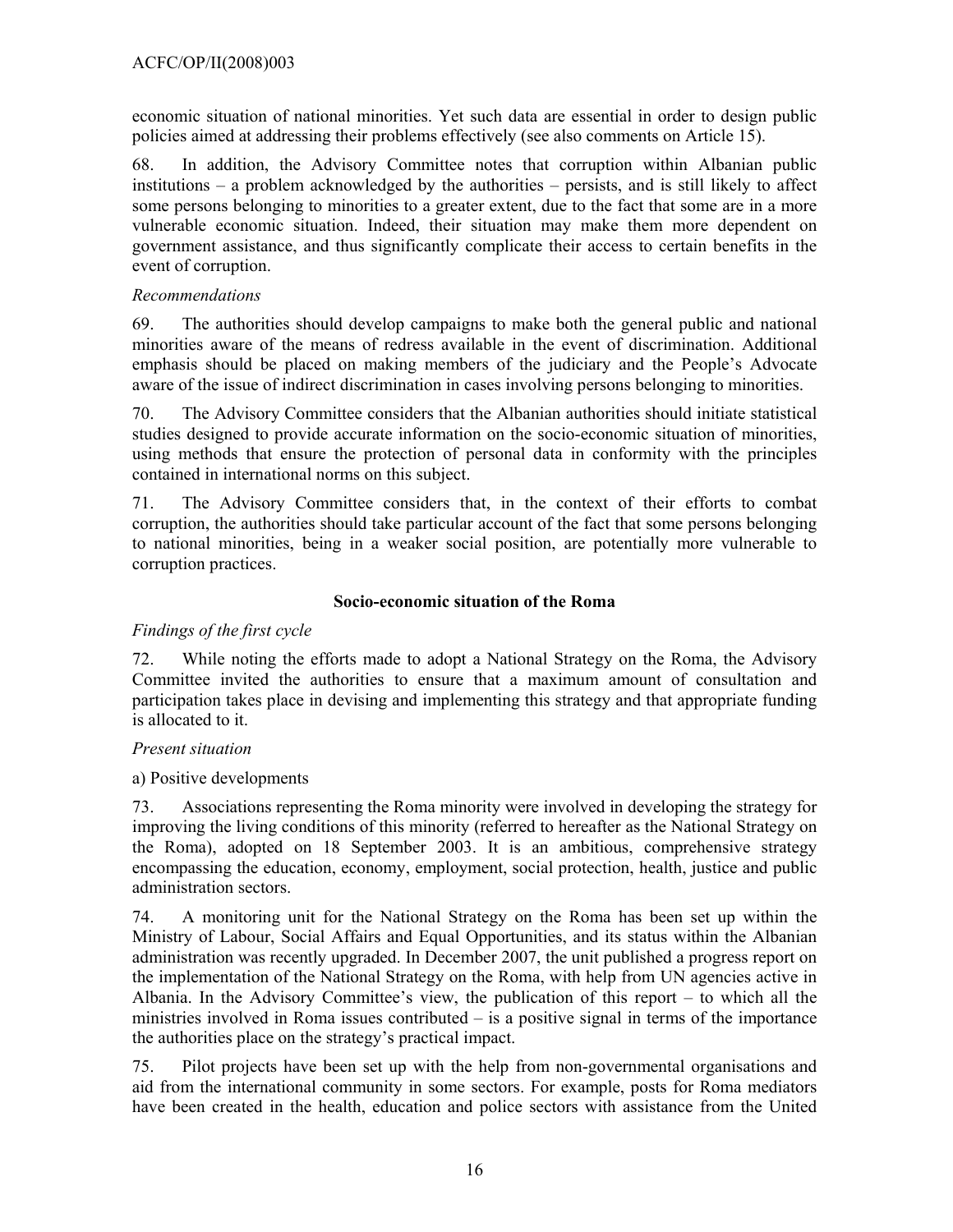Nations Development Programme (UNDP); nursery schools, in which Roma and non-Roma children study alongside one another, have been opened in some municipalities. Generally speaking, representatives of the Roma minority saw these one-off local projects in a positive light. Were they to be extended and given structural support, they would open up interesting prospects with a view to improving the situation of Roma.

76. A number of NGOs have been particularly active in relation to the issue of civil registration of Roma: they have alerted the Roma community to this issue and, for example, helped Roma parents with the legal procedure – regarded as a deterrent in many respects – *inter alia* by covering the associated costs. The authorities themselves have introduced special temporary measures by extending the deadline for declaring births of children.<sup>15</sup>

#### b) Outstanding issues

77. According to many of those consulted, particularly representatives of the Roma minority, the National Strategy on the Roma has had no tangible effect, in many respects, on their day-today lives. Although efforts were made to set up the monitoring unit within the Ministry of Labour, Social Affairs and Equal Opportunities in 2003, its resources and powers are insignificant in comparison with the scale of the task assigned to it. It is made up of three administrators, including one Rom, who are responsible for co-ordinating the work of the various agencies involved in improving the living conditions of Roma. Government funding for measures relating to Roma comes from the budgets of the various ministries, each of which has an allocation either for vulnerable groups in general or for Roma in particular. According to those consulted by the Advisory Committee, this budgetary arrangement is not conducive to the effective harnessing of resources for the strategy or proper co-ordination of activities. Generally speaking, in practice the funding provided by the authorities remains minimal, since most of the projects put in place to implement the strategy have been initiated by civil society with assistance from international organisations. In many cases, however, these are one-off projects confined to certain municipalities. The Advisory Committee notes, for example, that for the time being the aforementioned Roma mediators are working on a voluntary basis; it considers that they ought to receive appropriate training and remuneration so as to ensure the sustainability of this initiative.

78. One weakness frequently identified in connection with the strategy's implementation, including in the aforementioned progress report, concerns the lack of involvement by local authorities. The latter have generally stayed in the background in respect of implementation measures, and the level of consultation with central government is regarded as too limited.

79. The inclusion of Roma in the civil register upon the presentation of identity papers – birth certificates in this case<sup>16</sup> - continues to be a major problem for the Roma community. The Advisory Committee is deeply concerned to note that many people are still not included in the civil register, and consequently have difficulty gaining access to health care<sup>17</sup> and education. The legal situation is unsatisfactory in this respect; under Albanian legislation a child must be registered within 45 days of birth, and parents require a court decision in order to register their children after this deadline. According to Roma associations themselves, Roma parents are still not always aware of the need to declare their children, and those having married below the legal age are very reluctant to register them for fear of revealing their situation. Moreover, children

<sup>&</sup>lt;sup>15</sup> Under Act No. 9355, which has now expired, birth of any child could be registered free of charge between December 2004 and February 2005.

 $<sup>16</sup>$  As Albania does not have a system of identity papers, birth certificates may be used for this purpose. The situation</sup> is changing, and a law on identity papers is expected to be passed in the near future with a view to issuing them by 2009.

In Albania, each family must be registered with a family doctor in order to receive medical treatment. A birth certificate must be presented in order to register, however.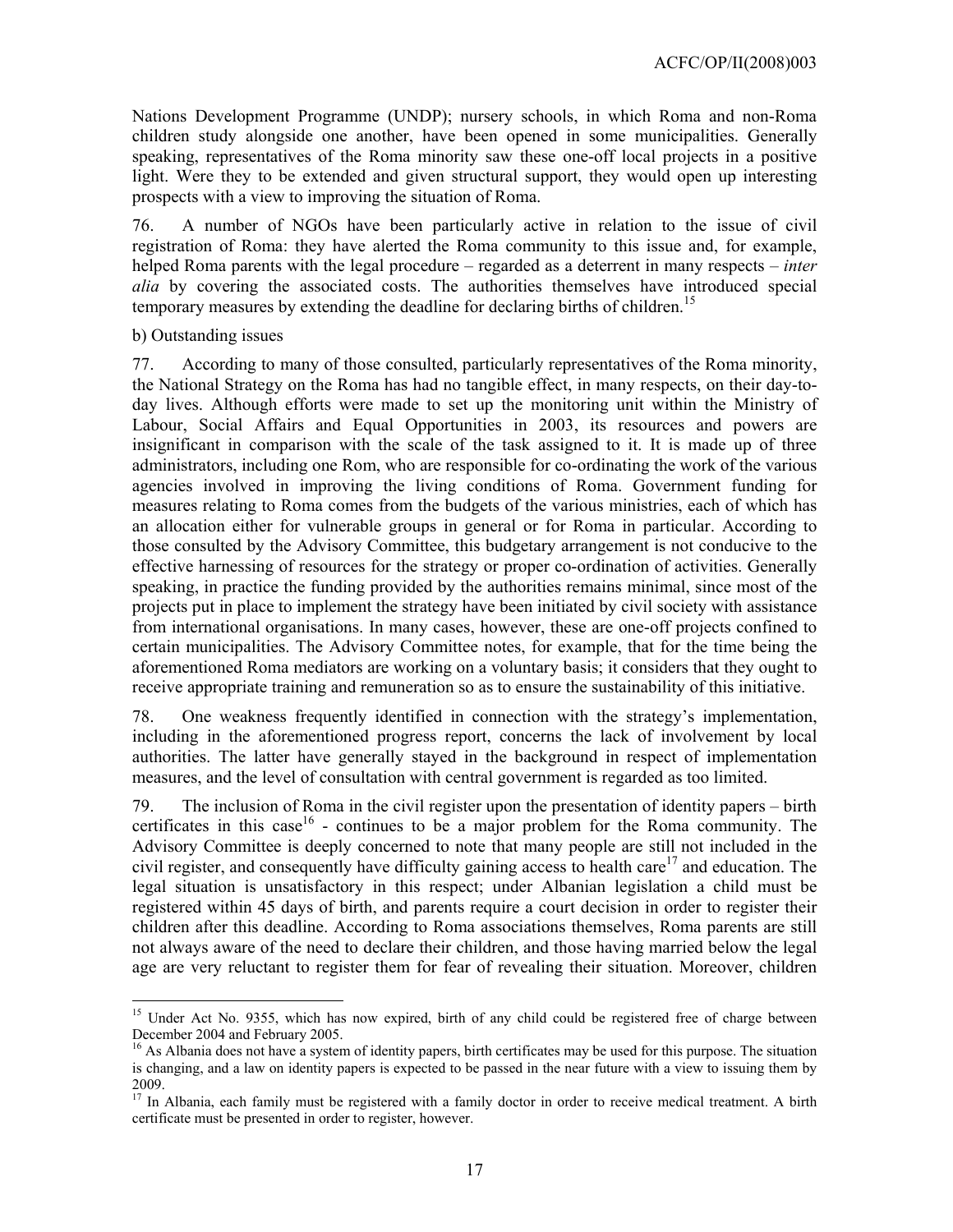must be registered in the district in which the parents themselves were registered, which adds a further complication, both procedural and financial, in some cases.

80. The Advisory Committee heard several times during its dialogue with Roma representatives that some local authorities require parents to pay a municipal tax in order to register their children. The authorities in question apparently regard this practice as a means of ensuring that the tax is actually paid. Nevertheless, the Advisory Committee considers it inappropriate to make population registration conditional on the payment of a municipal tax: this has the effect of increasing the number of Roma who decide not to register their children's births.

81. In the Advisory Committee's view, it is essential to ensure that the conditions placed on such registration are not *de facto* more difficult for Roma to fulfil owing to their extremely vulnerable situation. The Advisory Committee also notes that a number of those it consulted, including the People's Advocate and the Monitoring Unit for the National Strategy on the Roma, raised the issue of the conditions placed on registration. It further notes that the European Commission against Racism and Intolerance (ECRI), in the recommendations set out in its third report of December 2004, had already drawn the authorities' attention to the need to ensure that all Roma children are included in the civil register.

82. The Advisory Committee notes that the housing situation for persons belonging to the Roma minority is a particular source of concern. Many Roma are still living on sites for which they do not have any property document, despite the authorities' efforts to legalise unlawful buildings. A number of municipalities have ordered evictions in recent years, for instance in Elbasan in 2006, without offering rehousing for persons belonging to the Roma minority. The Advisory Committee is particularly concerned to hear that only Roma were affected in the aforementioned case, since ethnic Albanians living in the building subject to the eviction order were able to be rehoused. According to Elbasan's Roma community, three years after being evicted, four Roma families are still living in tents. Such a situation raises discrimination issues and calls for urgent action on the part of the authorities.

## *Recommendations*

83. The Advisory Committee urges the authorities to make it a priority to include Roma in the population register, particularly given the repercussions of the non-registration in terms of both access to a number of social rights and trafficking of Roma children. They should introduce a free, simplified administrative procedure for this purpose and step up their efforts, in conjunction with municipalities and associations active in this area, to make Roma parents aware of their obligation to register children's births.

84. The Advisory Committee considers it essential to turn the National Strategy on the Roma into a genuine Albanian government policy: the authorities should specify the division of responsibilities among central government, local authorities and non-governmental organisations, provide for appropriate budgetary funding and resources, take steps to collect statistical data on the situation of Roma and develop assessment indicators for the strategy.

85. The authorities should ensure that evicted persons are treated equally when it comes to rehousing, and that specific monitoring is undertaken in relation to the rehousing of persons belonging to the Roma minority.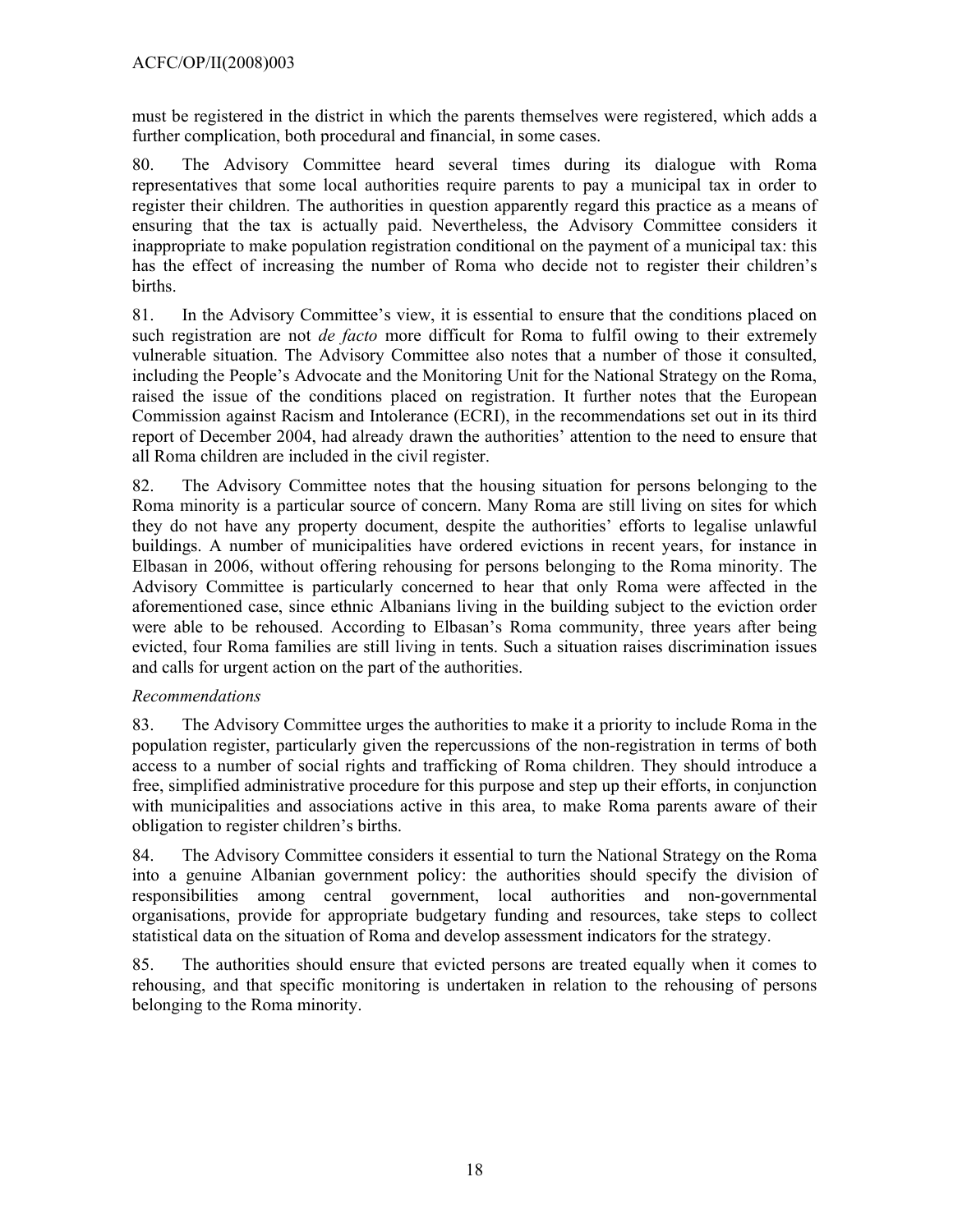### **Article 5 of the Framework Convention**

#### **Policy on supporting minority cultures**

#### *Findings of the first cycle*

86. The Advisory Committee considered that the authorities should take steps to support national minority cultures, in consultation with the representatives of national minorities, and should not rely too heavily on civil society initiatives or other states' support.

#### *Present situation*

a) Positive developments

87. The Albanian authorities have generally demonstrated their concern for respecting the traditions and the cultures of national minorities. The Advisory Committee notes for example that the Ministry of Culture, Youth and Sport has supported projects such as those involving the participation of Roma music groups in folk festivals in a number of Albanian towns.

#### b) Outstanding issues

88. The Ministry of Culture, Youth and Sport does not have a specific budget for projects aimed at preserving and developing minority cultures. In practice, for the time being, such projects continue to mainly depend on funding from international sources or "kin-state" support. The Advisory Committee notes, however, that the National Plan for the implementation of the Stabilisation and Association Agreement between Albania and the European Union mentions the creation of a special fund to finance such projects as a short-term legislative initiative. The fund has not yet been set up, however.

#### *Recommendation*

89. The Advisory Committee reiterates its recommendation that the Albanian authorities develop a genuine policy on supporting minority cultures; to this end, they should set up the special fund to promote minority cultural identities as envisaged in the aforementioned national plan. They should demonstrate their commitment, including in financial terms, alongside international agencies, non-governmental organisations and "kin-states".

#### **Situation of Vlachs/Aromanians**

#### *Findings of the first cycle*

90. In its first Opinion, the Advisory Committee expressed its concern at reports that certain persons were claiming that the Vlachs/Aromanians were totally assimilated in Albania, and asked the authorities to take all necessary measures, in particular in the area of teaching of the Aromanian language, to make sure that there are no grounds for such allegations.

#### *Present situation*

#### Outstanding issues

91. Apart from a few projects, most Vlach/Aromanian cultural activities, especially in relation to language teaching (see also under Article 14), have been launched thanks to outside funding, in particular from Romania. Vlach/Aromanian representatives are disappointed that the Albanian government has not provided any support for their culture and language, which they believe are under threat to die out. In the Advisory Committee's view, while support from agencies outside Albania may be useful and cannot be overlooked, it must not replace government action in this area and even more so for minorities who cannot rely on other states' support, as this makes them more vulnerable.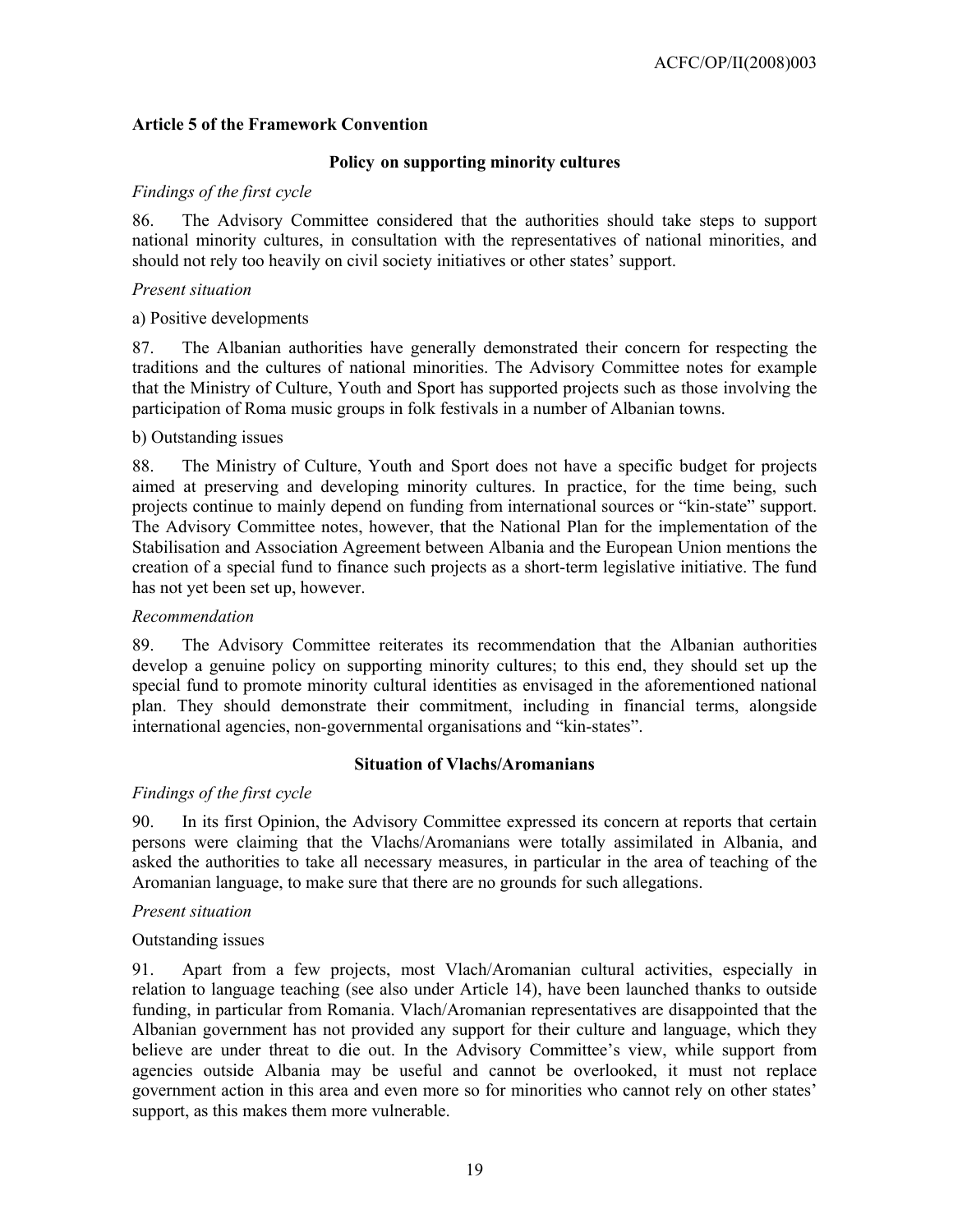### ACFC/OP/II(2008)003

#### *Recommendation*

92. The Advisory Committee asks the Albanian authorities to show greater commitment, including in financial terms, to the Vlach/Aromanian minority so as to enable it to preserve the key components of its identity, particularly its cultural and linguistic identity.

#### **Article 6 of the Framework Convention**

#### **Relations with the police**

#### *Findings of the first cycle*

93. While welcoming the spirit of tolerance that generally prevails in Albania, the Advisory Committee noted that persons belonging to the Roma and Egyptian communities could be particularly vulnerable to ill treatment and extortion by the police. It was of the view that consideration should be given to improving the police complaints procedure, including an independent review process, in order to address these problems effectively.

#### *Present situation*

#### a) Positive developments

94. An internal police review office has been set up, in the form of a body attached to the Ministry of the Interior responsible for investigating cases of professional misconduct by police officers.

95. Human rights training courses have been organised for police and judicial staff at the initiative of civil society groups, in co-operation with the Police Academy and the School of Magistrates.

96. The Advisory Committee has been informed by the Albanian authorities that, in practice, efforts are being made to recruit persons belonging to minorities into the police in "minority zones"; in particular, competitions are being organised on an *ad hoc* basis with a view to appointing candidates belonging to national minorities (see also under Article 15).

97. The community police units set up in some municipalities have developed specific programmes aimed at improving relations between the police and Roma. The results of such initiatives appear to be promising, and could be studied with a view to extending them to other parts of the country.

#### b) Outstanding issues

98. According to the information received from the authorities, no cases of ill treatment involving persons belonging to minorities, including the Roma and Egyptian communities, have been referred to the internal review office; only examples of misconduct by police officers towards the population in general appear to have been recorded. However, cases of ill treatment involving the Roma and Egyptian communities continue to be reported by representatives of these communities. Furthermore, it turns out that such cases do not necessarily go to court, and may not be dealt with appropriately.

99. A stumbling block to recruiting persons belonging to minorities, and Roma and Egyptians in particular, into the police continues to be their inadequate level of education, which prevents them from entering competitions. As stated in the progress report on the Strategy published in December 2007, the information obtained at the time showed that there were no officers belonging to the Roma minority in the ranks of the police units operating in the areas inhabited by that community (see also comments on Article 15).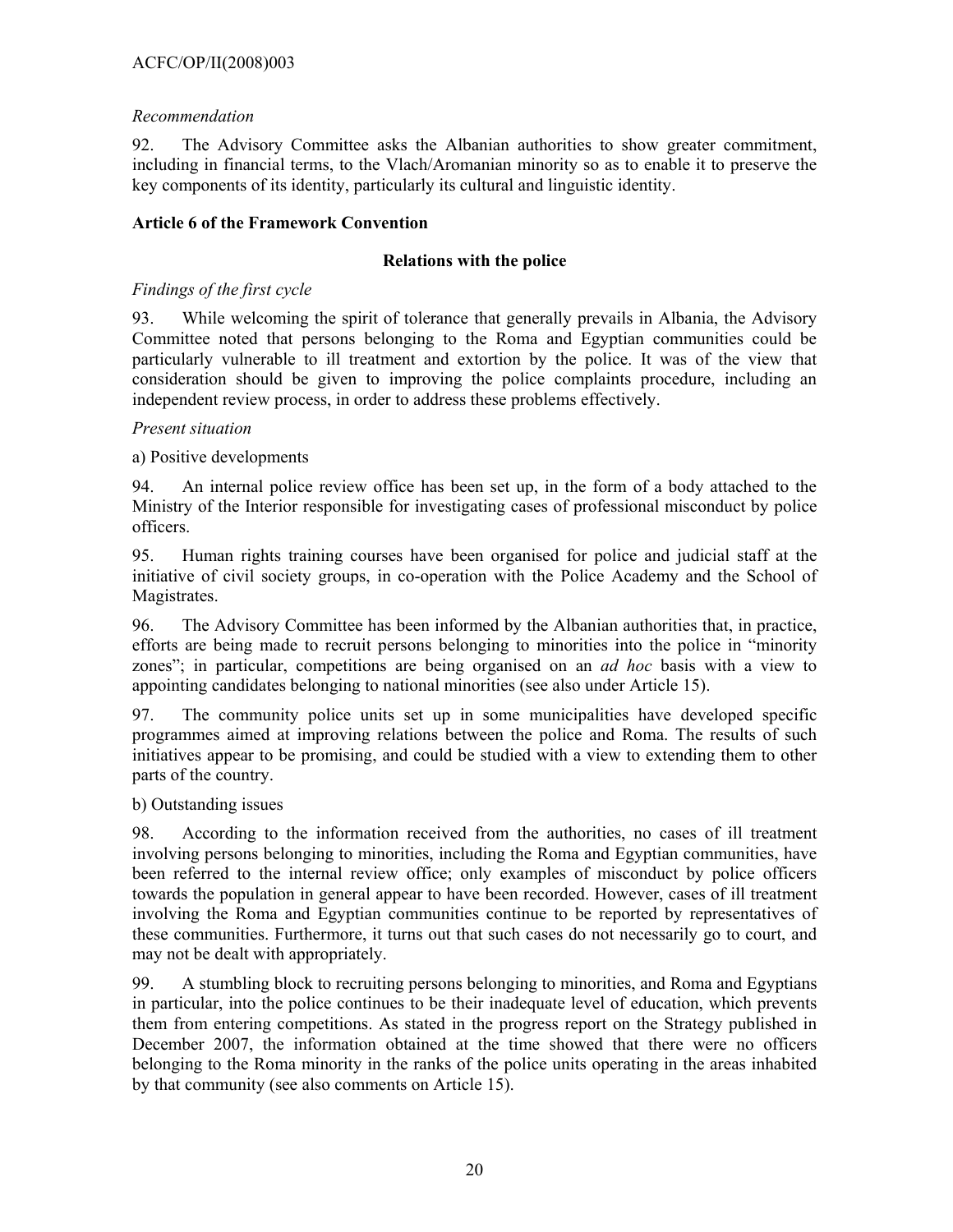### *Recommendations*

100. The authorities should step up their monitoring of police conduct by setting up an independent review process with sufficient resources to ensure effective supervision of police actions. In addition, adequate sanctions should be applied in the event of proven ill treatment or discrimination on the part of the police.

101. The authorities should continue and step up their police training programmes in relation to the prohibition on discrimination and the standards of the Framework Convention, and ensure that such courses are part and parcel of police training, including in-service training.

102. The Advisory Committee considers that the authorities should take the necessary steps to promote the recruitment of persons belonging to minorities, particularly Roma and Egyptians, into the police force, *inter alia* by offering training courses enabling them to compete for available posts.

### **Minority issues in the media**

### *Findings of the first cycle*

103. In its first Opinion, the Advisory Committee considered that particular attention should be paid to the need to combat the negative stereotypes and prejudices conveyed by some media, particularly in relation to Roma.

### *Present situation*

a) Positive developments

104. Training courses have been organised by civil society groups in co-operation with the Albanian Media Institute with a view to raising journalists' awareness of the treatment of minorities' issues in their work.

105. A code of ethics for journalists was adopted in 2006 which makes reference to the prohibition of discrimination.

106. There have been instances of increased attention paid to national minorities by the media. For example, a programme on the Bosniac community was recently broadcast on one Albanian channel.

### b) Outstanding issues

107. By and large, the Albanian media do not regard the issue of inter-ethnic relations and minorities as a priority. Indeed, it appears that the impression generally conveyed by the media is of a homogeneous Albanian population; rather than generating discussion about cultures and identities other than those of the majority, they tend to play down the issue. According to some commentators, there is a degree of indifference towards such issues in the Albanian media. Furthermore, associations active in the media field have pointed out that coverage of issues involving national minorities have been lacking objectivity, particularly at times of elections and have presented minorities – in the reported case, the Greeks – through the filter of the policies carried out by their "kin-state". Rather than enhancing the position of national minorities as a bridge of co-operation between Albania and their "kin-state", the media coverage has, in some instances, strengthen prejudices about them. This has also contributed to the politicization of minority issues.

108. The Advisory Committee notes with regret that the code of ethics for journalists adopted in 2006 does not contain any specific reference to minorities nor does it incorporate, for example, any recommendations aimed at avoiding recourse to prejudice against persons belonging to minorities.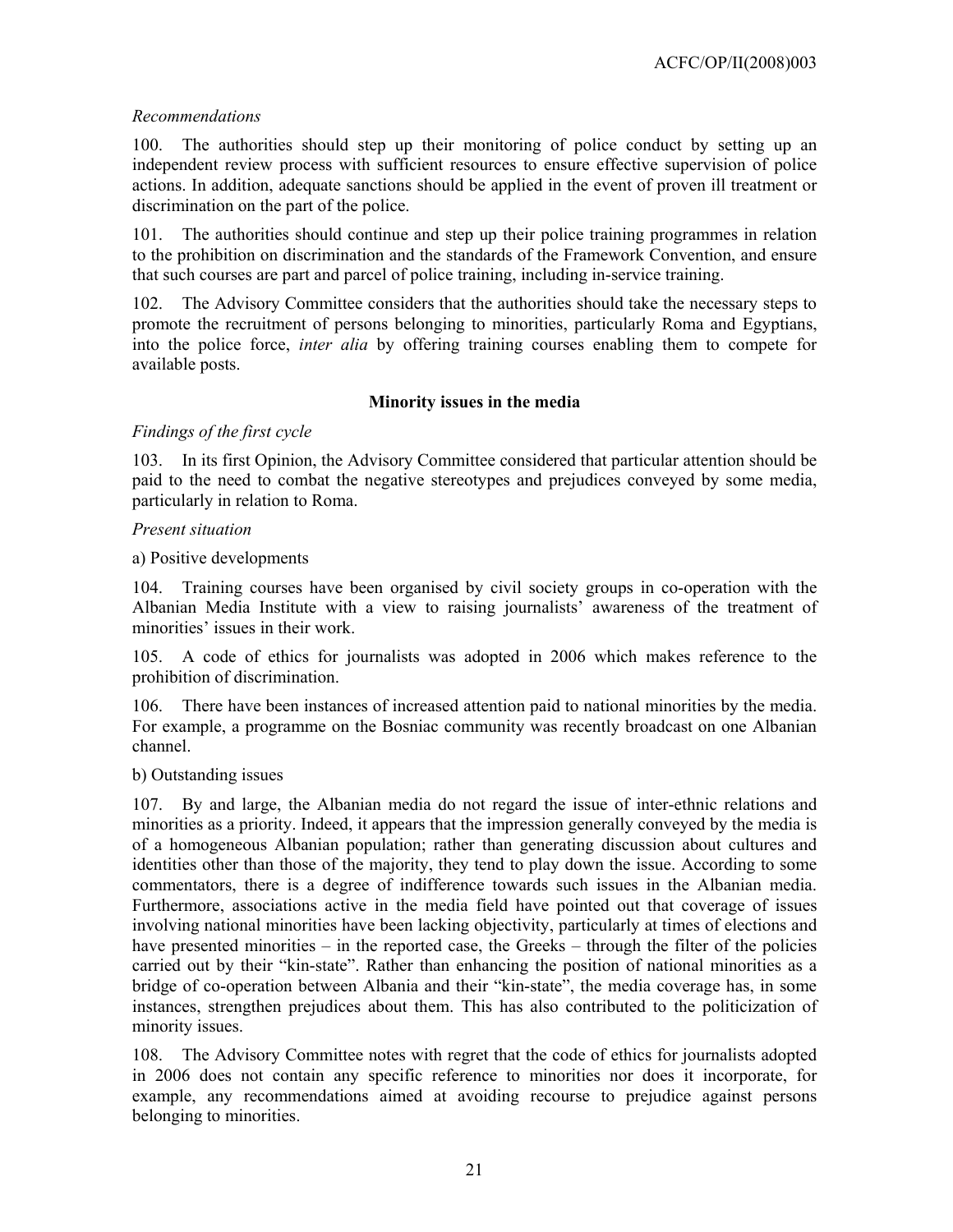### ACFC/OP/II(2008)003

### *Recommendations*

109. The Advisory Committee considers that the authorities should provide support for training journalists in the coverage of minority issues: Such courses should be included as part of basic journalist training programmes, and be based on rules of ethics which call for the provision of objective information about persons belonging to minorities.

110. The Albanian authorities should encourage the monitoring of press and broadcasts mentioning minorities with a view to identifying any cases of prejudice, stereotyping and hate speech, and ensure that appropriate legal proceedings are instituted. They should also encourage the media to set up self-monitoring systems.

### **Trafficking of persons belonging to the Roma and Egyptian communities**

### *Findings of the first cycle*

111. In its first Opinion, the Advisory Committee was particularly concerned about reports of trafficking in children belonging to the Roma and Egyptian communities, and considered that the authorities should, as a matter of priority, take the necessary action to eradicate such trafficking.

### *Present situation*

### a) Positive developments

112. Albania acknowledges the trafficking problem, and has taken a number of steps to combat it. It has introduced a national strategy to combat trafficking in human beings (2005-2007). The strategy, adopted on 22 February 2005, set up monitoring and co-ordination bodies at both the central level (a State Committee headed by the Minister of the Interior, made up of various representatives of central government agencies, and a national office to co-ordinate action against trafficking) and the local level (regional committees made up of representatives of the police, social services and local authorities). At the bilateral level, Albania and Greece have adopted an agreement on protection and assistance for child victims of trafficking, many of whom are Roma. At the international level, Albania ratified the Council of Europe Convention on Action against Trafficking in Human Beings on 6 February 2007, and has strengthened its legal arsenal so as to make trafficking in human beings a criminal offence.

113. The Advisory Committee notes that government action has relied heavily on the involvement of numerous non-governmental organisations, with support from international organisations. Roma and Egyptian associations have participated in activities organised to raise awareness of trafficking. The Advisory Committee also notes with interest that prevention work has been launched in some areas, in co-operation with social services and Roma and Egyptian associations, with a view to reintegrating children from these communities who have dropped out of school and are identified as being at risk.

### b) Outstanding issues

114. The Advisory Committee notes with concern that, according to reports it has received, more Roma and Egyptians parents are involved in the trafficking of their children than in the past. While the poverty these families face is certainly a factor in that trend, the abuse of their trust by organised criminal groups also plays a significant role, according to organisations active in this area. It is crucial, therefore, to restore a relationship of confidence of Roma and Egyptian parents when assisting these communities.

115. One shortcoming of the fight against trafficking, mentioned numerous times by organisations working on the issue as well as in the progress report on the National Strategy on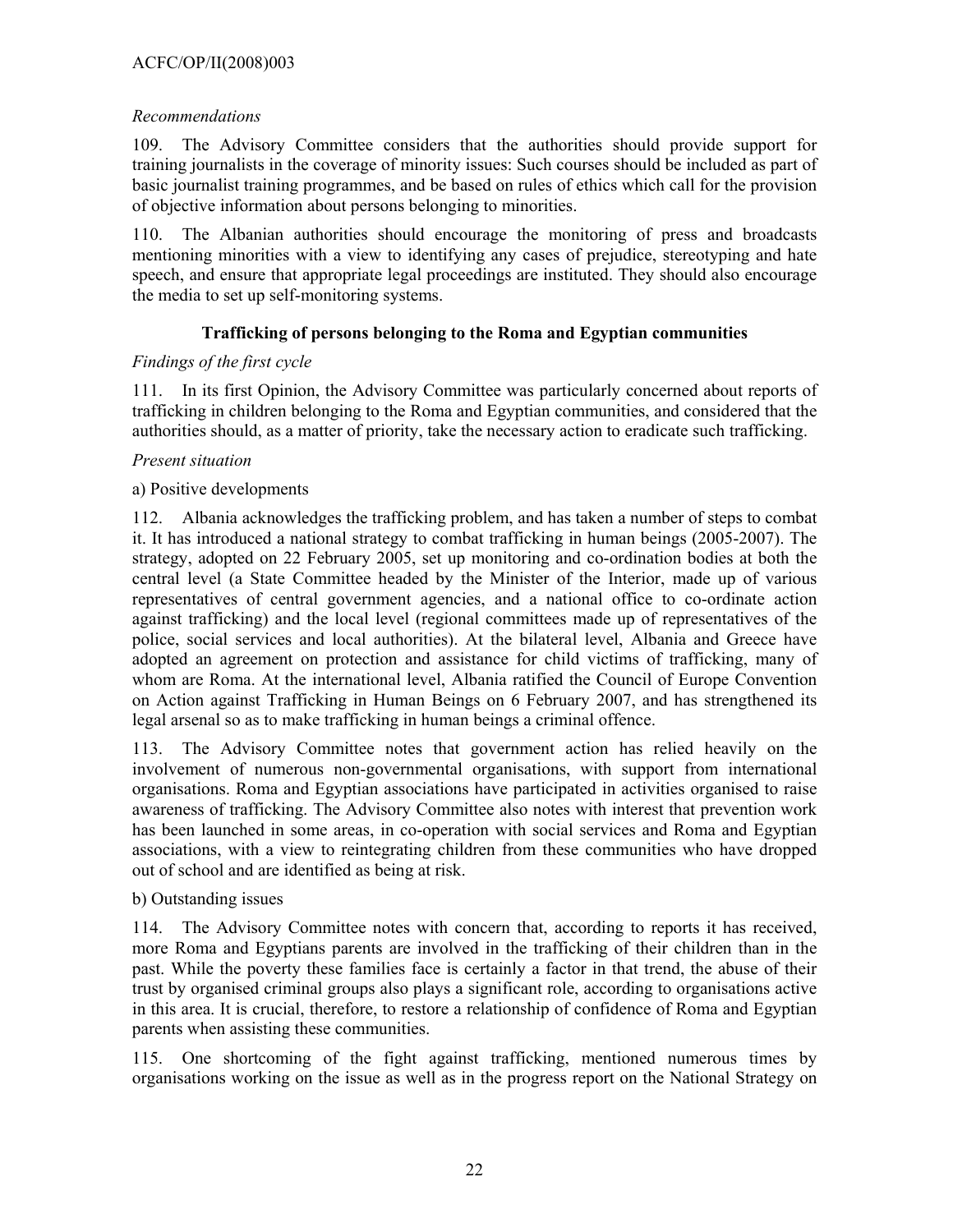Roma.<sup>18</sup> is the lack of data on trafficking. This deficiency detracts from the effectiveness of the monitoring undertaken and makes it difficult to target the necessary measures with a view to combating the problem more effectively.

116. The Advisory Committee notes that there are shortcomings in terms of prosecution and protection. They concern corruption within the judicial system, which enables traffickers in human beings to escape conviction, and the inadequate level of protection for victims who testify against traffickers and may fear violence against them as a result, which may explain the reported low number of victims of trafficking who testified against their traffickers.

#### *Recommendations*

117. The Advisory Committee calls on the authorities to step up their efforts to ensure that Roma and Egyptian associations, including women in these communities, are involved in the action taken, particularly at local level. Continuous efforts must also be made, in a climate of trust, to alert these communities to the problem of trafficking.

118. The Advisory Committee invites the authorities to collect data on trafficking and to ensure that in the context of the preparations for the 2008-2010 part of the Anti-trafficking Strategy, due attention is paid to the need to co-ordinate the relevant efforts under this Strategy and the National Strategy on the Roma.

119. The authorities should step up existing measures in the area of protection for victims and witnesses in trafficking proceedings, do more to rehabilitate victims and play a greater role alongside non-governmental agencies in preventing trafficking.

#### **Article 8 of the Framework Convention**

#### **Freedom of religion, religious organisations and restitution of property**

#### *Findings of the first cycle*

120. In its first Opinion, the Advisory Committee noted the difficulties faced by certain national minorities, particularly Greeks and Aromanians/Vlachs, in relation to the return of church assets, including land surrounding church property. It asked the authorities to ensure that their restitution policy was carried out without any form of discrimination against persons belonging to national minorities.

#### *Present situation*

 $\overline{a}$ 

#### a) Positive developments

121. An Act on the restitution of property confiscated under the communist regime was passed in July 2004. It provides for equal treatment of religious communities in respect of restitution and compensation. The creation of a compensation fund was announced in 2006, along with a simplified list of documents required for restitution.

122. The Advisory Committee notes that Albania has undertaken to define the legislative basis for freedom of religion. A bill on freedom of religion, religious organisations and mutual relations with the State has been drafted with a view to regulating the exercise of freedom of religion and the status of religious organisations. The bill sets out a series of concepts and categories that might affect the exercise of freedom of religion by persons belonging to national

<sup>&</sup>lt;sup>18</sup> The Roma strategy addresses the issue of trafficking in human beings in the section on law and order, justice and civilian administration.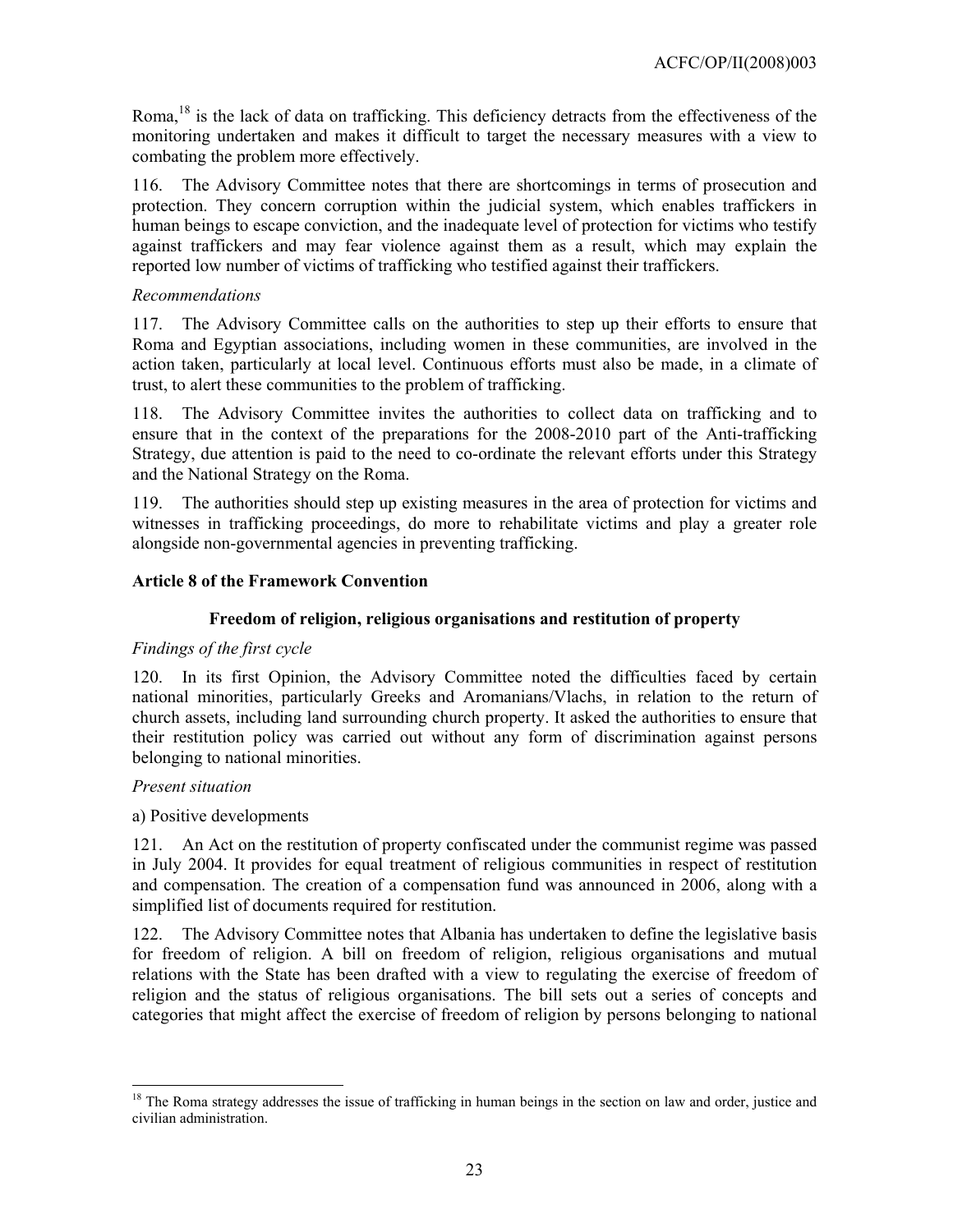minorities. The Advisory Committee notes that the bill was submitted for evaluation by the Venice Commission, which gave its Opinion in December 2007.19

#### b) Outstanding issues

123. The Advisory Committee was informed that representatives of some national minorities have complained that land surrounding some churches has not been returned owing to claims by individuals having used it for agricultural or other purposes.

#### *Recommendations*

124. The Advisory Committee asks the authorities to ensure that the ongoing process of returning property belonging to religious communities and granting compensation is fair and equitable, and that the principle of equality is applied in practice.

125. The Advisory Committee encourages the Albanian authorities to continue their work on drafting a law on freedom of religion. In doing so, the authorities should take the Venice Commission's comments into account, particularly in relation to matters of definition that might lead to unjustified distinctions affecting certain persons belonging to minorities.

#### **Article 9 of the Framework Convention**

#### **Printed media in minority languages**

#### *Findings of the first cycle*

126. In its first Opinion, the Advisory Committee noted that persons belonging to national minorities have their own press, albeit limited and considered that the Albanian authorities should examine how assistance could be strengthened in this field.

#### *Present situation*

#### Outstanding issues

127. The situation in this area has not changed. In many respects minority publications depend on funding from abroad for their survival. The situation is particularly critical in respect of the Aromanian/Vlach minority, which is reliant on financial support from Greece and Romania in order to continue distributing its publications. This is also true of the Roma minority, which relies primarily on international grants in order to publish its newspapers; in many cases, moreover, the latter are not published on a regular basis. As stated during the first monitoring cycle, the Advisory Committee recognises that State financial support for the media may be limited. Nevertheless, it considers that the Albanian authorities should not overlook the need to ensure that minority printed media can also rely on national resources, rather than being entirely dependent on foreign aid.

#### *Recommendation*

 $\overline{a}$ 

128. The Albanian authorities should support minorities' efforts so as to enable them to continue to issue regular publications in their language.

<sup>&</sup>lt;sup>19</sup> Opinion on the Draft Law on Freedom of Religion, Religious Organisations and Mutual Relations with the State, adopted by the Venice Commission, December 2007 (CDL-AD (2007)041).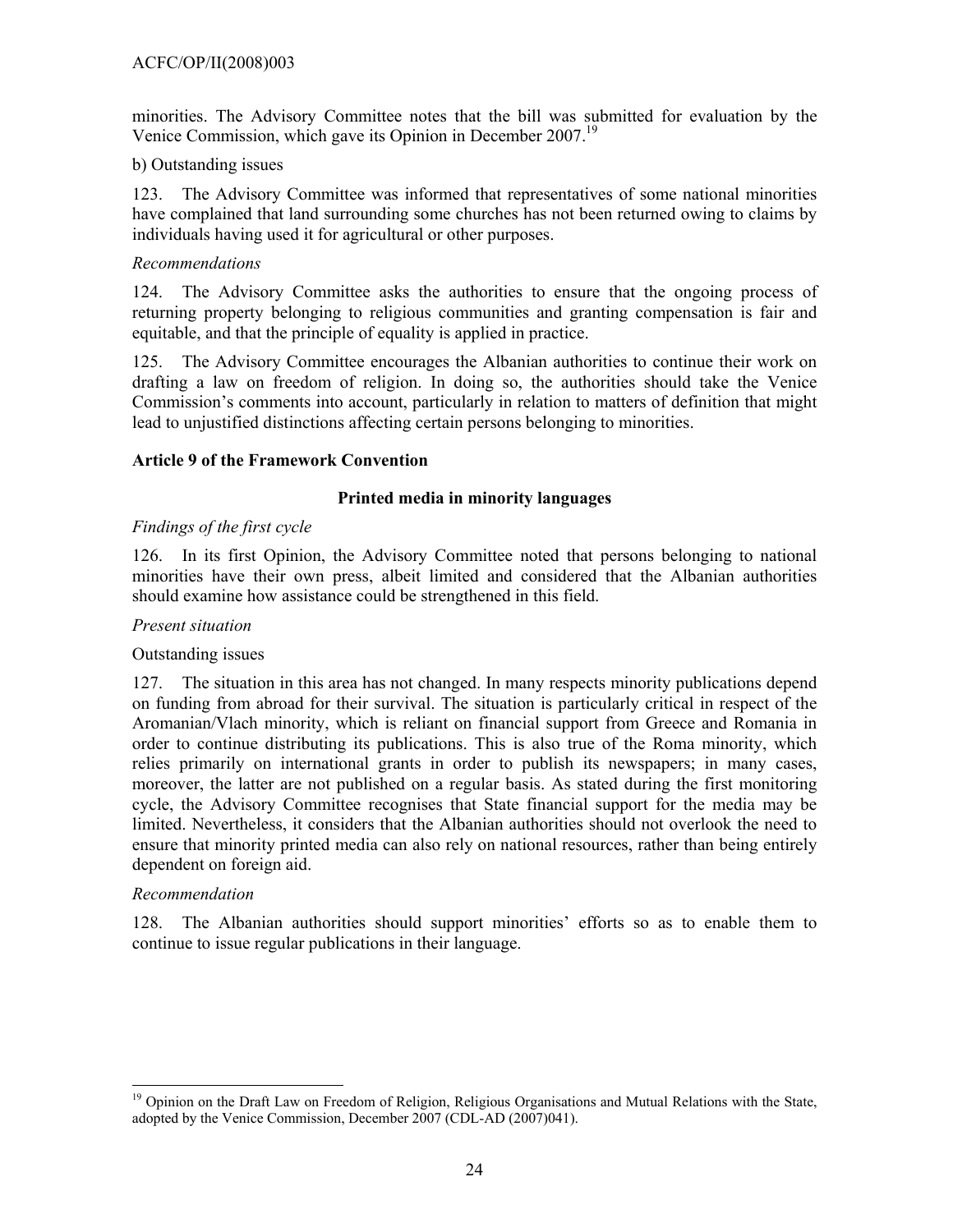#### **Broadcast media**

### *Findings of the first cycle*

129. In its first Opinion, the Advisory Committee noted that the Albanian authorities were planning to introduce changes to the legislative framework for the media. In particular, it considered that passing new broadcasting legislation should facilitate access to the media for persons belonging to national minorities.

130. The Advisory Committee, noting the calls for more programmes to be broadcast in minority languages on both radio and television, considered that further support for such coverage should be provided, for example by requiring that licenses oblige broadcasters to allocate a certain amount of time to programmes in minority languages.

#### *Present situation*

#### a) Positive developments

131. The Advisory Committee notes that in 2005 the National Radio and Television Council granted two licences for a radio station and a radio and television station, respectively, broadcasting in Greek. These private stations cover the Dropulli and Gjirokastër areas.

#### b) Outstanding issues

132. Albania's legislative framework for radio and television broadcasting remains unchanged. It does not provide for a specified amount or duration of radio and television programming aimed at persons belonging to minorities. The authorities did, however, include the revision of existing media legislation<sup>20</sup> in the National Plan for the implementation of the Stabilisation and Association Agreement between Albania and the European Union.

133. The Advisory Committee notes that, apart from the licences granted to a few radio and television stations broadcasting in Greek or Macedonian (Radio Prespa), radio and television broadcasting aimed at national minorities or in minority languages is provided primarily by Albanian Public Radio and Television's regional branches in Gjirokastër, Korçë and Shkodër.<sup>21</sup> As regards the Serbo-Montenegrin minority based in Shkodër, however, it notes that since the regional branch in question does not offer regular broadcasts, such programming is not available for this minority. The Roma and Vlach/Aromanian minorities, for their part, do not enjoy any radio or television coverage, other than the one-off programme.

### *Recommendations*

 $\overline{a}$ 

134. The Advisory Committee invites the authorities to launch, without further delay, the process of revising the legislative framework for the broadcast media with a view to ensuring appropriate coverage for each minority. In doing so, the authorities should initiate consultation on these issues with persons belonging to minorities.

135. The Advisory Committee considers that the authorities should ensure that regional public broadcasting in minority languages is extended. They should also look for ways of ensuring that programmes of interest to minorities – including in their languages as far as possible – enjoy a

<sup>&</sup>lt;sup>20</sup> Act No. 8410 on Public and Private Radio and Television Broadcasting, of 30 September 1998, Act No. 7756 of 11 October 1993 and Act No. 8239 of 3 September 1997 on the press.

<sup>&</sup>lt;sup>21</sup> According to information received from the authorities, Radio Gjirokastër broadcasts a 45-minute daily news programme in Greek, and Radio Tirana a 30-minute programme. Gjirokastër Television broadcasts a 30-minute weekly programme. The Korçë Radio and Television Centre broadcasts a 60-minute programme in Macedonian five times a week, and Radio Korçë broadcasts thrice weekly in Macedonian.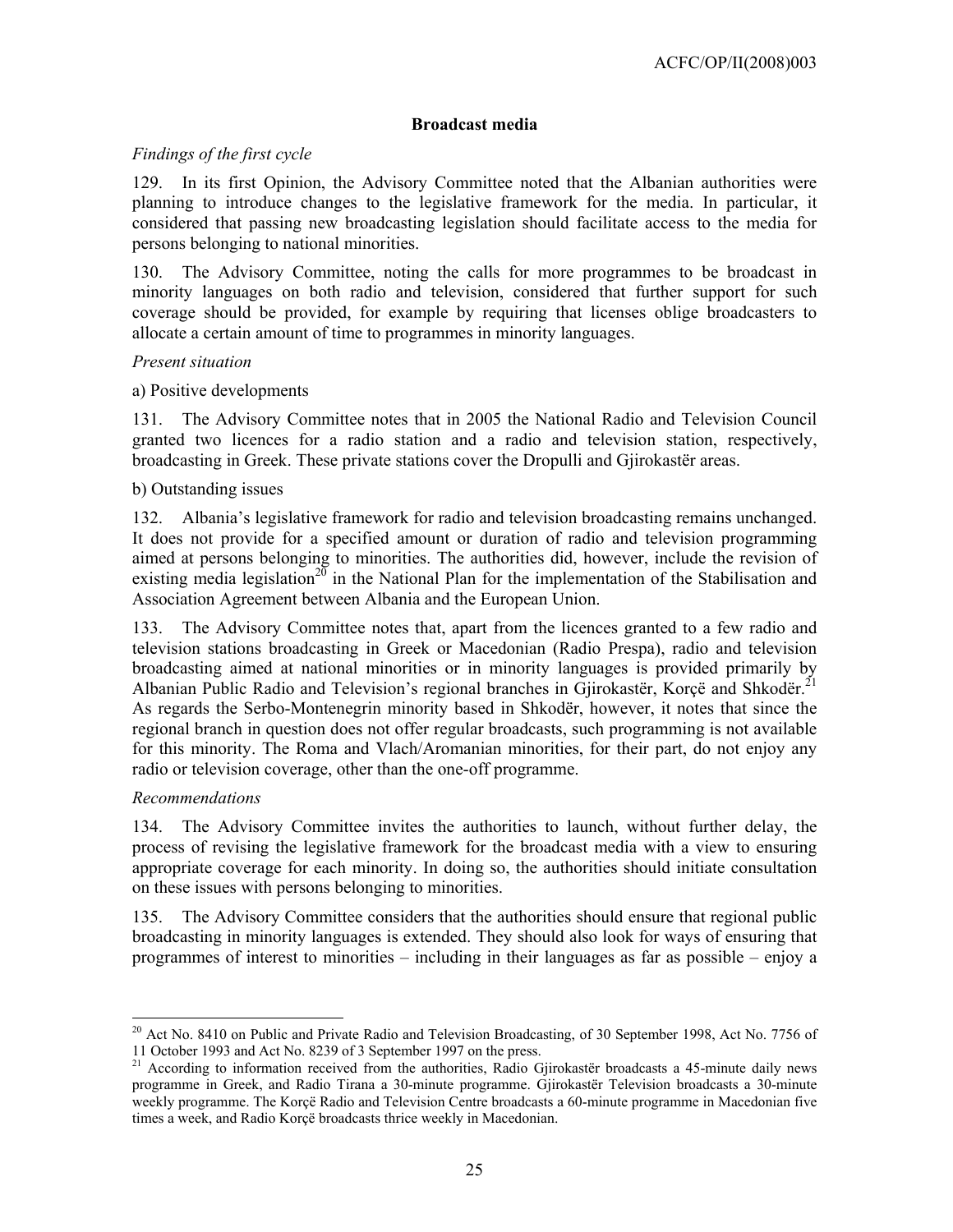greater presence in the general Albanian media landscape, rather than exclusively targeting minorities in the areas they inhabit in substantial numbers.

136. The Advisory Committee invites the authorities to pay specific attention to those communities for which no regular programming is available. These include the Roma and Vlachs/Aromanians, and those for which no locally produced broadcasting is available, such as Serbo-Montenegrins, and take steps to ensure that greater consideration is given to their needs.

#### **Training and participation of persons belonging to national minorities in management bodies of media**

#### *Present situation*

a) Positive developments

137. The Advisory Committee has noted the positive steps taken by the Albanian Media Institute with a view to training persons belonging to minorities in journalism and the management of broadcasting companies. It notes, for example, that a training course has been run for publishers and editors of Greek newspapers, and that representatives of the Roma minority have undergone radio production training.<sup>22</sup>

#### b) Outstanding issues

138. As commendable as these initiatives may be, however, the Advisory Committee notes that they are confined to one-off assistance for the implementation of short-term projects. In the Advisory Committee's view, such an approach will not bring about an effective, lasting improvement in access to the media for persons belonging to national minorities.

139. According to national minority representatives, the Albanian National Broadcasting Council does not have sufficient regard to the programming needs voiced by persons belonging to national minorities.

### *Recommendations*

140. The Advisory Committee recommends that the authorities help put in place training courses for various professions within the broadcast and printed media, addressing the specific needs of persons belonging to minorities.

141. The Advisory Committee invites the authorities to promote the involvement of persons belonging to minorities within the public broadcaster's management bodies.

### **Article 10 of the Framework Convention**

### **Use of minority languages in relations with the administrative authorities**

### *Findings of the first cycle*

142. In its first Opinion, the Advisory Committee noted that there were no formal provisions governing the use of minority languages in relations with the administrative authorities. It considered that the demand for the use of minority languages should be evaluated and an appropriate legal framework adopted in the light of these findings.

 $\overline{a}$  $22$  See pages 53 and 55 of the State Report.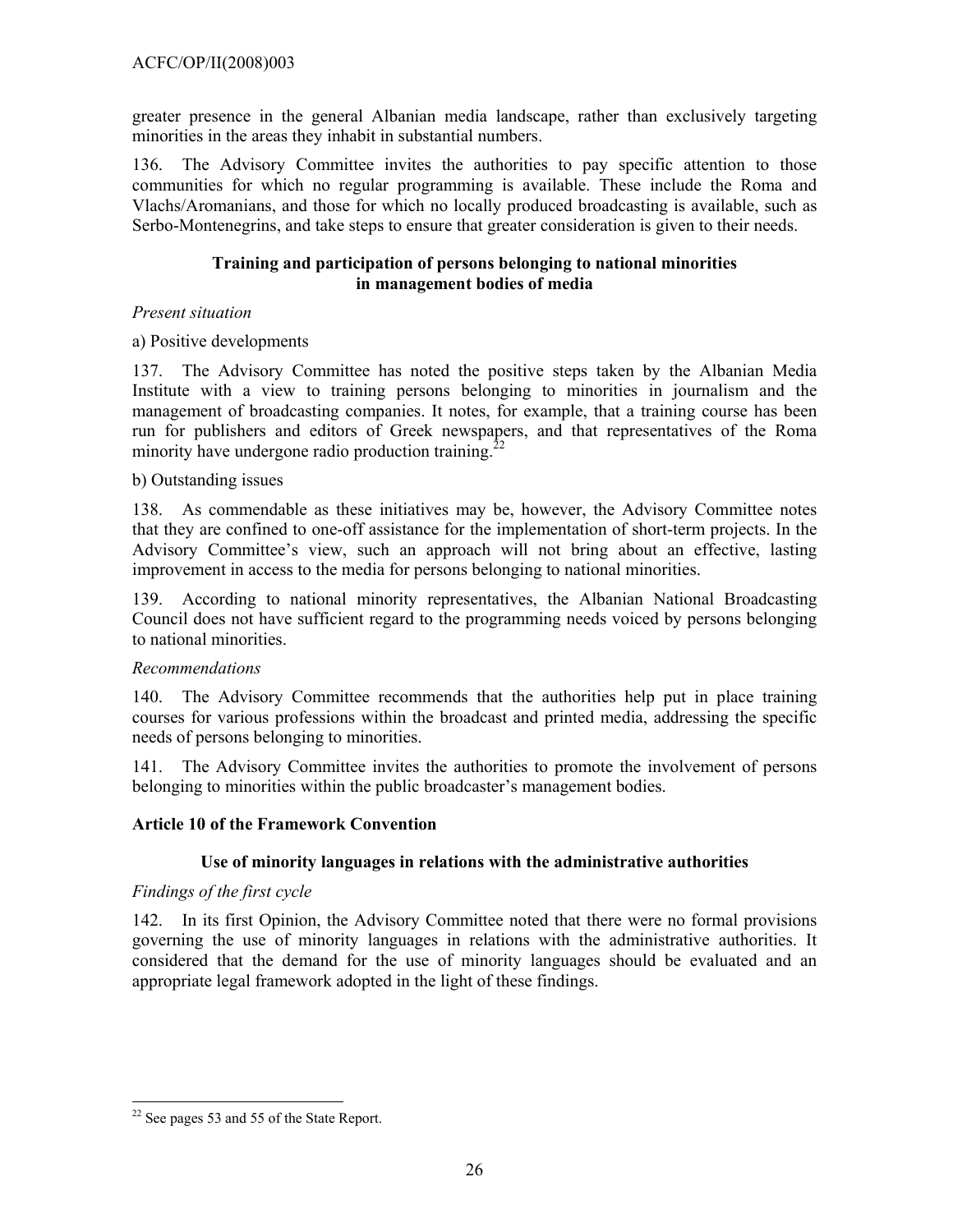### *Present situation*

### a) Positive developments

143. The Advisory Committee notes that Albania made efforts to progress towards a solution connected with the use of minority languages at the local level by adopting agreements between the central government and some local authorities on co-operation in relation to national minorities.

### b) Outstanding issues

144. Albania has not yet developed a legal framework sufficiently clear for the use of minority languages in relations with the administrative authorities in line with the principles of Article 10. However, passing a law on the use of minority languages is among the short-term measures listed in the National Plan for the implementation of the Stabilisation and Association Agreement between Albania and the European Union.

145. The agreements signed between the central and the local governments do not provide scope for progress towards legal guarantees consistent with the Framework Convention enabling national minorities to use their languages in specific circumstances. The wording of such agreements is vague, their legal force is unclear and, moreover, they allow local authorities too much discretion in addressing the issues in question. The Advisory Committee considers that, although local authorities have an important role to play in relation to such issues, they must nevertheless be subject to central government legislation laying down general rules on the use of minority languages and giving local authorities scope to adapt the latter to local circumstances as necessary in order to respond more effectively to the demands voiced.

### *Recommendation*

146. The Advisory Committee invites the authorities to pass a law allowing minority languages to be used in relations with the administrative authorities on the basis of clearly defined criteria. These criteria, on which national minorities must first be consulted, should take due account of the demands voiced by persons belonging to minorities, in accordance with Article 10 paragraph 2 of the Framework Convention and allow the local authorities to decide on a facilitated use of minority languages, taking into consideration the local circumstances.

## **Article 11 of the Framework Convention**

### **Topographical indications in minority languages**

### *Findings of the first cycle*

147. Having noted that there were no specific criteria regarding traditional local names, street names and other topographical indications in minority languages, the Advisory Committee considered that the government should review the legal and administrative framework governing the display of names and topographical indications and pass appropriate legislation.

### *Present situation*

### a) Positive developments

148. The Advisory Committee notes that the aforementioned agreements between the central government and some local authorities (see paragraph 143) also covers issues relating to the traditional local names, street names and other topographical indications in minority languages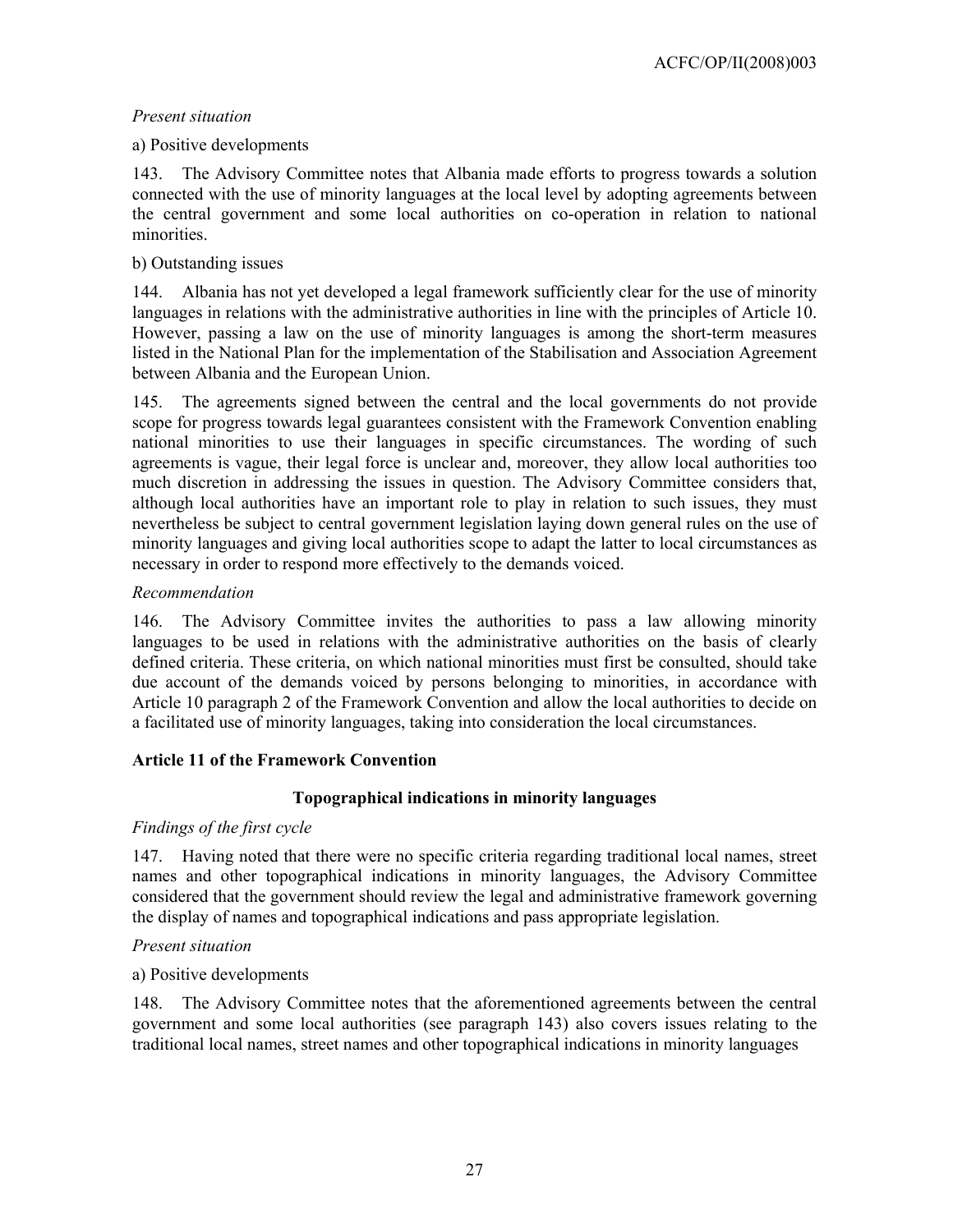#### b) Outstanding issues

149. No progress has been made on the legislative front. In fact, it emerges from the Advisory Committee's dialogue on the spot that the existing legislation on such matters is subject to differing interpretations as regards the respective competences of local authorities and central government. National minority representatives referred to Section 32 of the Act on the Organisation and Functioning of Local Authorities of 31 July 2000, which provides that municipal councils shall approve the names of streets, squares, districts, institutions and assets within their jurisdiction. In practice, however, it appears that municipal councils' decisions on such matters require central government approval, which is not always forthcoming. For example, one case concerns the desire of the local authorities in Liqenas to revert to the original version of the municipality's name (Pustec). A proposal along these lines was apparently submitted, but once again it appears that the representation of central government at local level did not respond, thus *de facto* blocking the initiative.

#### *Recommendation*

150. The Advisory Committee reiterates its request that the authorities lay down a clearer legal framework for the use of minority languages for the display of traditional local names, street names and other topographical indications, and clarify the respective powers of local authorities and central government in this regard. In the meantime, they should start a dialogue with representatives of national minorities on these issues.

### **Patronyms in minority languages**

### *Findings of the first cycle*

151. In its first Opinion, the Advisory Committee, noting the complaints from certain persons belonging to the Serbo-Montenegrin community that they were not allowed to use the original forms of their family names, considered that the Albanian authorities should ensure civil servants were aware of the need to respect the right of persons belonging to national minorities to use, and have official recognition of, their patronyms in their respective languages.

### *Present situation*

### Positive developments

152. The Advisory Committee is pleased to note that Act No. 9229, passed on 29 April 2004, and amending Act No. 8950 on Civil Registry Offices, now allows people to change the name under which they are registered by means of a straightforward administrative procedure (rather than a judicial procedure, as was previously the case). In this context, what is required is a letter signed by the applicant and family members bearing the same name, stating the reason for the change, and the civil registry officer's signature.

### *Recommendation*

153. The Advisory Committee invites the authorities to ensure that the new, simplified procedure allowing persons belonging to national minorities to revert to the traditional forms of their names is carefully monitored to ensure that it is applied in practice.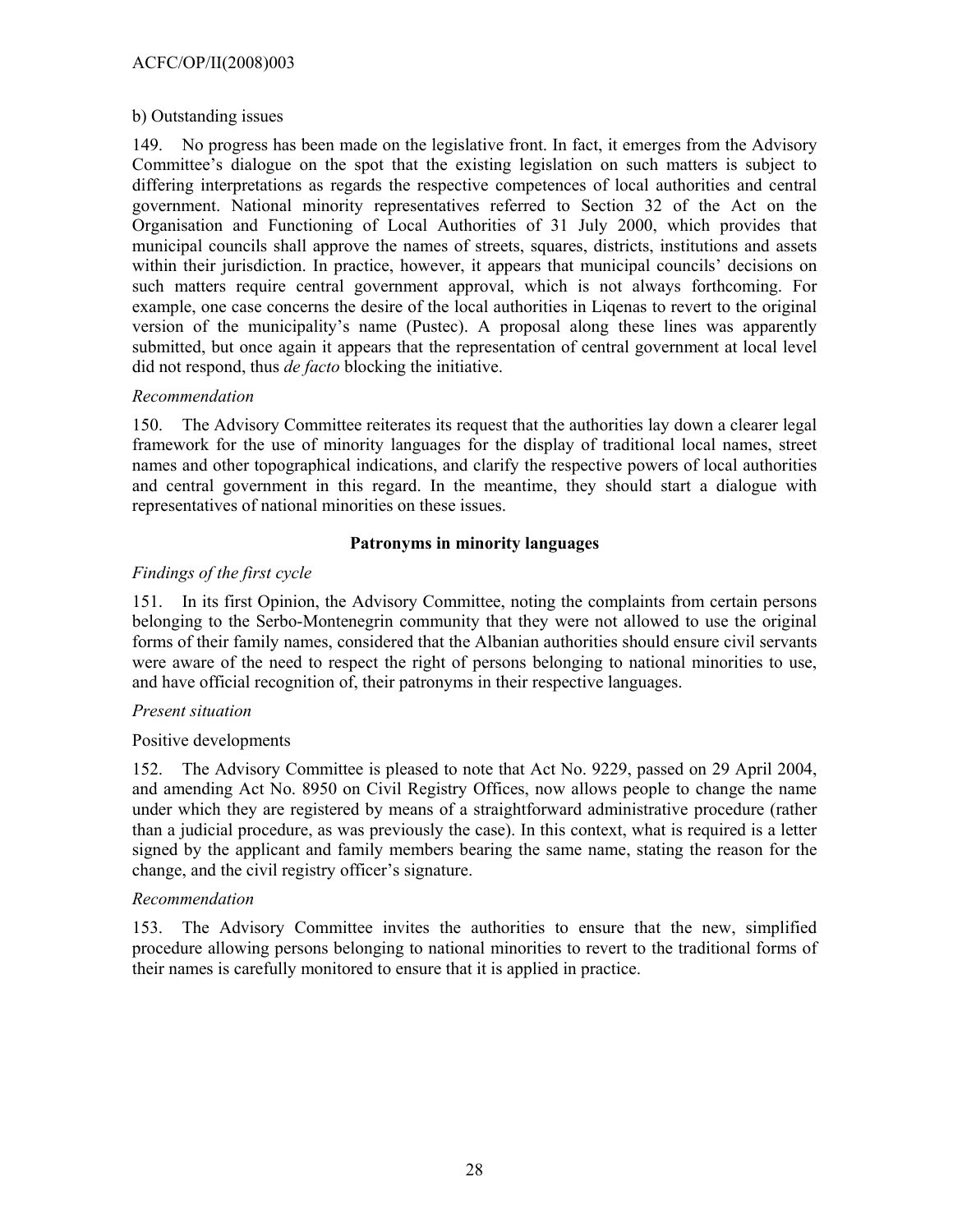### **Article 12 of the Framework Convention**

#### **Revision of school textbooks and curricula**

#### *Findings of the first cycle*

154. In its first Opinion, the Advisory Committee considered that the authorities should pay greater attention to the cultures, history and languages of national minorities in the context of the forthcoming revision of school textbooks and curricula.

#### *Present situation*

#### a) Positive developments

155. The school curriculum review is under way: it is expected to give rise to the development of a framework curriculum approved at the central level and locally approved curricula adapting the framework curriculum to the needs of the local population. The Advisory Committee welcomes the increased flexibility in developing school curricula, which will allow greater consideration to be given to the needs of persons belonging to minorities, provided that representatives of these minorities are consulted appropriately and effectively and that the responsibilities of the various agencies involved are clearly specified.

156. New school textbooks have been published by the Ministry of Education and Science for some classes. They include textbooks in some of the minority languages taught in Albania, namely Greek and Macedonian.

#### b) Outstanding issues

157. Representatives of the Macedonian minority voiced their dissatisfaction concerning school textbooks in the Macedonian language. According to representatives of this minority, school textbooks cannot be imported from the "former Yugoslav Republic of Macedonia" because they do not meet the requirements imposed by the Ministry of Education and Science. Yet the textbooks produced in Albania and used by Macedonian pupils at present are apparently unsuitable, and in some cases are merely translations of Albanian textbooks. In addition, representatives of a number of national minorities, including the Vlach/Aromanian and Roma minorities, complained that school textbooks did not contain enough information about their communities.

#### *Recommendations*

158. The Advisory Committee invites the authorities to enter into intensive dialogue with national minority representatives, with a view to discussing how well the central government's framework curriculum is being implemented at the local level and taking whatever action proves necessary. In order to ensure that the reforms are implemented in practice, it is essential that the authorities clearly specify the responsibilities of the various administrative levels in charge of education in minority languages.

159. The Advisory Committee considers that the authorities should step up their efforts to produce suitable school textbooks duly reflecting the culture of the various components of Albanian society.

### **Teacher training**

### *Findings of the first cycle*

160. The Advisory Committee was of the view that adequate consideration should be given to training teachers from the various national minorities.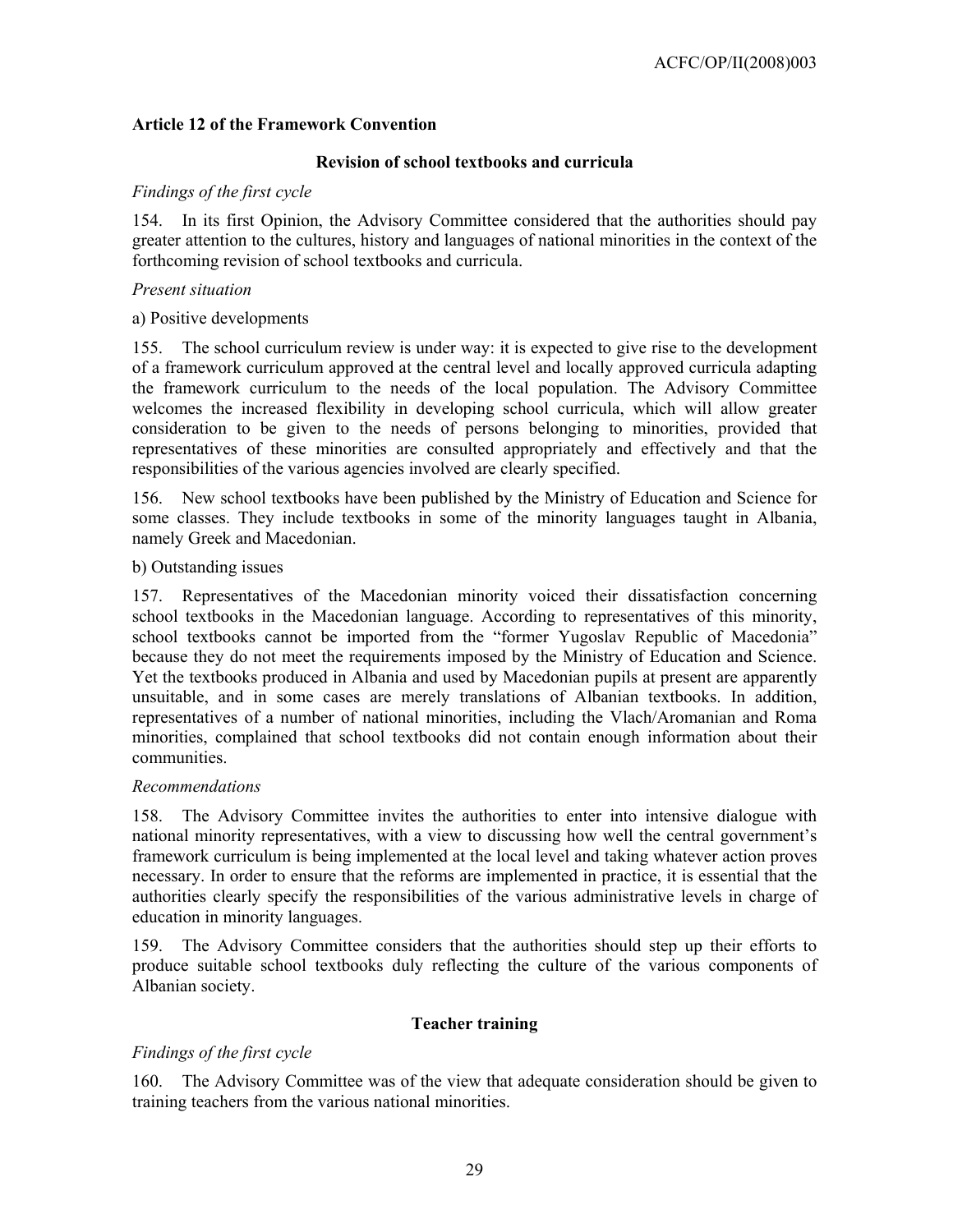### *Present situation*

### a) Positive development

161. The Advisory Committee notes that there is a Pedagogical Institute in Gjirokastër which provides for teacher training in Greek language.

### b) Outstanding issues

162. With the exception of the Greek minority, no teacher training is available in the languages of Albania's other minorities. There is a Department of Slavic Languages of the Balkans<sup>23</sup> within the Department of Foreign Languages at the University of Tirana, but it does not offer adequate training for teaching the languages of these minorities, particularly Macedonian and Serbian. In practice, teachers currently teaching in/of the Macedonian language in Macedonian schools in "minority zones" have undergone all their training in Albanian. The only other option available to such teachers is to undergo training in the teaching in/of their languages offered either in or by their "kin-state" through the secondment of teachers. The Advisory Committee considers that, although assistance from "kin-states" in this area cannot be overlooked, the situation does not adequately satisfy the requirements of Article 14 in respect of the Macedonian and Serbo-Montenegrin minorities in particular.

163. The training needs of those teaching in the Roma language are just beginning to emerge at present. Representatives of this community have told the Advisory Committee that they wish to receive more support from the Albanian authorities, in particular through a system of study grants enabling them to study their language.

### *Recommendations*

164. The Albanian authorities should give careful consideration to the demand for teacher training from those teaching in minority languages, particularly Macedonian and Serbian, and take appropriate steps to meet it, in particular by opening teacher training classes.

165. The Advisory Committee invites the Albanian authorities to encourage and provide appropriate support to persons from the Roma community wishing to undergo training in the Roma language, so that the teaching of this language can eventually be developed in Albania.

## **Access to education for Roma**

## *Findings of the first cycle*

166. In its first Opinion, the Advisory Committee considered that the Albanian authorities should take steps to address school abstenteeism among Roma children, cases of refused enrolment and the way such children were treated in class.

### *Present situation*

## a) Positive developments

167. In co-operation with non-governmental organisations, Roma associations have continued and stepped up their efforts to educate Roma parents about the need to enrol their children at school.

168. Nursery schools have been opened in some municipalities thanks to a joint effort by the Ministry of Education and Science and non-governmental organisations, with assistance from the international community. In some cases, the Roma community itself has taken the initiative of opening such pre-schools. While the bulk of the schools' funding comes from international aid,

 $\overline{a}$  $^{23}$  Title given in the presentation by the Tirana University department in question.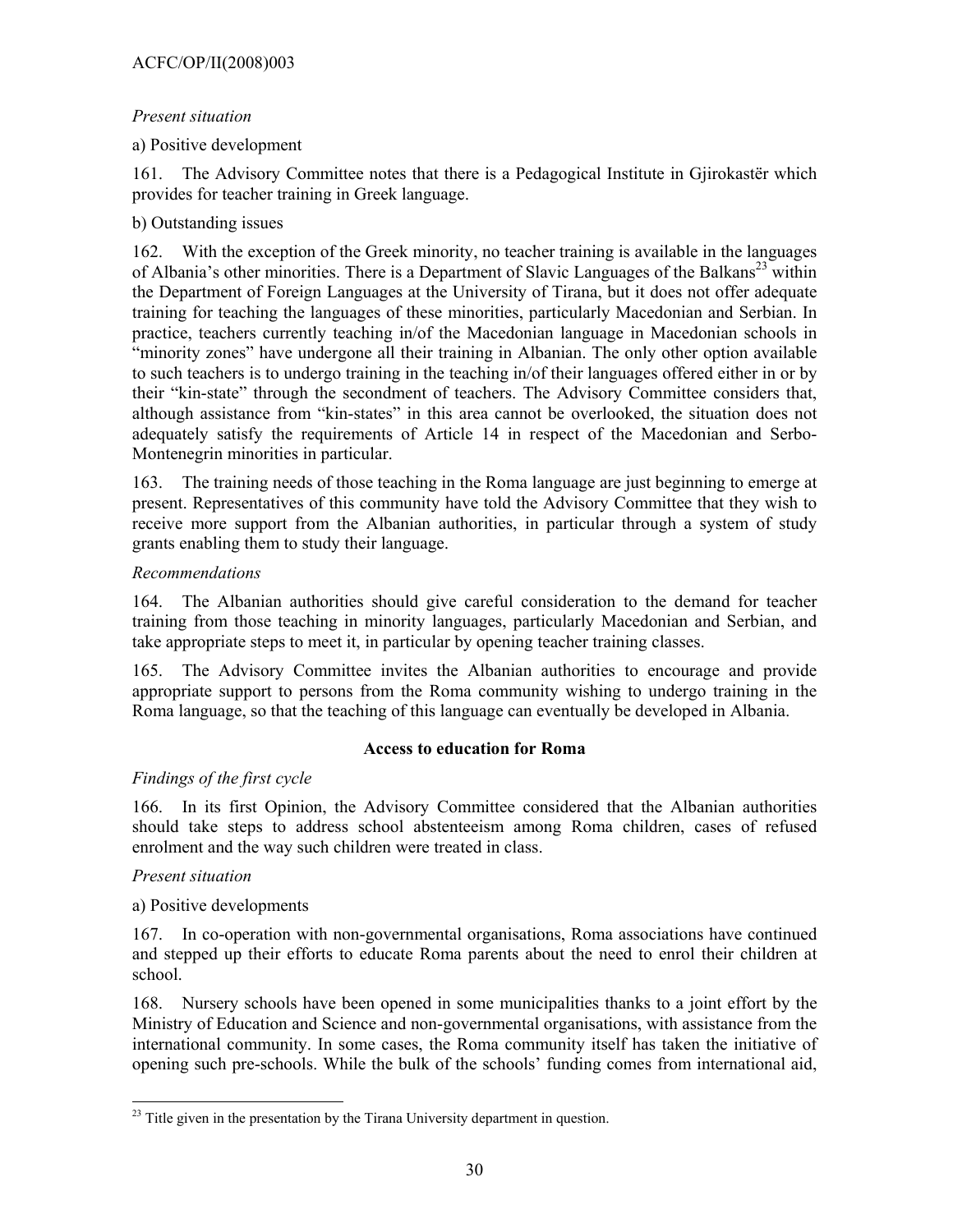the Advisory Committee notes nevertheless that the Ministry of Education and Science has taken over the payment of teachers' salaries.

169. The Ministry of Education and Science has looked at the issue of refusals to enrol children without birth certificates, and issued a directive<sup>24</sup> aimed at making it easier to enrol such children at school. The directive has alerted teachers to the problem and improved the situation to some extent.

170. In order to combat the school drop-out problem among Roma children, a second-chance education project has been launched.<sup>25</sup> According to information from the Ministry of Education and Science, 50% of the 469 pupils involved in the project belong to the Roma community.<sup>26</sup>

b) Outstanding issues

171. Possession of birth certificates by Roma children, on which school enrolment is conditional, is an issue that has not yet been adequately or comprehensively addressed by the authorities. The Advisory Committee refers back to its comments on Article 4 in this connection, and emphasises the need to find a solution quickly, given the negative repercussions on the schooling of Roma children.

172. No specific data is available on the schooling of Roma children in Albania. A World Bank study on poverty and education in Albania<sup>27</sup> included data on school enrolment, however, broken down by income bracket. The school enrolment rate among the poorest groups, including Roma, is 10 times lower than the national average at some levels. This is the case for pre-school education in particular.<sup>28</sup> In this connection, the Advisory Committee notes that such education has deteriorated considerably over the last decade, and that the number of nursery schools in rural areas has fallen significantly. This has caused problems in relation to access, which particularly affect the Roma community. Commendable pre-school education initiatives do exist, but they are isolated examples rather than part of a comprehensive, co-ordinated strategy, even though the National Strategy on Roma mentions pre-school education as a priority.<sup>29</sup> Moreover, the Advisory Committee considers this a key stage of schooling with a view to helping Roma children achieve good command of the Albanian language, as well as learning their mother tongue, and adjust to a mixed school environment that is receptive to their culture and within which they are respected.

173. Literacy levels among Roma and especially among Roma women are reported to be well under the national average in Albania.<sup>30</sup> Literacy and education levels of Roma within the active working age group have even fallen over time. This makes their inclusion in social and economic life more difficult (see also Article 15).

### *Recommendations*

 $\overline{a}$ 

174. The Advisory Committee urges the authorities to tackle vigorously the issue of schooling for Roma children. In particular, they should ensure that the fact that children do not have birth certificates is not an impediment to school enrolment. The Albanian authorities should focus on

<sup>&</sup>lt;sup>24</sup> Ministry of Education and Science Directive of 29 March 2006 on the enrolment of Roma children without birth certificates.

<sup>&</sup>lt;sup>25</sup> Ministry of Education and Science Directive No. 34 of 8 December 2004.

<sup>&</sup>lt;sup>26</sup> Ministry of Education and Science information quoted in the interim report on the implementation of the Roma

strategy, page 28.<br><sup>27</sup> Poverty and Education in Albania: Who Benefits from Public Spending?, World Bank, March 2005.

<sup>&</sup>lt;sup>28</sup> According to the aforementioned World Bank report, just 10% of "very poor" children are enrolled at nursery

school. *Op. cit.*, page 14. <sup>29</sup> See the interim report on the implementation of the strategy, *Op. cit.*, page 25. <sup>30</sup> See *At Risk: the Social vulnerability of Roma in Albania*, UNDP, August 2006.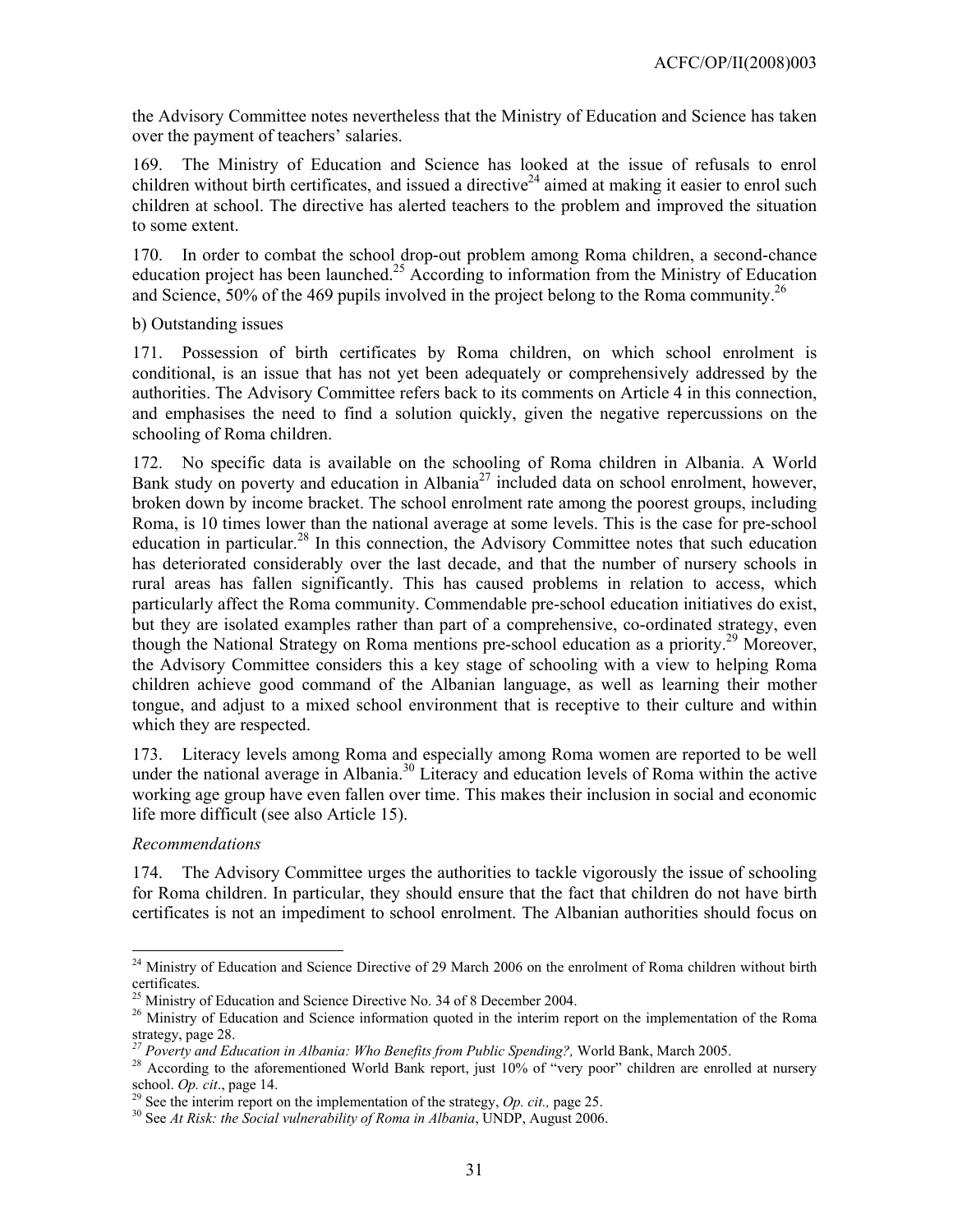obtaining figures enabling them to ascertain the rate of school enrolment among Roma pupils, by working closely and co-operating effectively with the various agencies active in the education field, especially Roma associations and local authorities.

175. The Albanian authorities should allocate appropriate resources to pre-school education as part of both the National Strategy on Roma and the pre-school education strategy currently in preparation. They should ensure that this educational stage can serve as a vehicle for long-term school attendance by Roma pupils.

176. The Albanian authorities should take measures to combat illiteracy among Roma, including Roma adults.

### **Article 14 of the Framework Convention**

### **Teaching of minority languages**

## *Findings of the first cycle*

177. In its first Opinion, the Advisory Committee invited the Albanian authorities to examine demands for the opening of additional schools and classes for the Greek, Macedonian and Serbo-Montenegrin minorities both in and outside areas classified as "minority zones".

178. The Advisory Committee considered that the authorities should further examine the needs of the Aromanian/Vlach community and discuss with the minorities concerned how best to cater for their needs.

### *Present situation*

Outstanding issues

179. The Advisory Committee notes that there is considerable disagreement between the authorities and representatives of the Macedonian minority as regards the number of hours of instruction in minority schools. According to the curriculum, primary school pupils receive 90% of their education in their mother tongue and the remaining 10% in Albanian. At secondary level, the ratio is 60% mother tongue and 40% Albanian. According to representatives of the Macedonian minority, however, the proportion of instruction in their language is actually a great deal lower.

180. According to the Ministry of Education and Science, no requests have been received for the opening of classes outside "minority zones". For their part, representatives of national minorities, particularly the Greek minority, stated that they had requested the opening of such classes in the past, but that their requests had been rejected by the authorities on the grounds that the relevant criteria were not met. This was also the case for the Serbo-Montenegrin minority's 2003 request that a class be opened in the Shkodër area, where the minority is concentrated. More recently, representatives of the Vlach/Aromanian minority also had their request for the opening of a class in Lushnjë refused.

181. The Advisory Committee notes that the requirements for opening language classes in minority languages are overly complicated. Indeed, the opening of classes in minority languages is subject to different requirements depending on whether teaching of the language in question is compulsory or optional, language teaching having been introduced into the new school curricula as an optional subject in order to cover areas that are not "minority zones". Under this system, a class in a minority language can be opened with 23 pupils (compared with the 32 pupils normally required in order to open a class); to open an optional class in a minority language, a majority of the parents' association must vote for language teaching rather than the teaching of other optional subjects (such as science). The Advisory Committee notes that the aforementioned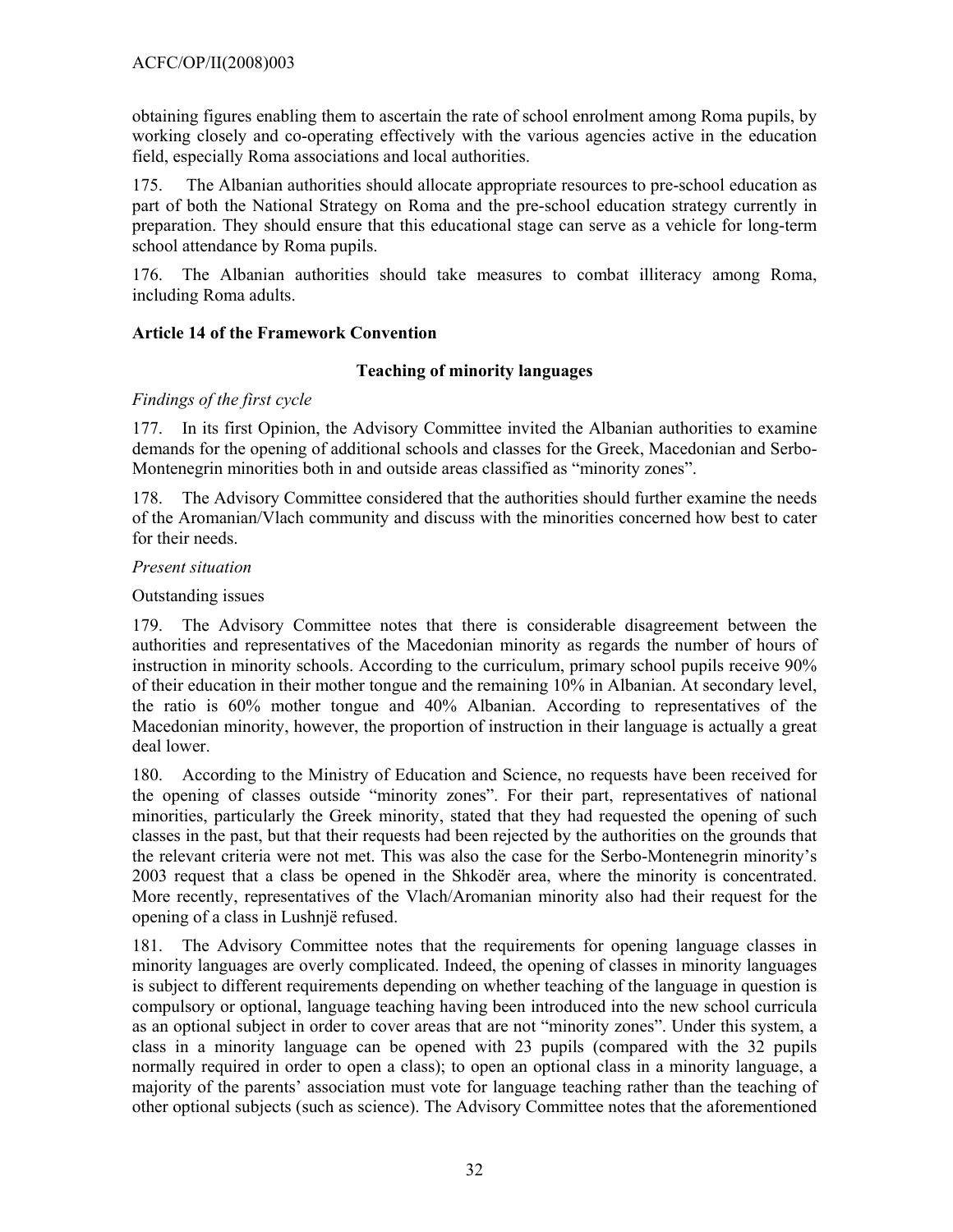request from the Vlach/Aromanian minority was not acted upon because the request for opening an Aromanian class did not attain such a majority. Nevertheless, the Ministry of Education and Science appears to have come up with a compromise whereby classes at different levels may be grouped together in order to reach the required number of pupils. However, the Advisory Committee considers that combining different levels and thus different needs is not an ideal solution when it comes to learning a particular language.

182. The Advisory Committee also notes that persons requesting the opening of language classes outside "minority zones" must be able to prove their ethnic origin. According to the information supplied in the State Report, in response to a request from the Serbo-Montenegrin minority, "the Ministry of Education and Science asked the regional Department of Education in the district of Shkodra to make the requisite verification and (...) replied to the "Moraca-Rozafa" organisation [the Serbo-Montenegrin minority's association], stating that, based on the verifications done in the civil state centers and in some schools (...), there is no student who belongs to the Serbo-Montenegrin nationality".<sup>31</sup> The Advisory Committee has already commented on the incompatibility of the system of mandatory recording of ethnic belonging with Article 3. It further considers that using such a system as a basis for deciding whether to open language classes is highly questionable.<sup>32</sup>

#### *Recommendations*

183. The Advisory Committee invites the authorities to show flexibility in applying their criteria for opening a class in minority language and to look at ways of simplifying the system so as to avoid having numerous categories of eligibility for instruction in minority languages. In addition, bearing in mind the fact that belonging to national minorities is a matter of personal choice, the practice to rely on the ethnic origin as stated in the birth certificates should be reviewed by the authorities as a matter of urgency.

184. The Advisory Committee considers that a dialogue should be opened with the Macedonian minority with regard to the aforementioned disagreement on the number of hours of instruction in minority language.

185. In particular, the Advisory Committee asks that efforts be made to meet the demands of national minorities, especially those for which such instruction is not available, such as the Serbo-Montenegrin minority, in accordance with Article 14 paragraph 2.

#### **Teaching of the Roma language**

#### *Findings of the first cycle*

186. In its first Opinion, the Advisory Committee noted shortcomings in the teaching of the Roma language and considered that the National Strategy on Roma could play an important role in providing support for this language both within and outside the daily school environment.

#### *Present situation*

 $\overline{a}$ 

a) Positive developments

187. According to Roma associations, textbooks have already been drafted in the Roma language. This is an important first step, which should be supported and extended.

 $31$  See page 66 of the State Report.

<sup>&</sup>lt;sup>32</sup> Moreover, as far as the ethnic belonging of persons belonging to the Serbo-Montenegrin minority is concerned, such a verification system could only give rise to a refusal, bearing in mind that this ethnic origin was erased for historical reasons (see also under Article 3).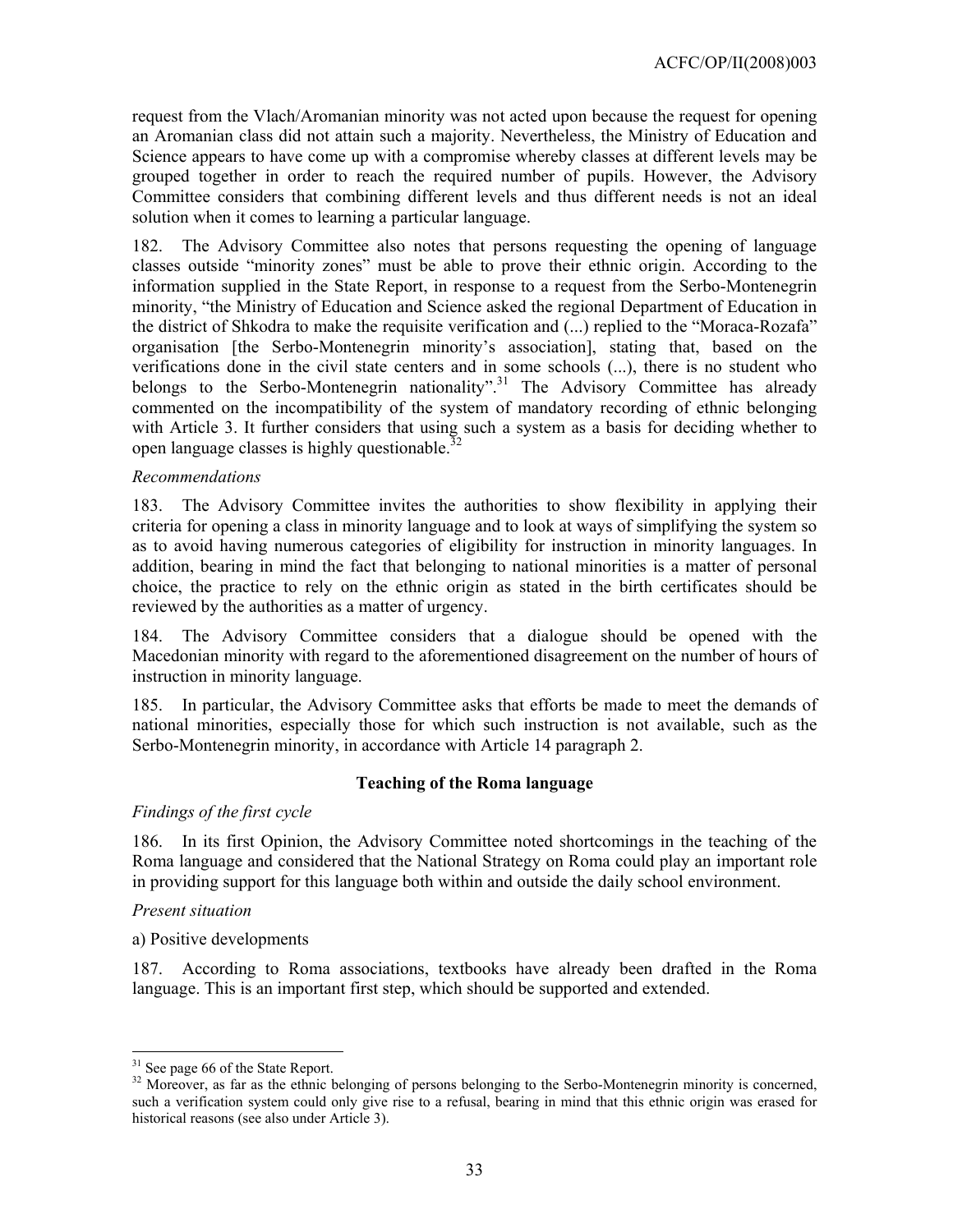### b) Outstanding issues

188. While a number of Roma language teaching projects have been launched, they are not part of a comprehensive Roma language teaching policy incorporating the production of teaching materials and teacher training. Representatives of the Roma minority have asked the Ministry of Education and Science to focus on training teachers in the Roma language. The Advisory Committee has been informed that persons belonging to the Roma community are sometimes asked to teach the Roma language or act as mediators, but that they work on a voluntary basis. While such measures involving the Roma community are commendable in themselves, in the Advisory Committee's view they can on no account constitute a sustainable, long-term solution unless they are coupled with training and appropriate remuneration.

#### *Recommendations*

189. The Advisory Committee considers that the authorities should help to develop teaching materials in the Roma language and take steps with a view to training teaching staff in the Roma language, ensure that they are given proper status and that adequate funding is secured for their work.

#### **Article 15 of the Framework Convention**

### **Government bodies responsible for minorities and dialogue with minorities**

#### *Findings of the first cycle*

190. In its first Opinion, the Advisory Committee invited the authorities to strengthen existing government bodies responsible for minority issues and considered that the level and quality of dialogue between the government and minorities should be increased.

#### *Present situation*

### a) Positive developments

191. Acting on the Advisory Committee's recommendation, in 2004 the Albanian authorities decided to set up a new body answering to the Prime Minister: the State Committee on Minorities.<sup>33</sup> This committee, made up of one representative from each of the minorities recognised by Albania, is responsible for making recommendations to the government regarding "measures to be taken to improve the situation of persons belonging to minority groups, wherever they are located".<sup>34</sup> It can also require the central government and local authorities to supply information on national minorities.

192. In practice, the Advisory Committee notes that the State Committee has made a number of recommendations, particularly in relation to legislation. It notes with interest that the State Committee has drawn the government's attention to the possibility of recognising the Egyptians and Bosniacs and including both communities in its activities (see comments on Article 3).

### b) Outstanding issues

193. The Advisory Committee notes that, generally speaking, the government has not implemented the State Committee's recommendations. This has considerably weakened the latter's potential role in developing a national policy on minorities. National minority representatives, for their part, have expressed scepticism about the work of the State Committee, which is often regarded as an *ad hoc* body.

 $\overline{a}$ 

<sup>&</sup>lt;sup>33</sup> Decision No. 127 of the Council of Ministers of 11 March 2004 establishing the State Committee on Minorities.

<sup>34</sup> *Ibidem.*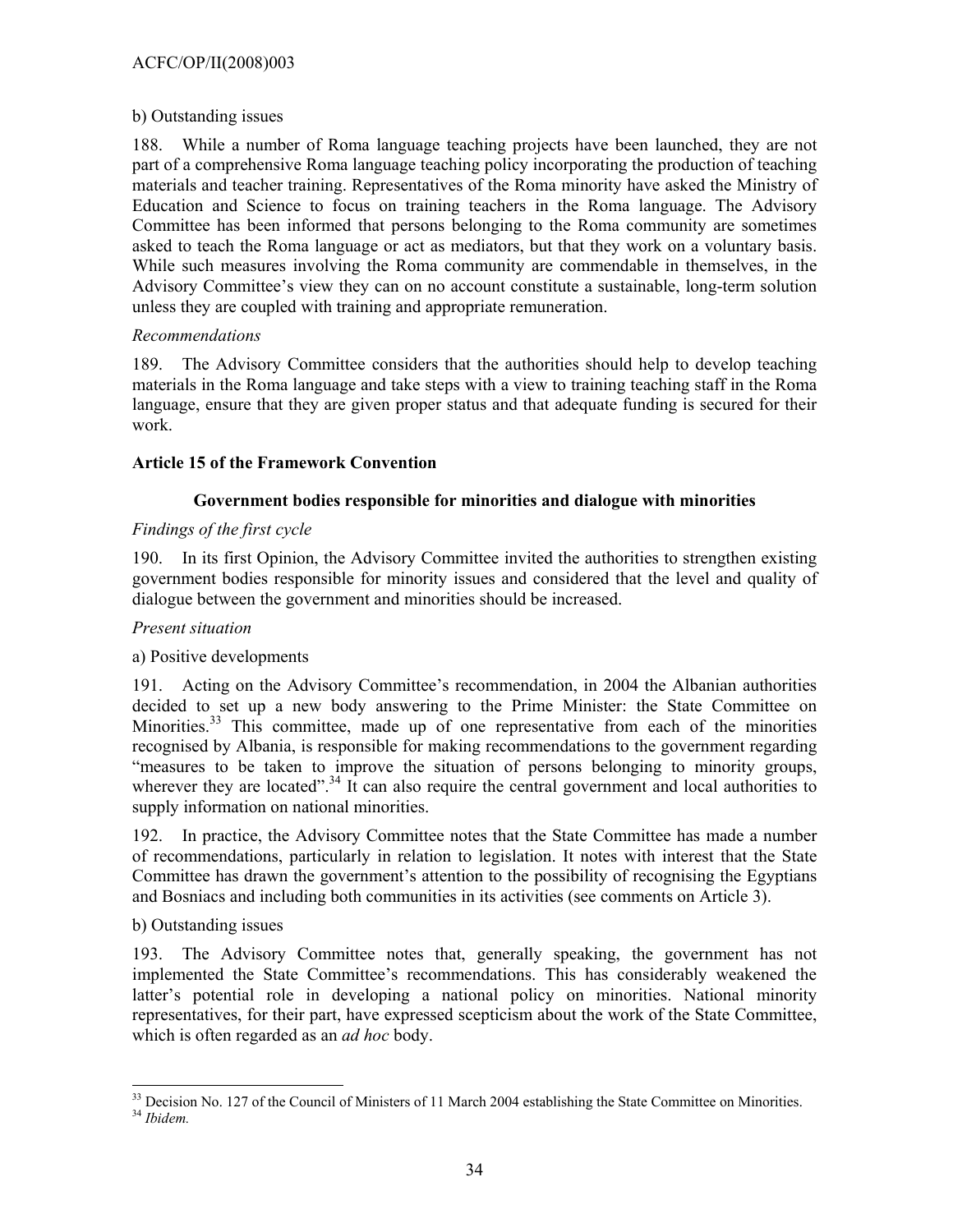194. Moreover, some of those consulted by the Advisory Committee pointed out that this type of advisory body is a step down from the previous, short-lived Ministry for National Minorities set up in 2001. The Advisory Committee notes that many regard the State Committee as the new government body responsible for minority issues. It also notes, however, that from the outset it was never given any power to co-ordinate government activities, and that the Office for National Minorities within the Ministry of Foreign Affairs continues to co-ordinate Albania's minorities' policy in dealings with international bodies.

195. In the light of the above considerations, the Advisory Committee notes that there is some confusion in the Albanian institutional landscape as to the roles of the bodies responsible for national minority issues. In particular, the Advisory Committee notes that the State Committee is a hybrid structure: on the one hand, its membership and practical *modus operandi*35 make it closer to a body representing the interests of national minorities; on the other hand, according to the decree establishing it, the State Committee is a governmental body answering directly to the Prime Minister. Its powers and resources are limited, and its members are appointed by the government without consulting national minorities or allowing them to make nominations.

196. The Advisory Committee considers that such a situation, although it reflects the increased attention paid to the situation of national minorities, impacts negatively on the dialogue between the authorities and minorities. It notes that existing institutional arrangements make it difficult to identify a focal point within the government with responsibility for co-ordinating the latter's activities and a focal point for the representation of national minorities in the form of a body whose role is to involve and co-ordinate minority organisations and strengthen their position in the context of regular, structured dialogue with the authorities.

### *Recommendations*

197. The Advisory Committee invites the authorities to review the institutional bodies responsible for minorities with a view to establishing regular dialogue and effective decisionmaking between, on the one hand, a government body enjoying decision-making power and, on the other, organisations representing the various minorities.

198. The Albanian authorities should enable minorities to articulate their interests and coordinate their position by facilitating the establishment of a body along the lines of a minority council; its members would be nominated by minorities themselves, which the authorities would have to consult when an issue affecting national minorities was at stake.

### **Political participation: electoral representation and process**

#### *Findings of the first cycle*

199. In its first Opinion, the Advisory Committee was of the view that guarantees should be put in place to allow effective participation by persons belonging to national minorities in both national and local elected bodies. It considered that the electoral law review under way at the time should provide scope for resolving the problems identified in the past.

#### *Present situation*

 $\overline{a}$ 

#### a) Positive developments

200. The Central Electoral Commission has taken steps to translate campaign materials into the languages of certain national minorities (the Greek, Macedonian and Serbo-Montenegrin

<sup>&</sup>lt;sup>35</sup> It was explained to the Advisory Committee that the various members of the State Committee were in close communication with their respective minorities, and that one of the proposals made by the State Committee with a view to stepping up this liaison role was to set up regional offices in Korçë, Sarandë and Shkodër.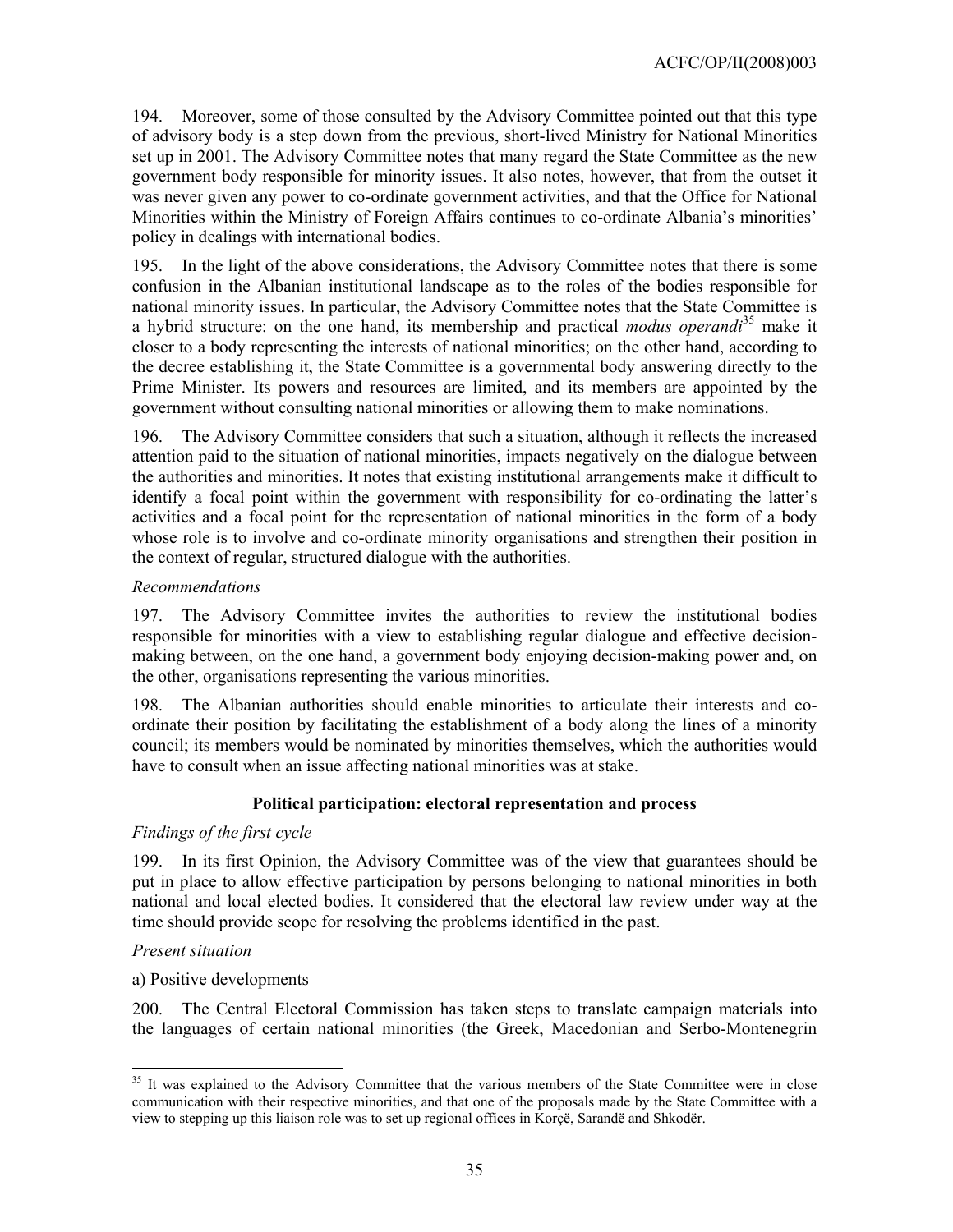minorities). These measures started out as pilot projects during the 2005 elections, and were extended to the rest of the country during the last elections in 2007.

#### b) Outstanding issues

201. The Electoral Code has been amended several times since the Advisory Committee's first Opinion, but issues surrounding the political representation of national minorities have not been a significant focus of discussions leading up to the amendments passed so far. As it stands, the Albanian Electoral Code does not contain any specific provisions on national minorities, and the issue still appears not to strike a chord in the context of discussions on the Electoral Code. Persons belonging to national minorities, for their part, wished that specific measures would be taken, such as lowering the threshold to enter Parliament or introducing special seats, in order to ensure national minority representation in Parliament. The Advisory Committee considers that a range of measures could be explored with a view to improving national minority representation within central and local elected bodies; in this connection, it refers to the commentary it has adopted on the effective participation of persons belonging to national minorities in cultural, social and economic life and in public affairs.<sup>36</sup>

202. As Albania does not yet have a system of identity cards, birth certificates have been used until now to identify voters. This situation has caused specific problems in respect of Roma participation, including in the last local elections held on 18 February 2007. A number of Roma do not possess such documents and are consequently not included in the civil register (see also under Articles 3 and 4). In addition, alleged vote buying within the Roma community was reported, and in one case proven.<sup>37</sup> The Advisory Committee considers that these are serious impediments to the right of persons belonging to national minorities to participate in elections.

### *Recommendations*

203. The authorities should ensure that persons belonging to national minorities, in this case Roma, who have been excluded from the electoral process owing to the use of birth certificates as identification are fully included in the electoral process through the use of identity cards or any other system to be adopted**.** 

204. The Advisory Committee invites the Albanian authorities, in future discussions on electoral law reform, to give further thought to ways of increasing the representation of persons belonging to national minorities. Persons belonging to national minorities should be involved in such discussions.

### **Participation in the public administration and economic life**

### *Findings of the first cycle*

205. In its first Opinion, the Advisory Committee considered that the authorities should take steps to improve the level of participation of persons belonging to national minorities in economic life and the public service.

#### *Present situation*

 $\overline{a}$ 

#### a) Positive developments

206. Efforts have been made in the police sector to hire persons belonging to national minorities (see also under Article 6).

<sup>&</sup>lt;sup>36</sup> Advisory Committee Commentary on the Effective Participation of Persons belonging to National Minorities in Cultural, Social and Economic Life and in Public Affairs adopted on 27 February 2008, ACFC/31DOC(2008)001.

See the preliminary findings and conclusions of the OSCE/ODIHR and the Congress of Local and Regional Authorities of the Council of Europe regarding the local elections of 18 February 2007.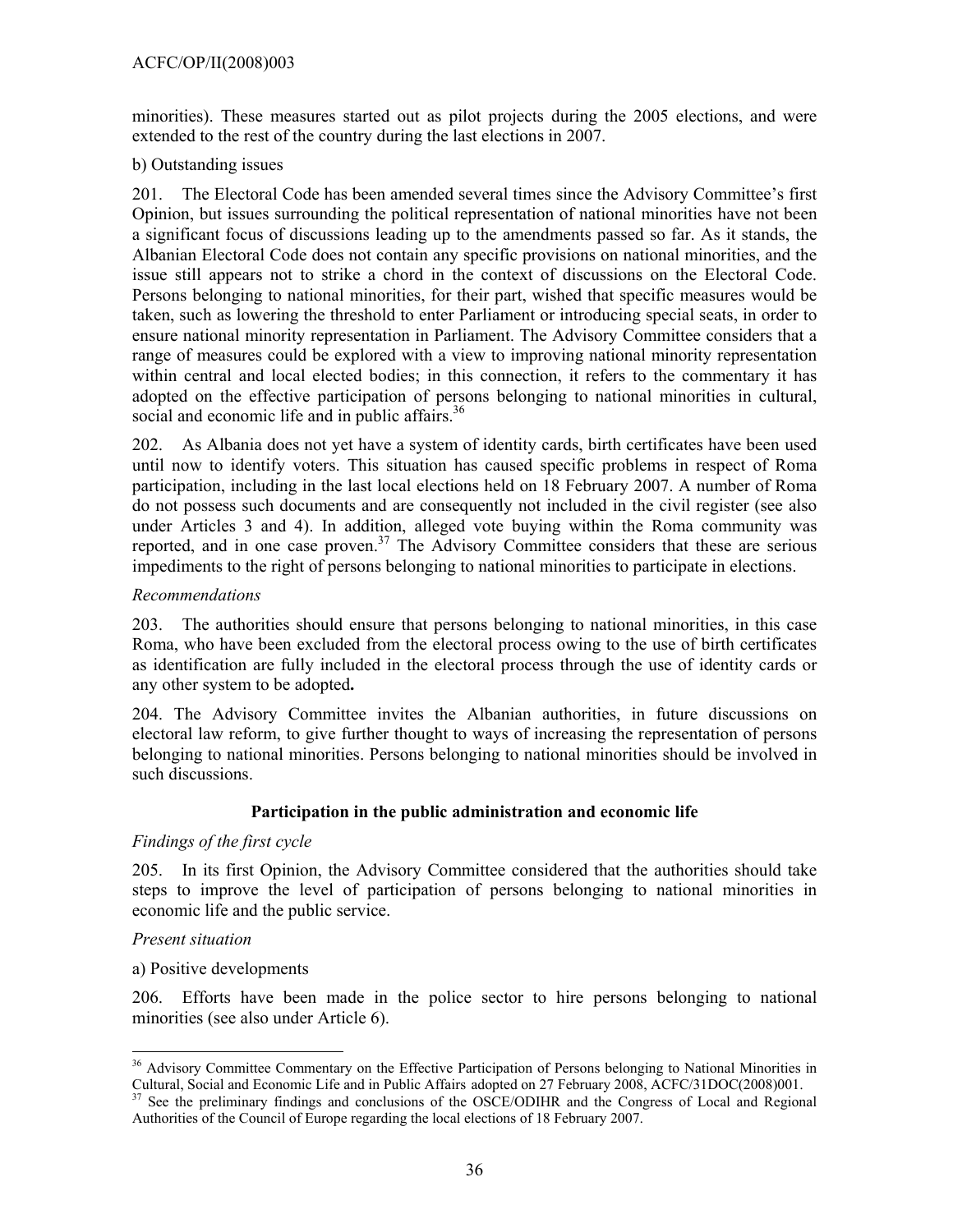207. The Advisory Committee notes also that the National Strategy on Roma includes a chapter on employment of Roma, and in particular Roma women. For example, fiscal relief measures for companies employing Roma have been introduced.

### b) Outstanding issues

208. The authorities have only piecemeal information on participation of persons belonging to national minorities in public administration. The bulk of the data contained in the State Report in this connection relate to political rather than administrative posts.<sup>38</sup> The efforts made in the police sector do not seem to have had tangible results, particularly in the case of Roma. According to the progress report on the implementation of the Roma strategy, there are not yet any police officers of Roma origin. Roma representatives said that a significant increase in the number of candidates from this community will require that efforts be made to develop their qualifications (see also Article 14).

209. Furthermore, the Advisory Committee notes that local authorities in areas inhabited by national minorities in substantial numbers have not developed policies which would aim at recruiting persons belonging to minorities and would therefore allow for the use in practice of their language in relations with the administrative authorities. Such a situation impacts negatively on the effective implementation of Article 10 paragraph 2.

210. In the social and economic sphere, the Advisory Committee is aware that INSTAT recently published a study on labour force in Albania. One-off studies by international organisations such as the UNDP have also shed light on the socio-economic situation of Roma. However, data on the socio-economic situation of all persons belonging to national minorities are not systematically collected with a view to yielding more specific information on their position in a range of sectors, such as employment, housing and health (see also comments on Article 4).

### *Recommendations*

211. The Advisory Committee considers that the authorities should make specific efforts to promote the recruitment of persons belonging to minorities. In particular, the authorities should give due consideration to the educational and training needs of persons belonging to minorities, in terms of both public service recruitment and in-service training enabling them to apply for posts on an equal footing with other candidates. The situation in this respect should be carefully monitored and efforts regularly evaluated.

212. The Advisory Committee invites the authorities to include specific data on the socioeconomic position of persons belonging to national minorities within statistical studies in this field and to update such studies regularly.

### **Article 16 of the Framework Convention**

### **Administrative units**

### *Present situation*

213. The Advisory Committee was informed that Albanian local authorities were too small to allow effective management of public affairs, and that a reform aimed at dividing Albania into more viable administrative units was to be undertaken in the future. The Advisory Committee considers that this is undoubtedly a legitimate issue, but one that may have a number of repercussions in terms of the ethnic composition of the administrative units in question. It is

 $\overline{a}$ <sup>38</sup> See State Report, page 67.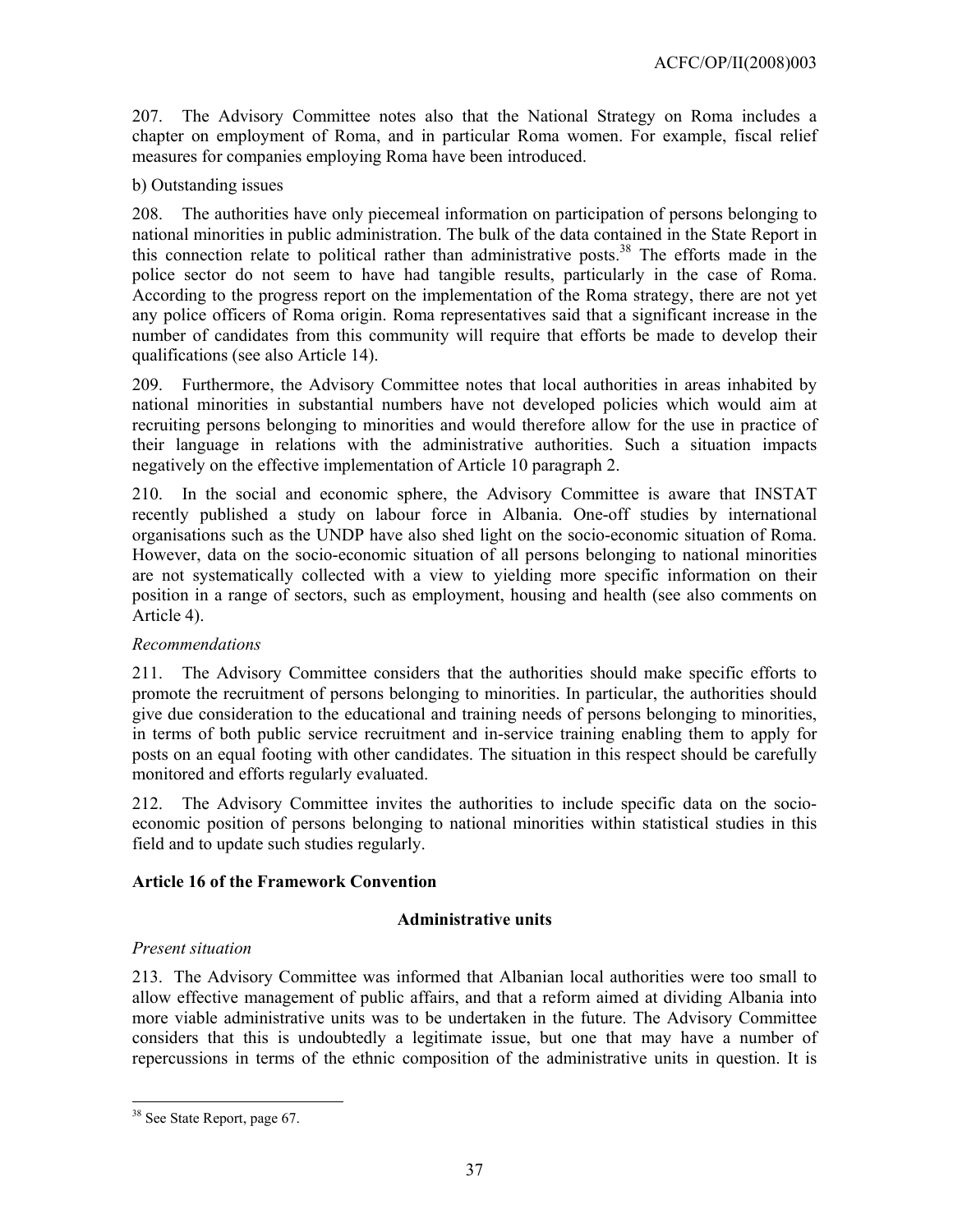### ACFC/OP/II(2008)003

essential to guard against dividing the country up in such a way as to modify the population's ethnic composition without first consulting national minorities.

#### *Recommendations*

214. While being sensitive to the arguments in favour of a more efficient system of administrative boundaries, the Advisory Committee invites the Albanian authorities to address the issue of Albania's division into administrative units in consultation with all those affected, including representatives of minorities, having due regard to the principles of Article 16 of the Framework Convention.

#### **Article 17 of the Framework Convention**

#### **Transfontier contacts**

#### *Findings of the first cycle*

215. In its first Opinion, the Advisory Committee considered that the Albanian authorities should continue to facilitate contacts across frontiers by making efforts to ensure with its neighbours that visa requirements are implemented in a manner that does not cause undue restrictions on the right of persons belonging to national minorities, including minorities without a "kin-state", to establish and maintain contacts across frontiers.

#### *Present situation*

#### a) Positive developments

216. The Advisory Committee notes that Albania and "the former Yugoslav Republic of Macedonia" signed an agreement on the liberalisation of visas in February 2008 and that this agreement also allows for the freedom of movement of citizens of both countries in an area of 20 kilometres on both sides of the border.

#### b) Outstanding issues

217. The Advisory Committee notes however that persons who do not have a "kin-state" such as the Roma, still face serious difficulties to establish and maintain contacts across border with certain neighbouring countries of Albania.

#### *Recommendation*

218. As stated in its first Opinion, the Advisory Committee reiterates its recommendation that the Albanian authorities facilitate contacts across borders, in co-operation with neighbouring States, without undue restrictions on the right of persons belonging to minorities, including Roma, to establish and maintain contacts across frontiers.

#### **Article 18 of the Framework Convention**

### **Bilateral co-operation in relation to protection of national minorities**

#### *Findings of the first cycle*

219. The Advisory Committee considered that the Albanian authorities should continue to make use of bilateral agreements concerning national minorities with a view to furthering the protection of persons belonging to national minorities.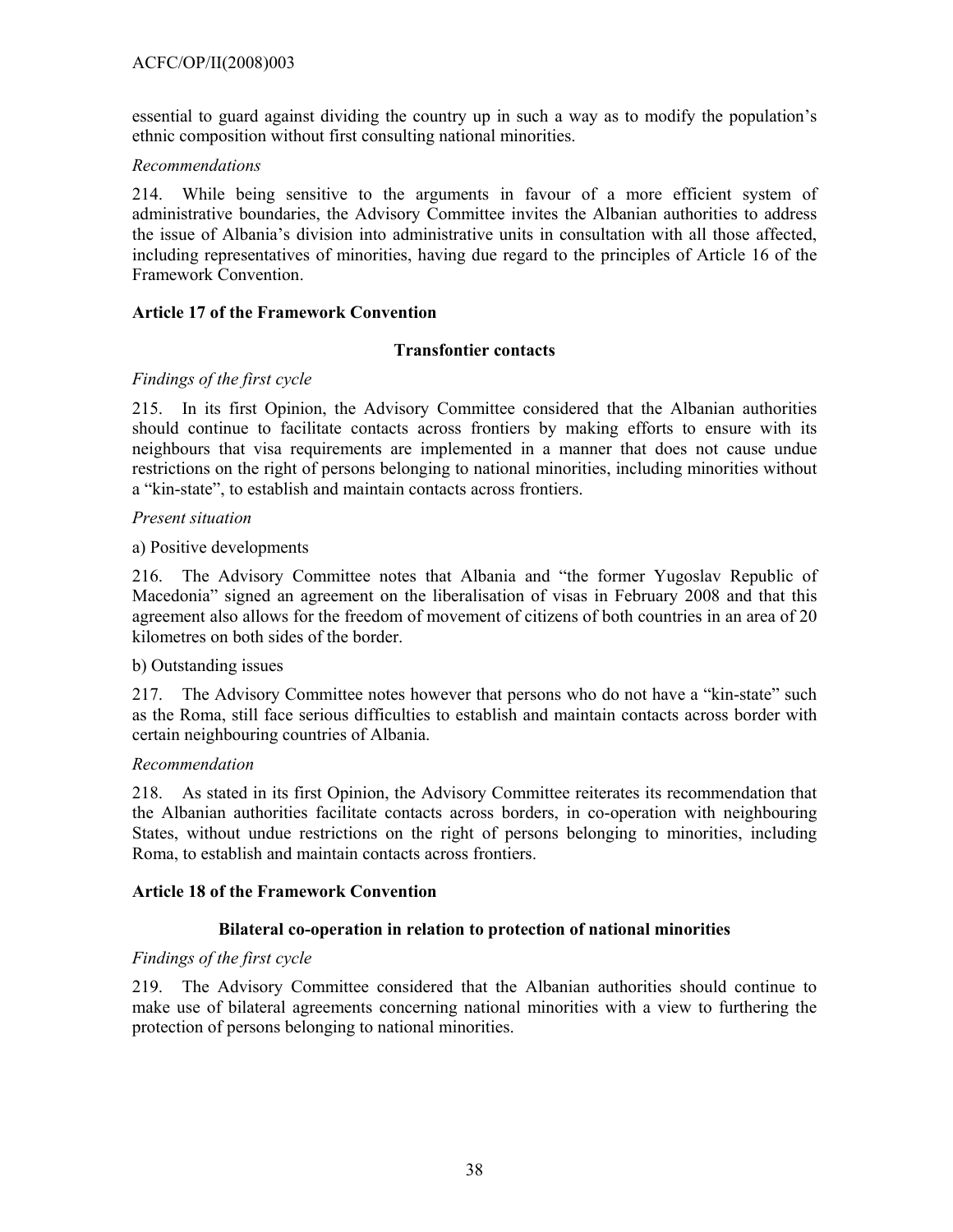### *Present situation*

#### Positive developments

220. The Advisory Committee notes that the negotiation and signature of bilateral agreements with neighbouring states are included among Albania's objectives as set out in the National Plan for the implementation of the Stabilisation and Association Agreement between Albania and the European Union.

221. The Advisory Committee also notes that Albania and Greece have adopted an agreement with a view to affording protection and assistance to child victims of trafficking, many of whom are Roma (see also under Article 6).

### *Recommendation*

222. The Advisory Committee encourages Albania to continue to develop its bilateral cooperation with all its neighbouring countries in the field of minority protection.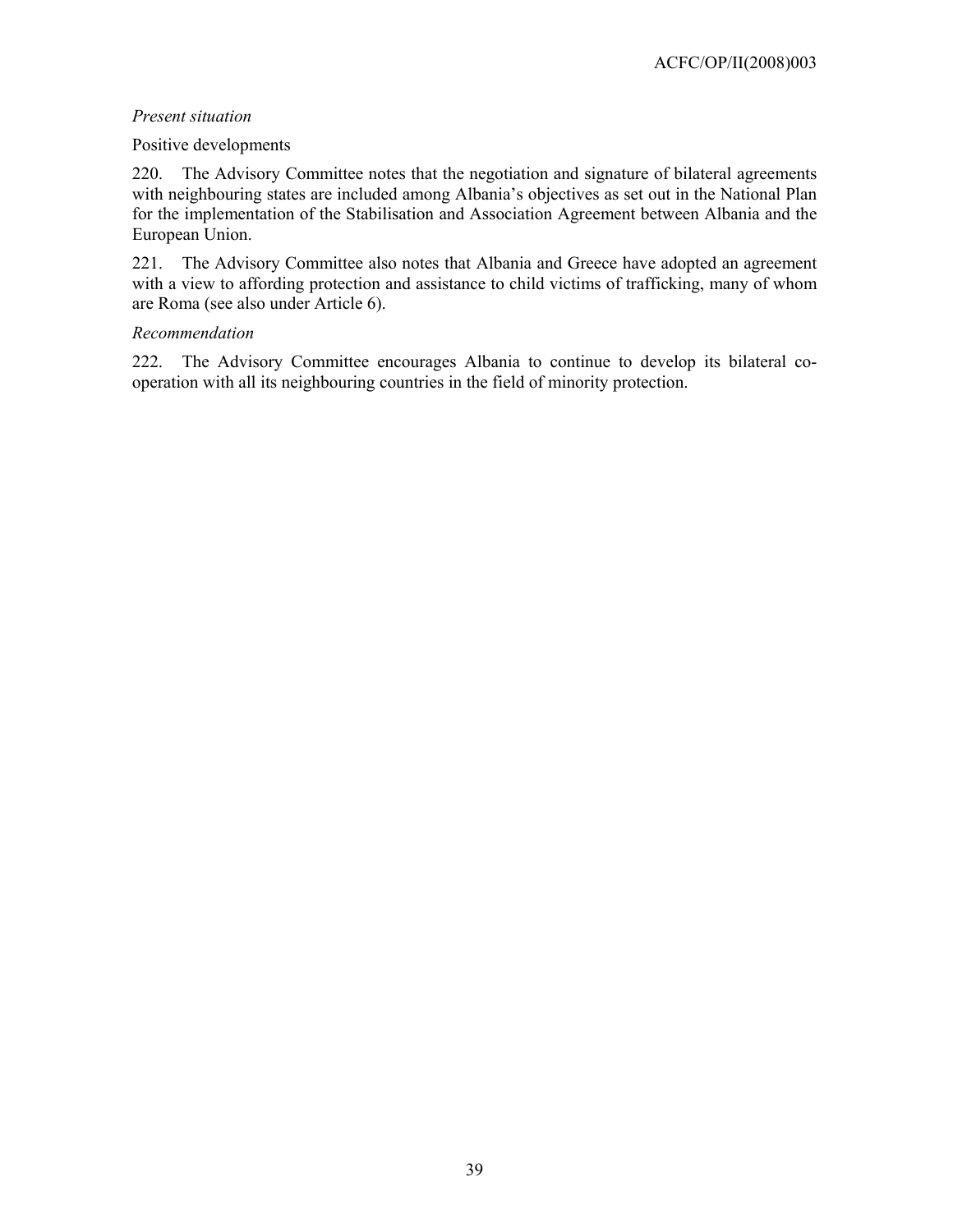### **III. CONCLUDING REMARKS**

223. The Advisory Committee considers that these concluding remarks could serve as the basis for the conclusions and recommendations to be adopted by the Committee of Ministers in relation to Albania.

#### **Positive developments**

224. Albania has made efforts to develop its legislative and other provisions with a view to improving the implementation of the Framework Convention. The criminal code was amended in 2007 in order to make racial motivation of criminal offences an aggravating factor. Agreements were signed between central and local authorities in order to find solutions regarding names and topographical indications in minority languages. A Law on Personal Data Protection was adopted. Albania introduced a simplified procedure enabling persons belonging to national minorities to revert to the traditional form of their name.

225. The State Committee on Minorities was set up as a new specialised body with the task to make recommendations to the Government in order to improve the situation of persons belonging to minorities in Albania.

226. In 2004, Albania adopted a comprehensive National Strategy on Roma following consultations with representatives of the Roma minority. The Strategy covers a range of fields such as education, economy, employment, social protection, health care, justice and public administration.

227. Efforts have been made to raise media's awareness on the need for fair minority portrayal in the media and there have been occasional broadcasts on minorities.

228. Efforts have been made to recruit persons belonging to minorities, in particular Roma in the police.

#### **Issues of concern**

229. Reliable statistical data concerning minorities is still lacking. Collection of data on ethnic affiliation in the next census is needed but there is a reluctance to do so by the authorities. Conversely, data on ethnic belonging is reported to be collected when issuing birth certificates for persons belonging to some minorities without full respect of the principle of free selfidentification.

230. The distinction between persons belonging to national minorities and persons belonging to "ethno-linguistic minorities" entails differentiated treatment concerning access to certain rights of persons belonging to the latter category.

231. The criterion of the so-called "minority zones" has still consequences as regards the implementation of the Framework Convention, *de facto* restricting access to minority rights outside these zones.

232. The Albanian legislative framework pertaining to minority protection remains to be developed. Non-discrimination provisions do not cover all relevant fields and the legal provisions providing for the display of traditional local names, street names and other topographical indications lack clarity. At the same time, existing regulations regarding education in minority language are too rigid and complex. In the field of media, there is no specific provision with regard to the obligation to broadcast radio-television programmes in minority languages.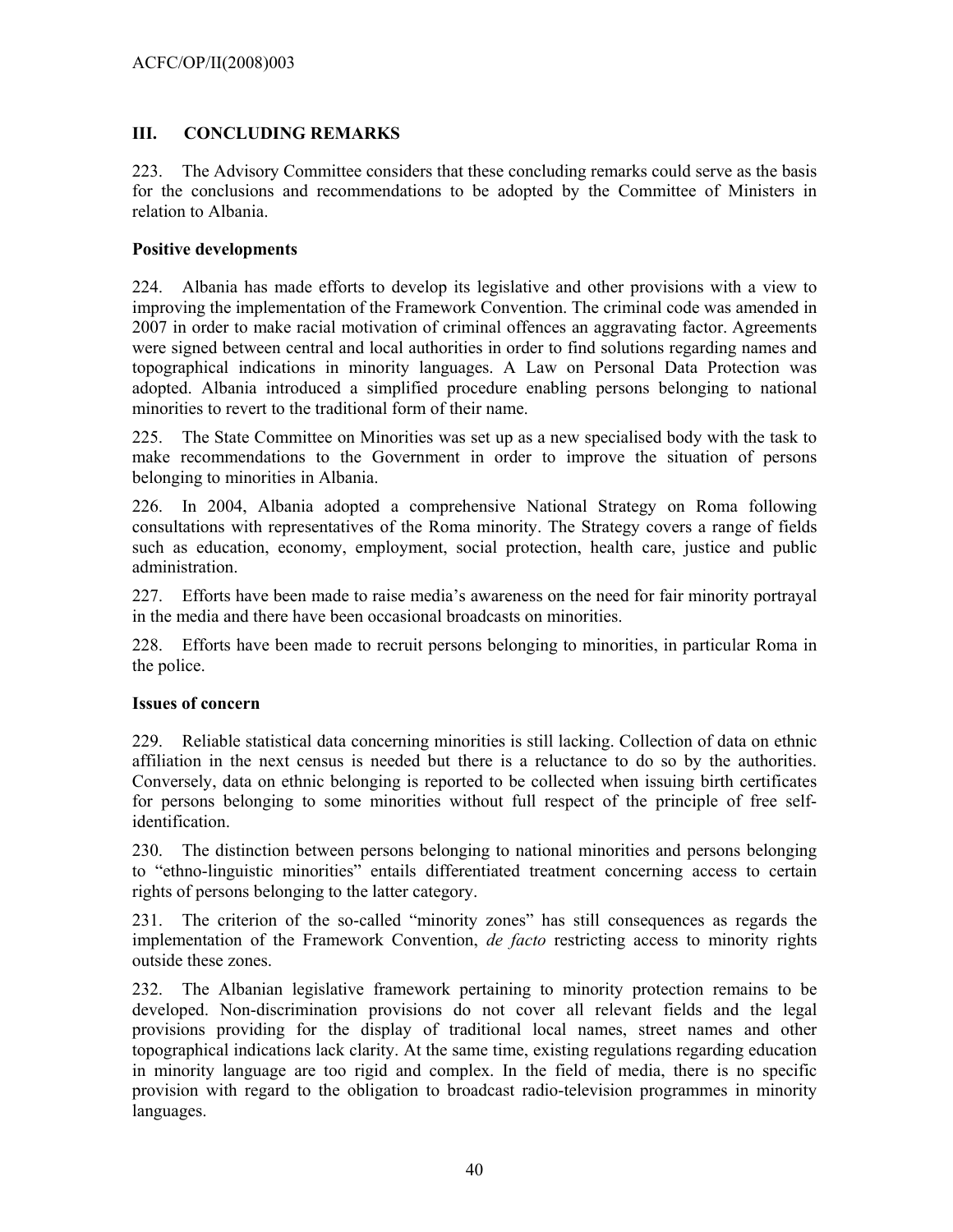233. The work of the State Committee on Minorities has not been given adequate attention. In addition, the State Committee's mixed nature being a governmental body which, at the same time, is meant to represent the interests of national minorities has not been conducive to enhancing the dialogue between the authorities and representatives of minorities.

234. Education in minority language is too strictly limited to the "minority zones". Difficulties have been reported with regard to teacher training and textbooks.

235. The National Strategy on Roma has not yet yielded concrete results: it lacks adequate funding and resources. A number of Roma are still not included in the civil register and continue to face obstacles in their access to employment, education and housing.

236. Concerns have been expressed by persons belonging to minorities, including the Vlach/Aromanian minority that the support provided by Albania is not sufficient to help them to preserve their culture.

237. Media are reported to be often indifferent towards issues involving minorities, and in some instances, biased in their reporting of such issues. Minority language programming is considered too limited from a geographical point of view.

238. Despite some targeted efforts to recruit persons belonging to minorities in the police, their level of participation in public administration remains generally low.

#### **Recommendations**

239. In addition to the measures to be taken in response to the detailed recommendations set out in sections I and II of the Advisory Committee's Opinion, the authorities are invited to take the following measures with a view to further improving the implementation of the Framework Convention:

- Address the current lack of data on ethnic belonging notably by including a question on ethnic affiliation in the next census while respecting the international standards on personal data protection, including the principle of free self-identification and ensuring that this principle is respected when issuing birth certificates.
- Ensure that persons belonging to the "ethno-linguistic" minorities do not face undue obstacles in enjoying the protection of the Framework Convention.
- Review the rigid territorial limitations entailed by the notion of "minority zones" and ensure that persons belonging to national minorities can enjoy their rights without undue limitations.
- Complete the legislative framework in order to address shortcomings concerning the prohibition of discrimination, the use of minority language in relations with administrative authorities, the display of topographical indications and the broadcasting for minorities.
- Review the institutional bodies responsible for minority issues with a view to establishing regular dialogue between a government body with decision-making power and organisations representing the various minorities and ensure effective participation of persons belonging to minorities in decision-making processes.
- Address the existing shortcomings in the field of minority language education, textbooks and teacher training; ensure the effective consultation of representatives of national minorities in those fields.
- Take urgent action to remedy the absence of civil registration of many Roma, including by introducing a simplified administrative procedure and by developing awareness-raising